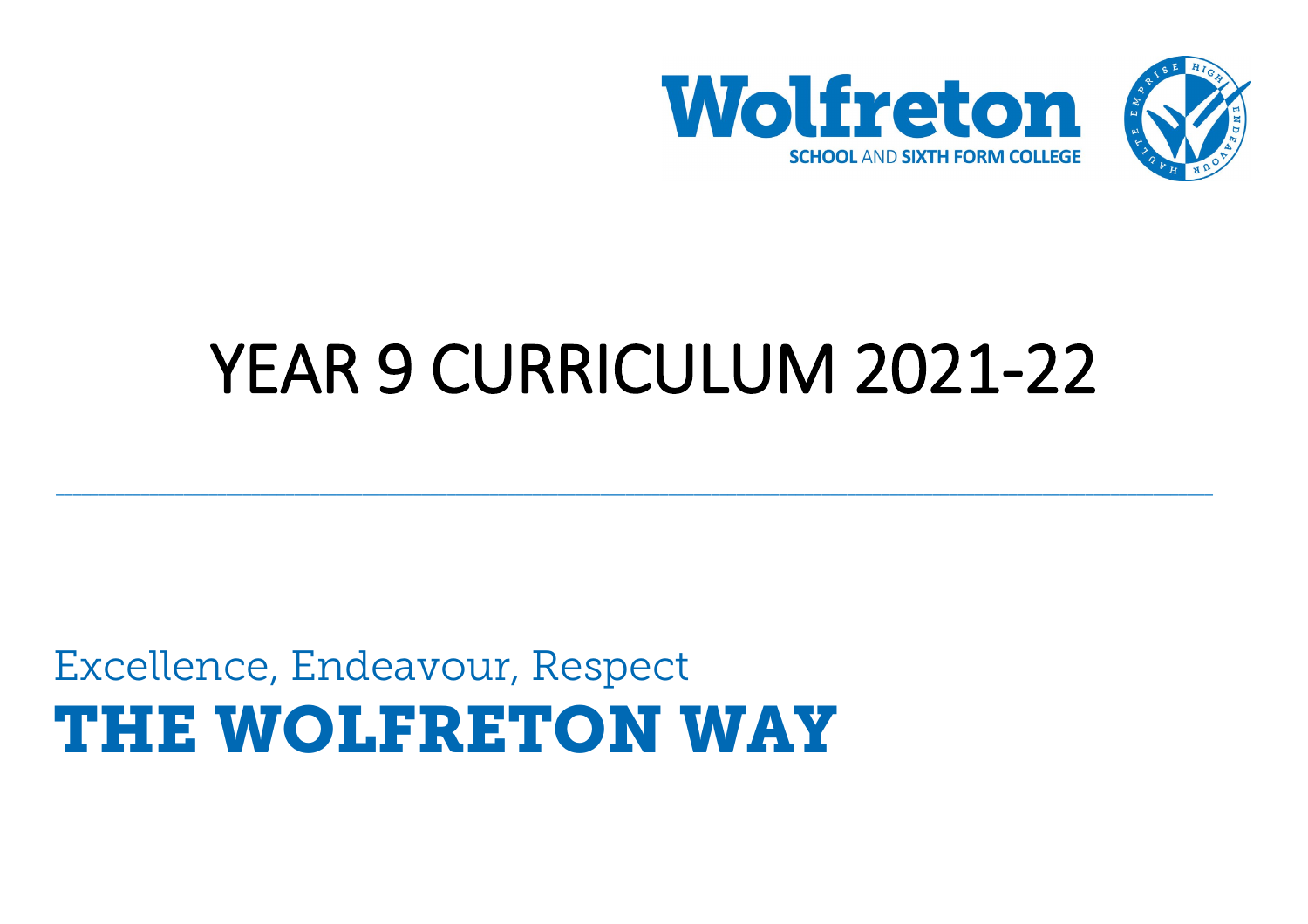The purpose of our curriculum at Wolfreton, is rooted in our Mission Statement and our core Values. It has been designed to enable each individual to achieve and fulfil their potential and in doing so, to prepare them to achieve success in the future and in their lives beyond school.

We aim to enable every young person to fulfil their academic potential,

providing the foundations for them to excel in all that they do

and to leave prepared to achieve all their ambitions.

Our approach to achieving this is underpinned by what we call The Wolfreton Way; the promotion of what we judge to be important in life – the principles or standards of Excellence, Endeavour and Respect.

> **EXCELLENCE** – We aim to inspire – to be the best we can be ENDEAVOUR – We promote the qualities of determination and courage

RESPECT – We are firm advocates of friendship and equality

This ethos of 'Excellence, Endeavour, Respect', has informed the principles we identified to lie behind our curriculum.

We have and continue to establish a curriculum based on 4 key principles. A curriculum that will ensure that the education we provide is:

| 1. Ambitious                                             | 2. Broadly based and balanced                       | 3. High quality<br>"rigorous, coherent, sequenced"     | 4. Stimulating and demanding                       |
|----------------------------------------------------------|-----------------------------------------------------|--------------------------------------------------------|----------------------------------------------------|
| Designed to develop ENDEAVOUR                            | Designed to develop RESPECT                         | Designed to deliver EXCELLENCE                         | Designed to ensure we are<br><b>Igniting Fires</b> |
| To promote the qualities of<br>determination and courage | We are firm advocates of friendship<br>and equality | We aim to inspire $-$ to be the best<br>that we can be | and<br>Expanding Horizons as we grow               |

Our strategic intent therefore encapsulates our ethos (The Wolfreton Way) and principles:

To offer an **ambitious** curriculum that is broadly based and balanced

aiming to deliver a **high-quality** provision with a range of pathways

that provide a stimulating and demanding education for students of all abilities -

'Igniting Fires and Expanding Horizons.'

This booklet provides a summary of the knowledge and skills that form our Year 9 Expanding Horizons Curriculum.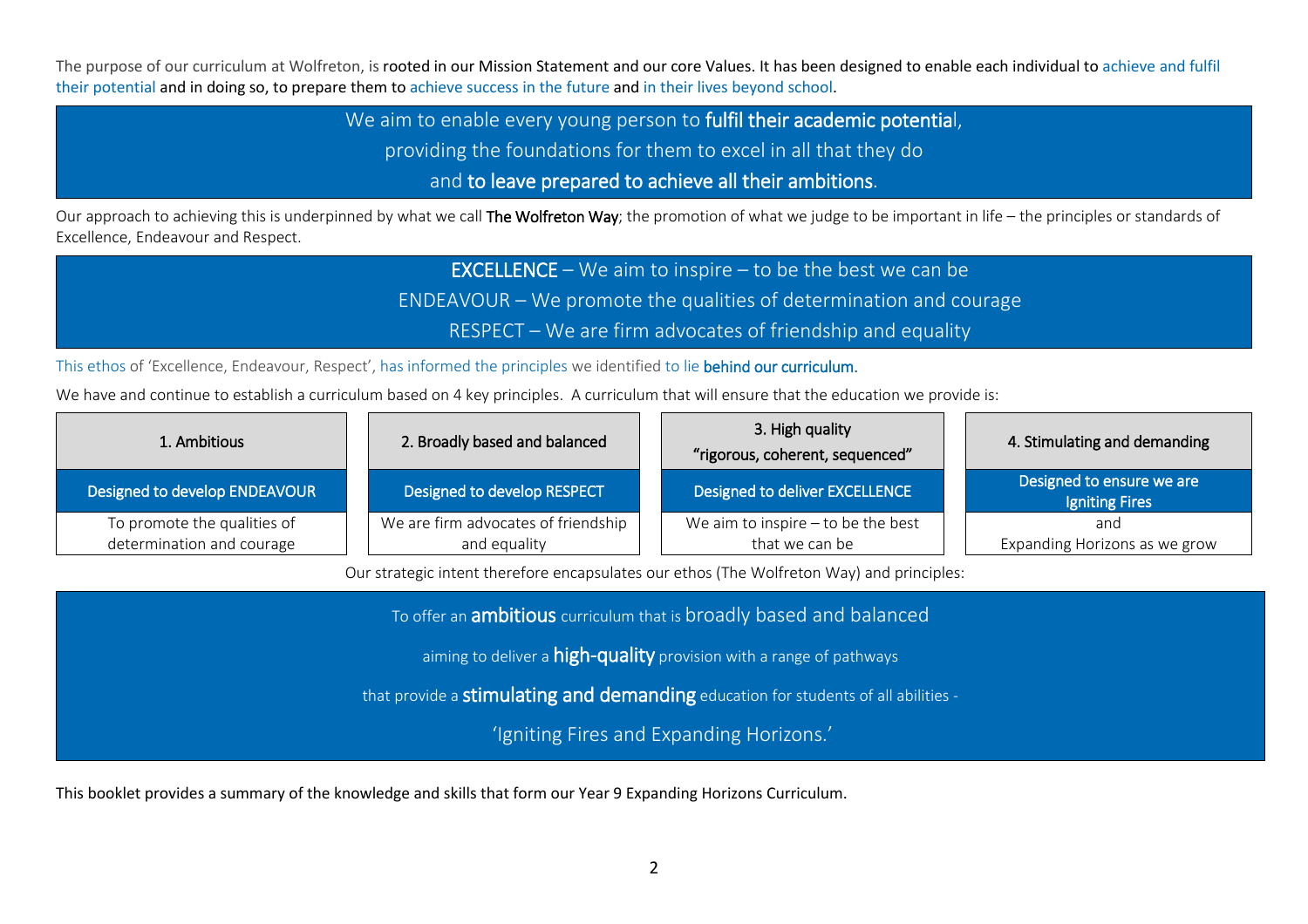## **Year 9 Curriculum Map 2021-22**

| Year 9                  | Autumn 1                                      | <b>Autumn 2</b>                            | Spring 1                                       | <b>Spring 2</b>                                               | Summer 1                                          | <b>Summer 2</b>                                    |
|-------------------------|-----------------------------------------------|--------------------------------------------|------------------------------------------------|---------------------------------------------------------------|---------------------------------------------------|----------------------------------------------------|
| <b>English</b>          | Diverse Voices                                | The 19 <sup>th</sup> Century               | The 19 <sup>th</sup> Century                   | Injustice                                                     | Injustice                                         | <b>Female Perspectives</b>                         |
|                         |                                               | Study of 'A Christmas                      | Study of 'A Christmas                          | Writing unit based                                            | Writing unit based                                | Shakespeare study -                                |
|                         | Poetry study                                  | Carol'                                     | Carol'                                         | around the Titanic                                            | around the Titanic                                | 'Romeo and Juliet'                                 |
|                         | Short stories                                 | Study of a range of 19th                   | Study of a range of 19th                       | In-depth novel study                                          | In-depth novel study                              |                                                    |
|                         | Monologue writing                             | century texts                              | century texts                                  | 'Of Mice and Men'                                             | 'Of Mice and Men'                                 | Women in literature                                |
|                         |                                               |                                            |                                                |                                                               |                                                   | through time.                                      |
|                         |                                               |                                            | <b>GCSE Speaking and</b>                       |                                                               |                                                   |                                                    |
|                         |                                               |                                            | Listening as part of this                      |                                                               | <b>Female Perspectives</b>                        |                                                    |
|                         |                                               |                                            | unit                                           |                                                               | Shakespeare study -                               |                                                    |
|                         |                                               |                                            |                                                |                                                               | 'Romeo and Juliet'                                |                                                    |
|                         |                                               |                                            |                                                |                                                               | Women in literature                               |                                                    |
|                         |                                               |                                            |                                                |                                                               | through time.                                     |                                                    |
| <b>Maths Transition</b> |                                               | Angles in Parallel Lines, Standard Form,   |                                                |                                                               |                                                   |                                                    |
|                         | Quadratic Expressions, Circles, Rounding and  |                                            |                                                |                                                               |                                                   |                                                    |
|                         | Estimating, Expanding Double Brackets,        |                                            |                                                |                                                               |                                                   |                                                    |
|                         | Compound Measures, Using a Calculator,        |                                            |                                                |                                                               |                                                   |                                                    |
|                         | Direct and Inverse Proportion, Pythagoras and |                                            |                                                |                                                               |                                                   |                                                    |
|                         |                                               | Trigonometry, Venn Diagrams, Constructions |                                                |                                                               |                                                   |                                                    |
|                         |                                               |                                            |                                                |                                                               | N5 Adding and Subtracting Fractions, G3           |                                                    |
|                         |                                               |                                            |                                                |                                                               | Pythagoras' Theorem, P2 Problems Solving with     |                                                    |
|                         |                                               |                                            |                                                | N1 Accuracy, G1 Angles, A1 Algebraic                          | Indices and Factors, R2 Ratio Problem Solving, S2 |                                                    |
|                         |                                               |                                            |                                                | Manipulation, N2 Calculations with Bounds, N3                 | Sampling, A3 Patterns and Sequences, N6           |                                                    |
| <b>Maths Higher</b>     |                                               |                                            |                                                | Factors and Multiples, G2 Angles in Polygons, N4              | Multiplying and Dividing Fractions, G4            |                                                    |
|                         |                                               |                                            |                                                | Indices, P1 Problem Solving with Angles, R1 Ratio             | SOHCAHTOA, P3 Problem Solving with Fractions      |                                                    |
|                         |                                               |                                            |                                                | as Fractions, S1 Collecting Data, A2 Quadratic<br>Expressions | and Ratio, A4 Solving Linear Equations, G5        |                                                    |
|                         |                                               |                                            |                                                |                                                               | Perimeter and Area, S3 Charts and Graphs, P4      |                                                    |
|                         |                                               |                                            |                                                |                                                               | Problem Solving with Perimeter and Area           |                                                    |
| <b>Maths Foundation</b> |                                               |                                            |                                                |                                                               |                                                   | N4 Adding and Subtracting Fractions, P1 Problem    |
|                         |                                               |                                            | G1 Angles, N1 Whole Numbers, S1 Pie Charts, N2 |                                                               |                                                   | Solving with Pie Charts, A2 Expand and Factorise   |
|                         |                                               |                                            |                                                | Directed Numbers, G2 Drawing and Constructing                 |                                                   | Single Brackets, G4 Reading Scales, N5 Multiplying |
|                         |                                               |                                            |                                                | 2D shapes, A1 Introduction to Algebra, G3                     |                                                   | and Dividing Fractions, N6 Decimals, P2 Problem    |
|                         |                                               |                                            |                                                | Properties of Shapes, N3 Patterns and Sequences               |                                                   | Solving with Fractions, S2 Collecting Data, S3     |
|                         |                                               |                                            |                                                |                                                               |                                                   | Charts and Graphs, N7 Accuracy, N8 FDP, P3         |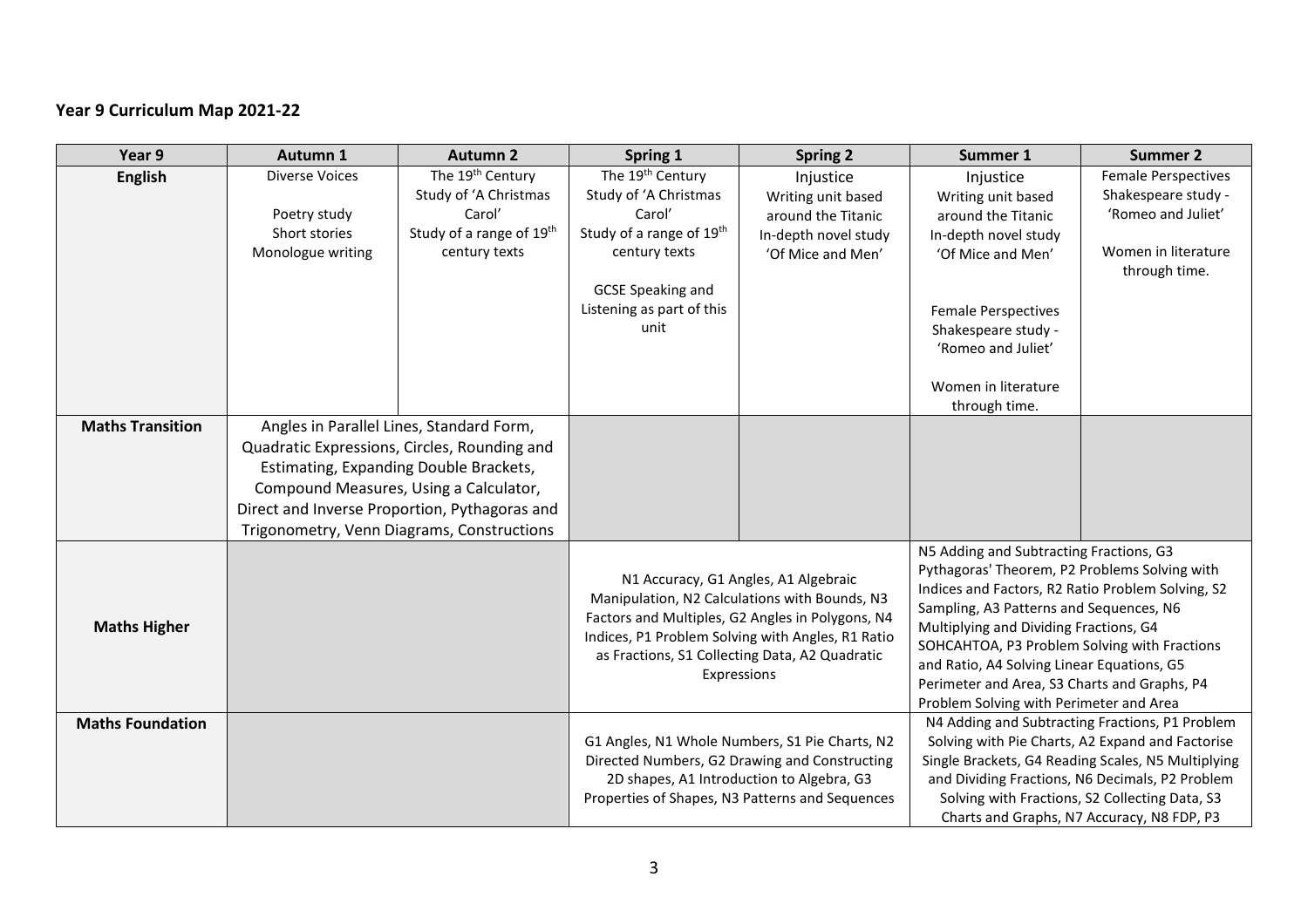|                            |                                                                                                  |                                                                    |                                                                                                    |                                                                                                           |                                                                    | Problem Solving with Accuracy, A3 Expanding<br>Double Brackets, A4 Linear Equations |
|----------------------------|--------------------------------------------------------------------------------------------------|--------------------------------------------------------------------|----------------------------------------------------------------------------------------------------|-----------------------------------------------------------------------------------------------------------|--------------------------------------------------------------------|-------------------------------------------------------------------------------------|
| <b>Science</b>             | Atomic Structure and the Periodic Table, Energy,<br>Cell Biology                                 |                                                                    | Organisation, Particle model                                                                       |                                                                                                           |                                                                    | Structures and Bonding, Electricity (start)                                         |
| <b>History</b>             | WW1                                                                                              | <b>USA: Inter War Years</b><br>1920s and 30s, Rise of<br>Hitler    | WW <sub>2</sub>                                                                                    | Pearl Harbour and<br>Atomic Bomb, The<br>Holocaust                                                        | Cold War                                                           | American Civil Rights in<br>the 1950s and 60s and<br><b>JFK</b>                     |
| Geography                  | Physical Geography -<br>Content                                                                  | Physical Geography -<br>Investigation                              | $\overline{H}$ uman Geography –<br>Content                                                         | Human Geography -<br>Investigation                                                                        | Fieldwork and Skills -<br>Physical                                 | Fieldwork and Skills -<br>Human                                                     |
| French                     | Social life                                                                                      | <b>Healthy Living</b>                                              | Jobs                                                                                               | Holidays                                                                                                  | Rights and<br>Responsibilities                                     | Cultural aspects                                                                    |
| Spanish                    | Social life                                                                                      | Jobs                                                               | <b>Healthy Living</b>                                                                              | Rights &<br>Responsibilities                                                                              | Madrid                                                             | Cultural aspects                                                                    |
| German                     | Family                                                                                           | School                                                             | <b>Free Time Activities</b>                                                                        | Home                                                                                                      | Food And Drink                                                     | Local Area                                                                          |
| Japanese                   | Classroom phrases 1,<br>Basic self introduction,<br>Japanese school life and<br>Autumn tradition | Classroom phrases 2,<br>Expressing preference,<br>Winter tradition | Expressing abilities, new<br>year tradition                                                        | Illustrating various<br>objects around us,<br>describing possessions,<br>basic verbs, spring<br>tradition | Motion verbs 1, Kanji<br>Numbers, Hiragana 1,<br>summer traditions | Motion verbs 1,<br>Hiragana 2, Tokyo<br>Olympic 2020                                |
| <b>Art</b>                 |                                                                                                  |                                                                    | Eat and Feel - Food Art                                                                            |                                                                                                           |                                                                    | Eat and Feel - Expressionism 'self'                                                 |
| <b>Resistant Materials</b> |                                                                                                  |                                                                    | Resistant Materials - Engineering principles and product manufacturing                             |                                                                                                           |                                                                    |                                                                                     |
| <b>Textiles</b>            |                                                                                                  |                                                                    | Textiles - Upcycling                                                                               |                                                                                                           |                                                                    |                                                                                     |
| <b>Graphics</b>            |                                                                                                  |                                                                    | Graphic products - Architecture and Interior design - CAD design - Design Movements - Model Making |                                                                                                           |                                                                    |                                                                                     |
| <b>Food and Nutrition</b>  |                                                                                                  |                                                                    | Food - Cooking and Nutrition                                                                       |                                                                                                           |                                                                    |                                                                                     |
| <b>Music</b>               | Performance 1                                                                                    | Composition 1                                                      | Making a music product                                                                             | Making a music product                                                                                    | Composition 2                                                      | Performance 2                                                                       |
| <b>Drama</b>               | <b>Abstract Drama</b>                                                                            | Mark Wheeler                                                       | Stanislavski                                                                                       | <b>Brecht</b>                                                                                             | Black Out - Script                                                 | TIE - Keeping Safe                                                                  |
| <b>Computer Core</b>       | Game Development<br>(Python EasyGUI)                                                             | E-Safety / Data and<br>Algorithms                                  | Video Editing                                                                                      | Networking & HTML                                                                                         |                                                                    | <b>Cyber Security</b>                                                               |
| <b>Religious Studies</b>   |                                                                                                  | Christian beliefs                                                  |                                                                                                    |                                                                                                           | Crime and Punishment - Christianity                                |                                                                                     |
| <b>PSHE</b>                | Choices                                                                                          | Relationships                                                      | Careers                                                                                            | <b>British Values</b>                                                                                     | <b>Healthy Life Styles</b>                                         | Crime and criminology                                                               |
| <b>PE Girls Games</b>      | Hockey                                                                                           | Netball                                                            | Football                                                                                           | Netball                                                                                                   | Fielding and Striking                                              | Tennis                                                                              |
|                            | Netball                                                                                          | Hockey                                                             | Netball                                                                                            | Football                                                                                                  | Tennis                                                             | <b>Fielding and Striking</b>                                                        |
| <b>PE Girls PE</b>         | Dance<br>Badminton                                                                               | Badminton<br>Dance                                                 | <b>Fitness</b><br><b>Team Games</b>                                                                | <b>Team Games</b><br><b>Athletics</b><br>Fitness                                                          |                                                                    |                                                                                     |
|                            | Rugby                                                                                            | Football                                                           | Football                                                                                           | Rugby                                                                                                     | <b>Fielding and Striking</b>                                       | Tennis                                                                              |
| <b>PE Boys Games</b>       | Football                                                                                         | Rugby                                                              | Rugby                                                                                              | Football                                                                                                  | Tennis                                                             | <b>Fielding and Striking</b>                                                        |
| PE Boys PE                 | <b>OAA/Team Games</b>                                                                            | <b>Fitness</b>                                                     | <b>Badminton</b>                                                                                   | Basketball                                                                                                | <b>Fielding and Striking</b>                                       | <b>Tennis</b>                                                                       |
|                            | <b>Fitness</b>                                                                                   | <b>OAA/Team Games</b>                                              | Basketball                                                                                         | <b>Badminton</b>                                                                                          | Tennis                                                             | <b>Fielding and Striking</b>                                                        |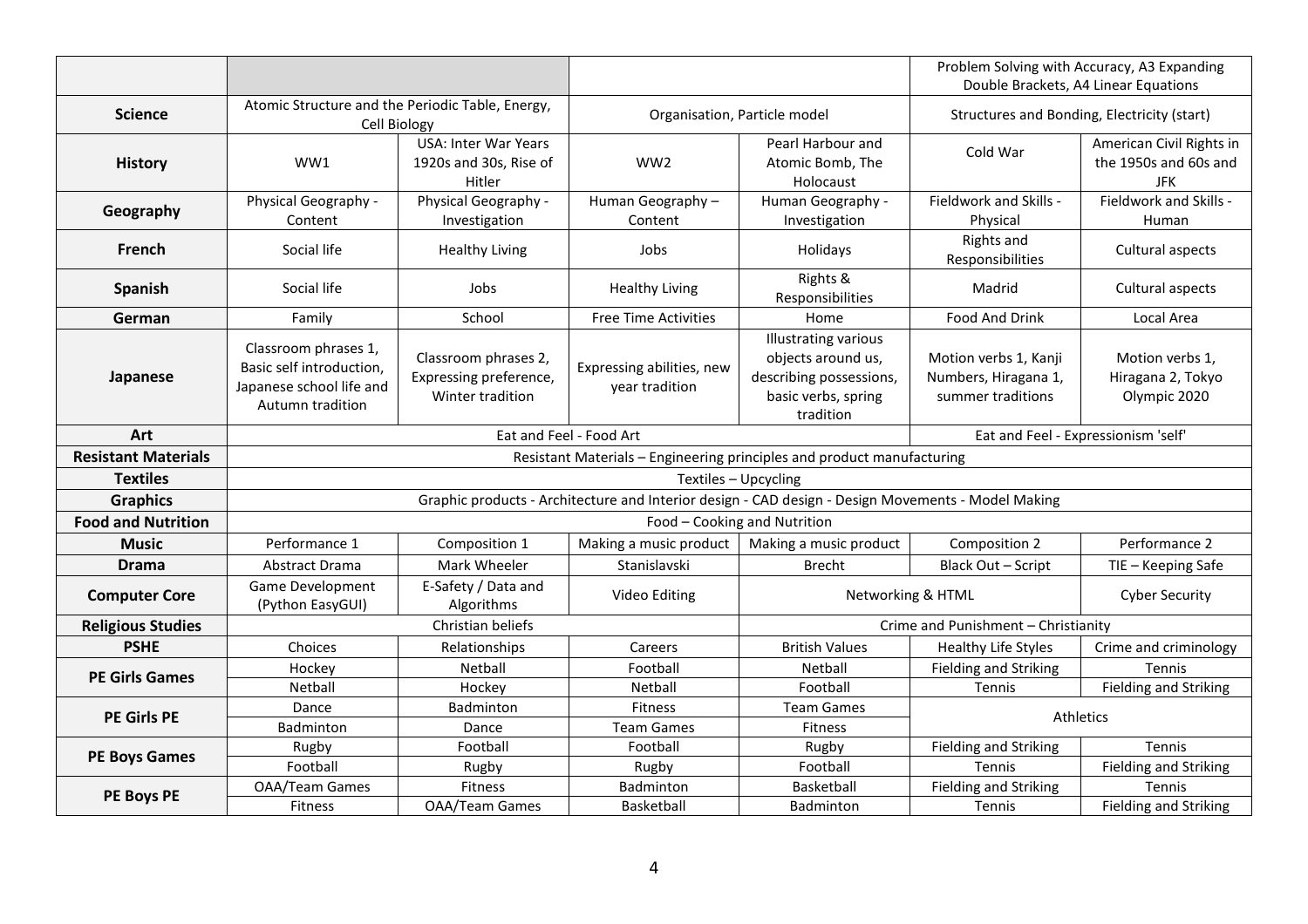## ENGLISH So much more than just a story

To inspire a passion for words and a love of language which will allow you to engage with the world in which we live. To provide you with skills to enter into debate on important social, moral and political issues, through a range of stimulating texts.

| SoL           | The Supernatural                          | <b>Disturbed Voices</b>              | Inequality                            | <b>Female Perspectives</b>             | The Spoken Word                    |
|---------------|-------------------------------------------|--------------------------------------|---------------------------------------|----------------------------------------|------------------------------------|
| Knowledge     | Context of industrialisation<br>$\bullet$ | Concept of canonical<br>$\bullet$    | Contextual knowledge of<br>$\bullet$  | Elizabethan England with               | Standard English<br>$\bullet$      |
|               | in 18 <sup>th</sup> century England:      | writers and poet                     | early 20 <sup>th</sup> century. Focus | focus on life of women.                | Informality/formality              |
|               | poverty; inequality.                      | laureates                            | on class divisions and                | The form of a play (Romeo<br>$\bullet$ | Audience and purpose               |
|               | Conventions of the Gothic.                | How literature presents<br>$\bullet$ | immigration                           | and Juliet)                            | Rhetorical/persuasive              |
|               | Focus on settings/<br>$\bullet$           | different life experiences           | Characterisation<br>$\bullet$         | Adaptations of plays<br>$\bullet$      | techniques                         |
|               | atmospheres and                           | Different poetic forms<br>$\bullet$  | Structure including                   | Perspectives and                       | Appropriate range of               |
|               | characterisation within 'A                | such as monologues                   | split/dual narratives                 | viewpoints                             | vocabulary                         |
|               | Christmas Carol'.                         | Poetic techniques<br>$\bullet$       | Descriptive writing<br>$\bullet$      | Representation<br>$\bullet$            |                                    |
|               | 19 <sup>th</sup> Century non-fiction      | Comparing poems<br>$\bullet$         | techniques - linguistic               | The function of the<br>$\bullet$       | How to research                    |
|               | texts                                     |                                      | devices.                              | prologue                               |                                    |
|               | Form, audience, purpose of                |                                      | Cohesion                              | Societal expectations and<br>$\bullet$ |                                    |
|               | letters and speeches                      |                                      | Structure<br>$\bullet$                | conforming/non -                       |                                    |
|               |                                           |                                      |                                       | conforming                             |                                    |
| <b>Skills</b> | Showing clear critical<br>$\bullet$       | Interpretations of the text          | Use of originality and<br>$\bullet$   | Response to task and<br>$\bullet$      | Speaking audibly and<br>$\bullet$  |
|               | opinion with imaginative                  | with embedded                        | imagination                           | whole text                             | intelligibly                       |
|               | insights.                                 | consideration of contexts            | Exploration of linguistic             | Precise references to                  | Using correct form of<br>$\bullet$ |
|               | Analysis of language with                 | Using a wide range of<br>$\bullet$   | devices                               | support interpretation(s)              | formality                          |
|               | detailed exploration of how               | terminology                          | Full range of sentence types          | Analysis of writer's                   | Using appropriate                  |
|               | the writer achieves this                  | Analysis of the way in<br>$\bullet$  | and accurate punctuation              | methods with subject                   | vocabulary                         |
|               |                                           | which writers create their           | for effect                            | terminology                            | Structure to the                   |
|               |                                           | meanings                             |                                       | Exploration of effects of              | presentation                       |
|               |                                           |                                      |                                       | writer's methods to create             |                                    |
|               |                                           |                                      |                                       | meanings                               | Listening to questions             |
|               |                                           |                                      |                                       | Exploration of ideas /<br>$\bullet$    | and providing                      |
|               |                                           |                                      |                                       | perspectives / contextual              | responses                          |
|               |                                           |                                      |                                       | factors shown by specific,             |                                    |
|               |                                           |                                      |                                       | detailed links between                 |                                    |
|               |                                           |                                      |                                       | context / text / task                  |                                    |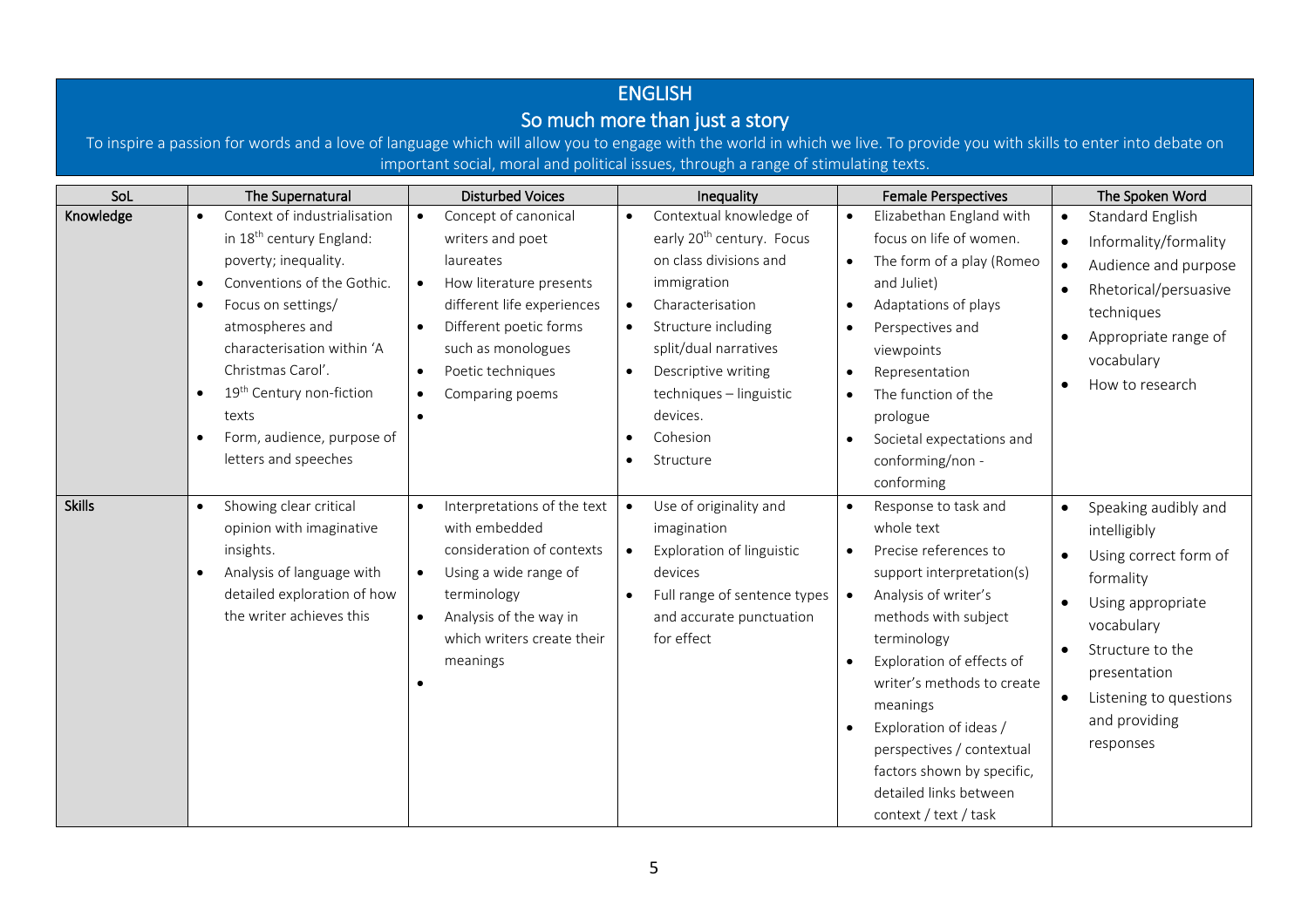#### English Assessment and Feedback

Students are formatively assessed throughout each topic using Low Stakes Testing and Assessment for Learning strategies.

Students complete an assessment at some point within the scheme of learning (usually towards the start/middle of the scheme) based on the topic they have been studying. This varies from scheme to scheme, but some assess writing skills, some reading skills and if the scheme allows for such, some assess both with two different assessments.

They also complete an end of year exam covering all topics studied in that year.  There will be 6 summative assessments throughout Years 7, 8 and 9.

We use coloured pens as outlined below:

Green pens – teacher marking and feedback Red pens – student response to TIFs or MRI work following on from a key marked piece.

As a department, we believe that marking and feedback should:

- Provide student, teacher and parents with regular feedback.
- Offer value to and support individual student's efforts.
- Highlight achievements and common errors to allow new targets to be accurate and attainable.
- Offer encouragement and be clearly understood by the student in order to support the development of self-confidence.
- Demonstrate high levels of expectations of effort and commitment.
- Be in line with whole school expectations.

Students will be encouraged to seek guidance if they are unsure about any aspect of their work. It is the responsibility of the teacher to ensure that their feedback creates or challenges understanding with the students. To this end each key marked piece feedback should be followed by a student's response. All marked or checked pieces of work will include corrections to literacy using the Wolfreton codes.

#### Key Marked Work: Key Stage 3

- Completed in normal exercise books and with a blue sheet attached that clearly identifies the marking criteria, the marking will contain both internal comments on the piece of work as well as summative WWW (What Went Well) and TIFs (To Improve Further). The key marked piece will be the culmination of the objectives set out on the medium-term plan for this topic. It will focus on strands of the curriculum knowledge and skills that have been taught in this unit.
- For extended pieces of work a section of the work will be marked in detail for the student to improve upon.
- The What Went Well will highlight areas that the young person has mastered or shown progress in.
- The TIF will be diagnostic, sometimes worded in the form of a question to allow the student to improve upon a certain area.
- Time will be given for the young person to respond to the TIF in the form of the MRI (My Response Is).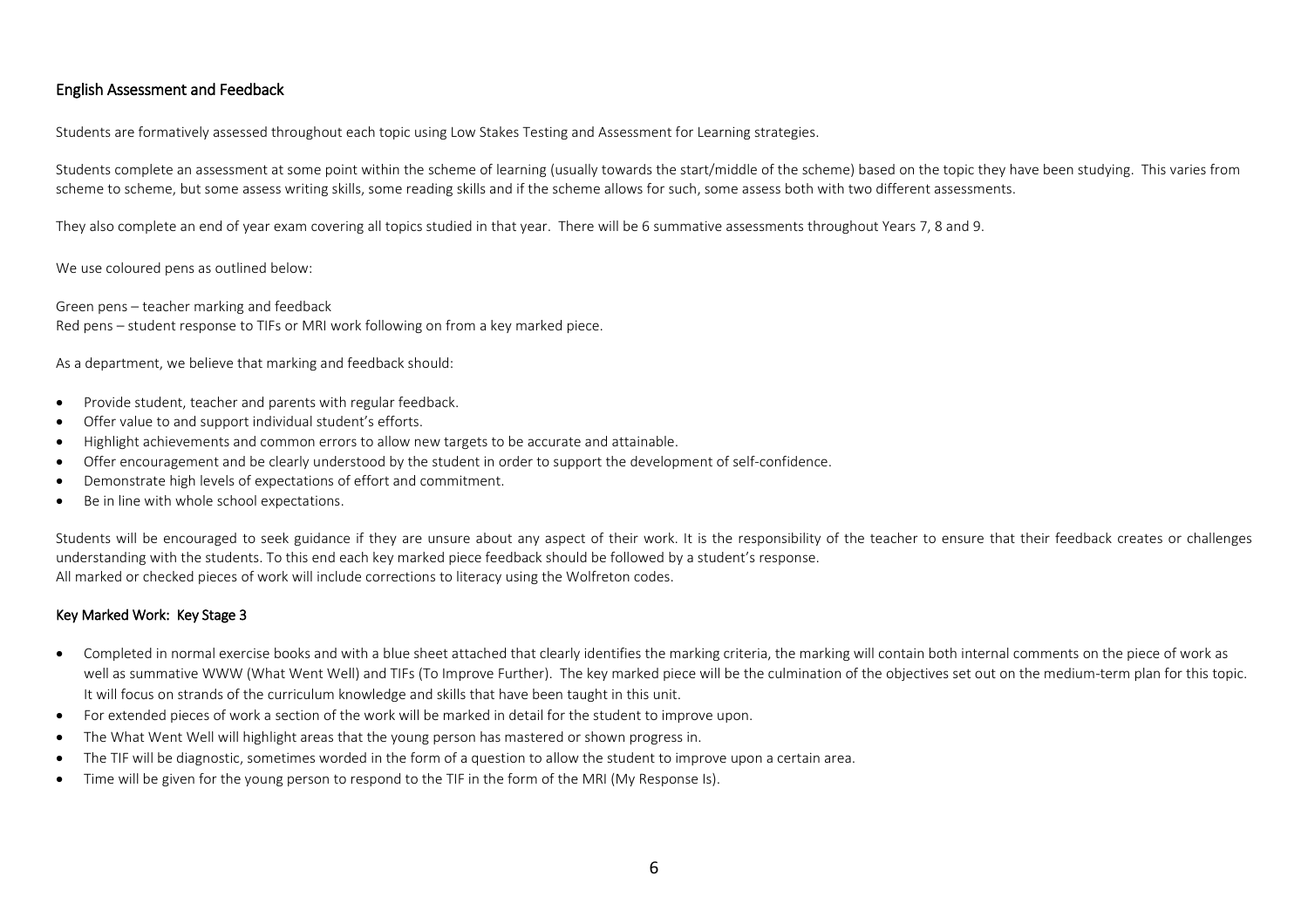# MATHS FOUNDATION

# The possibilities are infinite

To spark numerical ingenuity, confidence and fluency by creating, challenging and championing your mathematical understanding.

| SoL           | G1 - Angles                                                                                                              | $N1 -$ Whole numbers                                                                                                                                                                                                                                                                                                      | $S1$ – Pie charts                                                                                                                                                                                                                                               | N <sub>2</sub> - Directed numbers                                                                                                                                                                                                                                                                       | G2 - Drawing and contracting                                                                                                                                                                                                                                 |
|---------------|--------------------------------------------------------------------------------------------------------------------------|---------------------------------------------------------------------------------------------------------------------------------------------------------------------------------------------------------------------------------------------------------------------------------------------------------------------------|-----------------------------------------------------------------------------------------------------------------------------------------------------------------------------------------------------------------------------------------------------------------|---------------------------------------------------------------------------------------------------------------------------------------------------------------------------------------------------------------------------------------------------------------------------------------------------------|--------------------------------------------------------------------------------------------------------------------------------------------------------------------------------------------------------------------------------------------------------------|
|               |                                                                                                                          |                                                                                                                                                                                                                                                                                                                           |                                                                                                                                                                                                                                                                 |                                                                                                                                                                                                                                                                                                         | 2D shapes                                                                                                                                                                                                                                                    |
| Knowledge     | How to measure an<br>angle?<br>Which scale on a<br>protractor to use?<br>How to check measured<br>angle using estimation | Which method to use in order to<br>multiply.<br>How to use bus stop to divide?<br>How does dividing by a one digit and<br>two-digit number differ?<br>Understanding that the decimal<br>point doesn't move, and everything<br>else moves around it.<br>What is standard form?<br>What are the hierarchy of<br>operations? | Understanding that 360° is the<br>total amount<br>Understand that 1 person can<br>be less that 1°<br>Angle/360 is the fraction of the<br>total amount<br>Each angle is measured<br>separately and then reset to 0°<br>for the next<br>What does frequency mean? | How does adding/subtracting differ to<br>multiplying/dividing negatives?<br>To understand that two negatives do<br>not make a positive, and that this only<br>applies in certain situations.<br>Real life examples of negative<br>numbers.<br>To use real life wording to indicate<br>negative numbers. | What does the word<br>perpendicular mean?<br>What does the word<br>$\bullet$<br>construct mean?<br>What does bisect mean?<br>$\bullet$<br>How is this linked to drawing<br>$\bullet$<br>angles?<br>Which words relate to which<br>$\bullet$<br>construction? |
| <b>Skills</b> | Types of angles<br>Angles on a straight line<br>and around a point<br>Measuring angles<br>Drawing angles<br>Bearings     | Multiplying integers<br>Dividing integers<br>Multiply and divide by powers of 10<br>Writing in standard form<br>Order of operations<br>$\bullet$                                                                                                                                                                          | Drawing Pie charts<br>Interpreting Pie charts                                                                                                                                                                                                                   | Adding & subtracting directed<br>numbers<br>Multiplying and dividing negative<br>numbers<br>Directed numbers in context                                                                                                                                                                                 | Angle, midpoint and<br>$\bullet$<br>perpendicular bisectors<br>Constructing triangles<br>$\bullet$<br>Shading regions<br>$\bullet$                                                                                                                           |

| SoL       | $A1$ – Intro to algebra              | G3 - Properties of shape           | N3 - Patterns and sequences     | $N4$ – Adding and subtracting fractions | A2 - Expand and factorise             |
|-----------|--------------------------------------|------------------------------------|---------------------------------|-----------------------------------------|---------------------------------------|
|           |                                      |                                    |                                 |                                         | single brackets                       |
| Knowledge | What are like terms?                 | What are the different types of    | How is the nth term rule linked | Understand that a fraction is part of   | What is the difference                |
|           | What is the difference               | triangle?                          | with the sequence?              | amount                                  | between factorise and                 |
|           | between xy and yx?                   | What is special about these        | How do we get the sequence      | Fractions can be written in a bigger    | expand?                               |
|           | Why is $y + y = 2y$ but $y \times y$ | triangles?                         | from the nth term rule and      | (equivalent) or smaller (simplifying)   | Understand that $2(x+3)$<br>$\bullet$ |
|           | $= v2$ ?                             | How is this labelled on a diagram? | vice-versa?                     | form.                                   | means 2 lots of each term in          |
|           | Why do powers mean                   | What are the special types of      | What is the difference          | How to convert mixed numbers to         | the bracket.                          |
|           | different terms?                     | quadrilaterals?                    | between a geometric sequence    | improper fractions and vice-versa.      | How can a common term be<br>$\bullet$ |
|           | How is simplifying                   | What are the different parts of a  | and an arithmetic sequence?     | Why do we need to convert to an         | a number, a letter or both?           |
|           | fractions like simplifying           | circle?                            | How can we tell?                | improper fraction before                | How can a common term                 |
|           | algebra?                             | What is tessellation?              | What are the special types of   | adding/subtracting?                     | contain a sign?                       |
|           | What does substitution               |                                    | sequence? Eg Fibonacci          |                                         |                                       |
|           | mean in maths?                       |                                    |                                 |                                         |                                       |
|           |                                      |                                    |                                 |                                         |                                       |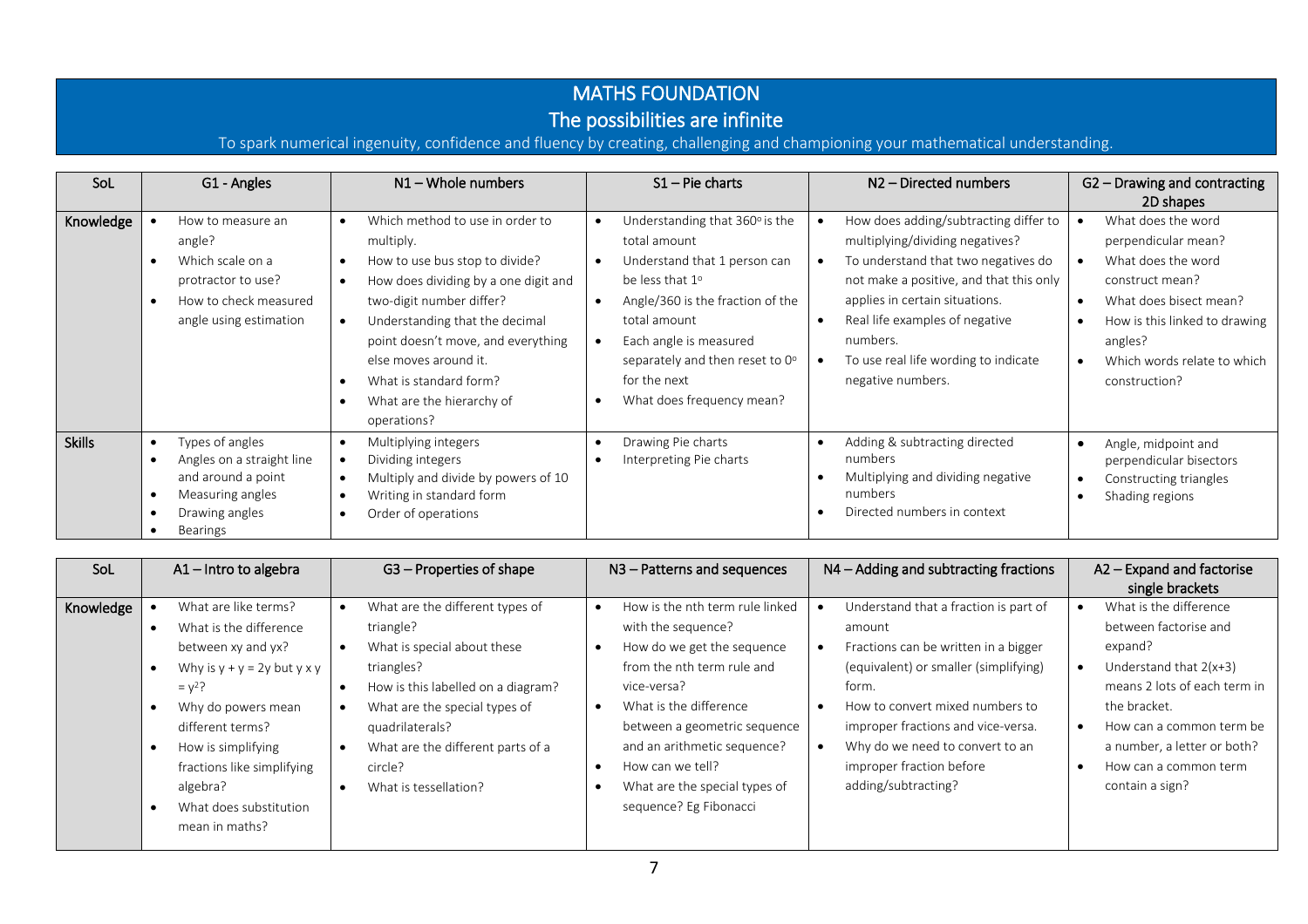|               |                                                                              |                                                       |                                                          | Understand why we need to use a<br>common denominator in order to add<br>or subtract fractions?                     | What is the difference<br>between factorise and fully<br>factorise?<br>Understand how to expand<br>two single brackets then<br>collect like terms. |
|---------------|------------------------------------------------------------------------------|-------------------------------------------------------|----------------------------------------------------------|---------------------------------------------------------------------------------------------------------------------|----------------------------------------------------------------------------------------------------------------------------------------------------|
| <b>Skills</b> | Collecting like terms<br>Multiply and dividing in<br>algebra<br>Substitution | Triangles<br>Quadrilaterals<br>Circles<br>Tesselation | Missing numbers<br>Generating sequences<br>Nth term rule | Simplifying, equivalent and ordering<br>Adding and subtracting fractions<br>Adding and subtracting mixed<br>numbers | Expand single brackets<br>Fully factorise single brackets                                                                                          |

| SoL           | G4 - Reading scales                                                                                                                                                                                                                                                | $NS -$ Multiply and divide<br>fractions                                                                                                                                                                                                                                                                                                                            | N6 - Decimals                                                                                                                                                                                                                     | $S2$ – Collecting data                                                                                                      | $S3$ – Charts and graphs                                                                                                                                                                                                                                                                                                                                  |
|---------------|--------------------------------------------------------------------------------------------------------------------------------------------------------------------------------------------------------------------------------------------------------------------|--------------------------------------------------------------------------------------------------------------------------------------------------------------------------------------------------------------------------------------------------------------------------------------------------------------------------------------------------------------------|-----------------------------------------------------------------------------------------------------------------------------------------------------------------------------------------------------------------------------------|-----------------------------------------------------------------------------------------------------------------------------|-----------------------------------------------------------------------------------------------------------------------------------------------------------------------------------------------------------------------------------------------------------------------------------------------------------------------------------------------------------|
| Knowledge     | Why are there two types of<br>units?<br>How to identify the different<br>types of units?<br>How to plan a journey to get<br>somewhere<br>How to plan a journey<br>$\bullet$<br>considering waiting times.<br>How to plan a journey to arrive<br>by a certain time. | How is multiplying fractions<br>linked to finding fractions of an<br>amount.<br>How can a whole number be<br>written as a fraction?<br>Why does the mnemonic KFC<br>$\bullet$<br>work?<br>Why does multiplying fraction<br>$\bullet$<br>cause the fraction to get<br>smaller?<br>Why does dividing fractions<br>sometimes get bigger and<br>sometimes get smaller? | How to order decimals with<br>different numbers of decimal<br>places.<br>How to compare the size of<br>decimals<br>How to determine the size of a<br>decimal<br>How to round decimals to<br>varying degrees of decimal<br>places. | When is it appropriate to use a<br>tally chart?<br>How to decide on which the<br>$\bullet$<br>two variables are in a table? | How much is each picture worth?<br>How to work out fractions of the<br>picture?<br>What do we mean by frequency?<br>How do scales work?<br>When would we use each type of<br>bar chart?<br>When would we use a simple bar<br>chart and when would we use a<br>comparative/ composite bar chart?<br>Can the same data be represented<br>in different ways? |
| <b>Skills</b> | Converting between units<br>Timetables<br>Planning a journey                                                                                                                                                                                                       | Multiplying and dividing<br>$\bullet$<br>fractions<br>Fraction of an amount<br>$\bullet$<br>Fraction/ decimal conversions<br>$\bullet$                                                                                                                                                                                                                             | Ordering decimals<br>$\bullet$<br>Rounding<br>Estimation<br>Truncation<br>$\bullet$<br>Error intervals<br>Add/ subtract/ multiply/ divide<br>decimals                                                                             | Data collection sheets<br>Two-way tables                                                                                    | Pictograms<br><b>Bar Charts</b><br>Line Graphs                                                                                                                                                                                                                                                                                                            |

| SoL       | N7 - Accuracy                                                                     | $NS - FDP$                                         | A3 - Expand double brackets                            | $AA$ – Linear equations                                                                                      | G5 – Angles in triangles and<br>quadrilaterals                                                     |
|-----------|-----------------------------------------------------------------------------------|----------------------------------------------------|--------------------------------------------------------|--------------------------------------------------------------------------------------------------------------|----------------------------------------------------------------------------------------------------|
| Knowledge | What are the biggest and<br>smallest numbers a rounded<br>number could have been? | How to move between a<br>decimal and a percentage? | Understand why the mnemonic   $\bullet$<br>FOIL works. | Important to understand that<br>answers can be fractional or<br>negative. Try to move away<br>from decimals. | Understand the link between<br>special types of triangles and<br>quadrilaterals with their angles. |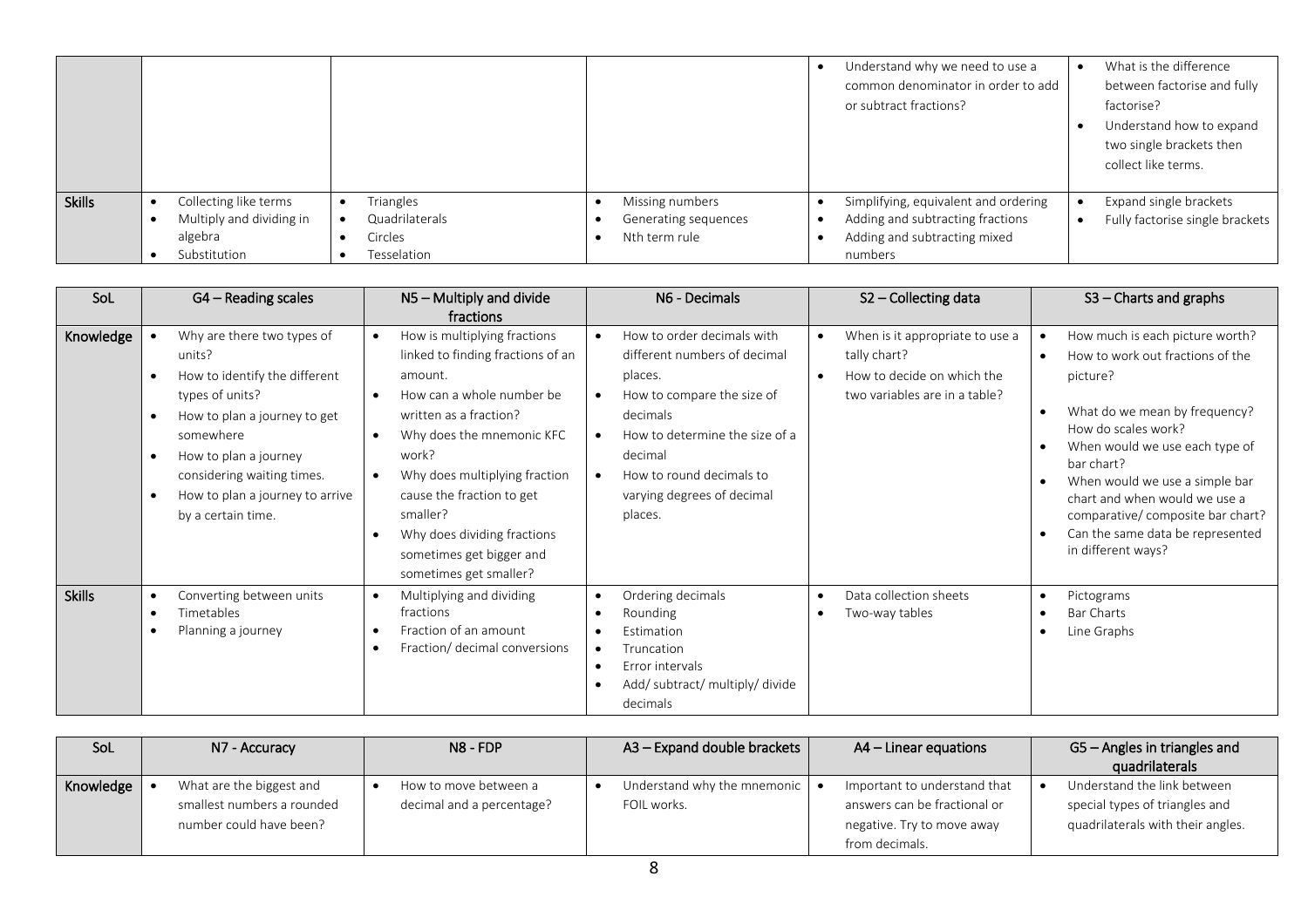|               | What does an inequality<br>symbol mean?<br>How to represent this using<br>inequality symbols?<br>How does rounding differ to<br>truncating? | How to move between a<br>fraction and a decimal?<br>How to move in two stages<br>from a fraction to a<br>percentage?<br>Why commonality is needed<br>when ordering FDP? | Be able to multiply algebraic<br>terms and take into account<br>the use of directed numbers<br>within these. | Understand the difference<br>between expanding single<br>brackets and double brackets.<br>Understand that an equation is<br>a balance between the two<br>sides, and therefore how to<br>manipulate each side in order<br>to solve the equation.<br>Understand what is mean with<br>an answer as an inequality. | How can chains be created in order<br>to solve a problem?<br>How to provide reasons for<br>working?<br>Understanding that a reason is not<br>written mathematically. |
|---------------|---------------------------------------------------------------------------------------------------------------------------------------------|-------------------------------------------------------------------------------------------------------------------------------------------------------------------------|--------------------------------------------------------------------------------------------------------------|----------------------------------------------------------------------------------------------------------------------------------------------------------------------------------------------------------------------------------------------------------------------------------------------------------------|----------------------------------------------------------------------------------------------------------------------------------------------------------------------|
| <b>Skills</b> | Rounding and truncating<br>Estimating<br>Error intervals                                                                                    | Conversions<br>Ordering                                                                                                                                                 | Expanding double brackets                                                                                    | One and two step<br><b>Brackets</b><br>Unknowns on both sides<br>Inequalities on a number lines<br>Solving inequalities                                                                                                                                                                                        | Missing angles in triangles and<br>quadrilaterals<br>Missing angles in parallel lines                                                                                |

| SoL           | $G6 - 3D$ shapes                                                                                                                                                                                                                                                                                                                                     | N9 - Properties of number                                                                                                                                                                                                                                                     | R1-Ratio and Proportion                                                                                                                                                                                                                                             |  |
|---------------|------------------------------------------------------------------------------------------------------------------------------------------------------------------------------------------------------------------------------------------------------------------------------------------------------------------------------------------------------|-------------------------------------------------------------------------------------------------------------------------------------------------------------------------------------------------------------------------------------------------------------------------------|---------------------------------------------------------------------------------------------------------------------------------------------------------------------------------------------------------------------------------------------------------------------|--|
| Knowledge     | Understand the meaning of<br>each of the terms vertices,<br>faces and edges.<br>Understand how to<br>$\bullet$<br>deconstruct a 3D shape into a<br>net.<br>Understand that different nets<br>can lead to the same 3D shape.<br>Understand how to draw<br>$\bullet$<br>different plans and elevation<br>and being able to add<br>dimensions to these. | How to use a combination of<br>primes and factors to break<br>down a number into its prime<br>factors.<br>How to use prime factors to<br>find HCF/LCM<br>How to decide which method is<br>appropriate between listing<br>and using a Venn diagram in<br>order to find HCF/LCM | How to use the unitary method<br>$\bullet$<br>in order to solve problems<br>involving ratio.<br>How to solve recipes problems<br>by working backwards?<br>How to work through exchange<br>$\bullet$<br>rates problems that involves<br>two steps in order to solve. |  |
| <b>Skills</b> | Vertices, faces, edges<br><b>Nets</b><br>Plans and elevations                                                                                                                                                                                                                                                                                        | Squares, cubes and roots<br>٠<br>Factors, multiples and primes<br>HCF and LCM<br>Prime factor decomposition                                                                                                                                                                   | Write a ratio<br>$\bullet$<br>Simplify and equivalent ratio<br>$\bullet$<br>Sharing in a ratio<br>$\bullet$<br>Recipes<br>$\bullet$<br>Exchange rates<br>Best buys<br>$\bullet$<br>Scale drawings                                                                   |  |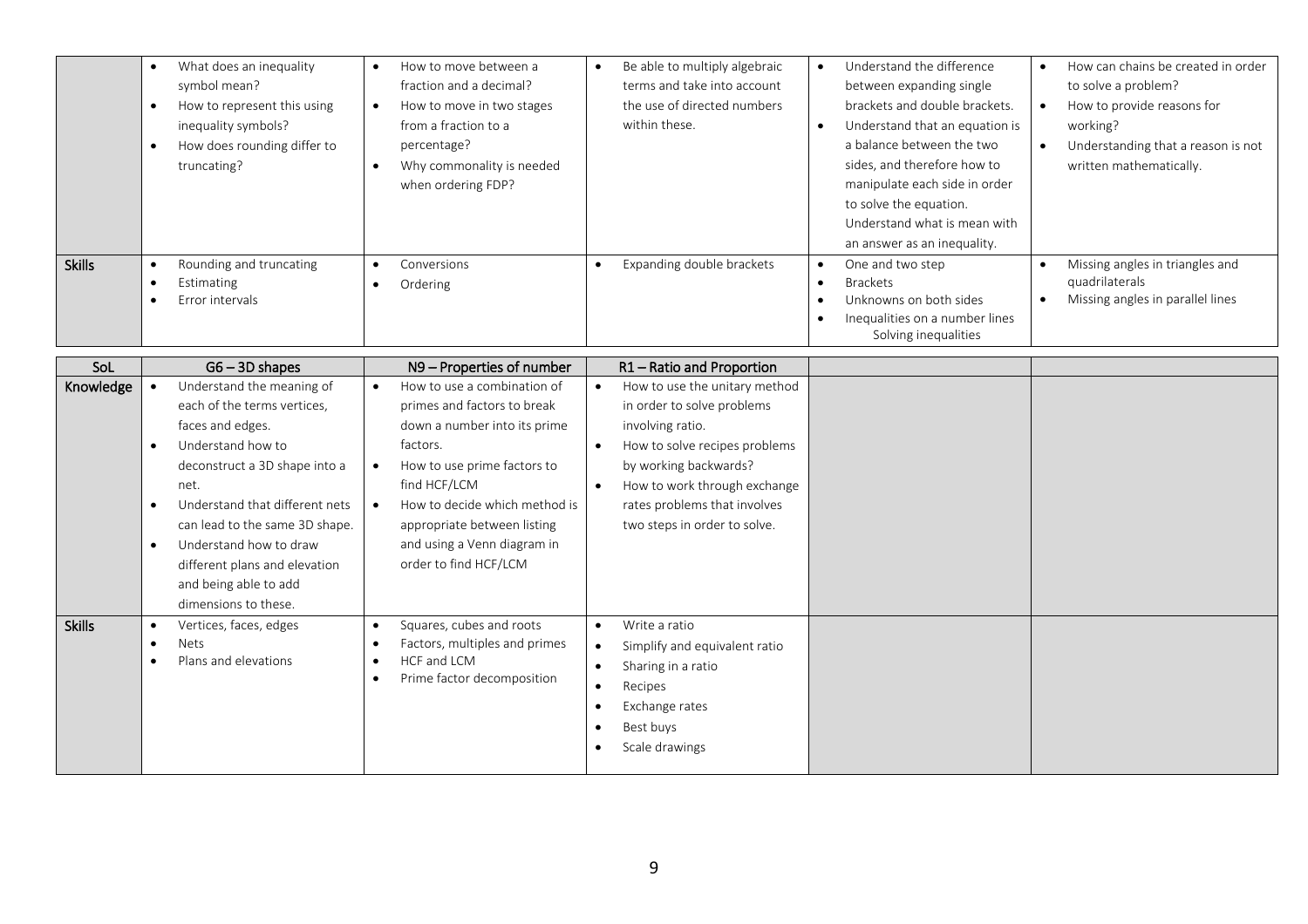## MATHS HIGHER The possibilities are infinite

To spark numerical ingenuity, confidence and fluency by creating, challenging and championing your mathematical understanding.

| SoL       | N1 - Accuracy                                                                                                                  | $G1 -$ Angles                                                                                                                                      | A1 - Algebraic Manipulation                                                                | N <sub>2</sub> – Calculations with bounds                                                                                | N <sub>3</sub> – Factors and Multiples                                                                      |
|-----------|--------------------------------------------------------------------------------------------------------------------------------|----------------------------------------------------------------------------------------------------------------------------------------------------|--------------------------------------------------------------------------------------------|--------------------------------------------------------------------------------------------------------------------------|-------------------------------------------------------------------------------------------------------------|
| Knowledge | Meaning of symbols (less than,<br>more than, etc)<br>Terms: truncating, significant<br>figures<br>Order of operations (BIDMAS) | How to use a protractor<br>Bearings system conventions<br>Name of triangles and<br>quadrilaterals<br>Properties of triangles and<br>quadrilaterals | Terms: expression; expand;<br>multiply out; substitute                                     | Conditions for answer to be<br>suitable degree of accuracy<br>Conditions for maximum and<br>minimum value of calculation | Terms: factor; multiple; prime<br>How to identify factors, multiples<br>and primes                          |
| Skills    | Order of operations<br>Estimation<br>Rounding<br>Truncating<br>Error intervals                                                 | Labelling convention<br>Triangles<br>Quadrilaterals<br>Bearings                                                                                    | Writing expressions<br>Expand single brackets<br>Factorise single brackets<br>Substitution | Calculations with bounds<br>Suitable degree of accuracy                                                                  | <b>Estimating roots</b><br>Fractional indices<br>HCF and LCM<br>Prime factor decomposition<br>Venn Diagrams |

| Sol       | G2 – Angles in Polygons        | $N4$ – Indices             | R1 – Ratio as Fractions        | S1 - Collecting Data         | A2 - Quadratic Expressions |
|-----------|--------------------------------|----------------------------|--------------------------------|------------------------------|----------------------------|
| Knowledge | Sum of interior angles formula | Relationship between roots | Relationship between fractions | Terms: discrete; continuous; | Mnemonic: FOIL             |
|           | Sum of exterior angles         | and fractional indices     | and ratios                     | qualitative; quantitative    |                            |
|           | Names of polygons              | Roots of square numbers    |                                |                              |                            |
|           |                                | Meaning of negative powers |                                |                              |                            |
| Skills    | Sum                            | Estimating roots           | Writing a ratio as a fraction  | Data capture sheets          | Expand double brackets     |
|           | Interior angles                | Index laws                 | Sharing in a ratio             | Two-way tables               | Expand three brackets      |
|           | Exterior angles                | Negative powers            | Linear function                |                              | Factorise                  |
|           |                                | Fractional powers          |                                |                              | Difference of two squares  |

| Sol       | N5 - Adding and Subtracting                                                    | G3 - Pythagoras                               | R <sub>2</sub> – Ratio Problem Solving            | $S2 -$ Sampling                                                              | A3 - Patterns and Sequences                                                |
|-----------|--------------------------------------------------------------------------------|-----------------------------------------------|---------------------------------------------------|------------------------------------------------------------------------------|----------------------------------------------------------------------------|
|           | Fractions                                                                      |                                               |                                                   |                                                                              |                                                                            |
| Knowledge | Relationship between mixed<br>numbers and improper<br>fractions                | Pythagoras' formula<br>Identifying hypotenuse |                                                   | Terms: continuous; discrete;<br>quantitative; qualitative;<br>representative | Triangular numbers, square<br>numbers, cube numbers, Fibonacci<br>sequence |
| Skills    | Simplifying, equivalent and<br>ordering<br>Adding and subtracting<br>fractions | Pythagoras<br>Pythagoras in 3D                | Ratio for worded problems<br>Ratio given one part | Methods of sampling<br>Stratified sampling                                   | Types of sequences<br>Generating<br>Linear nth term                        |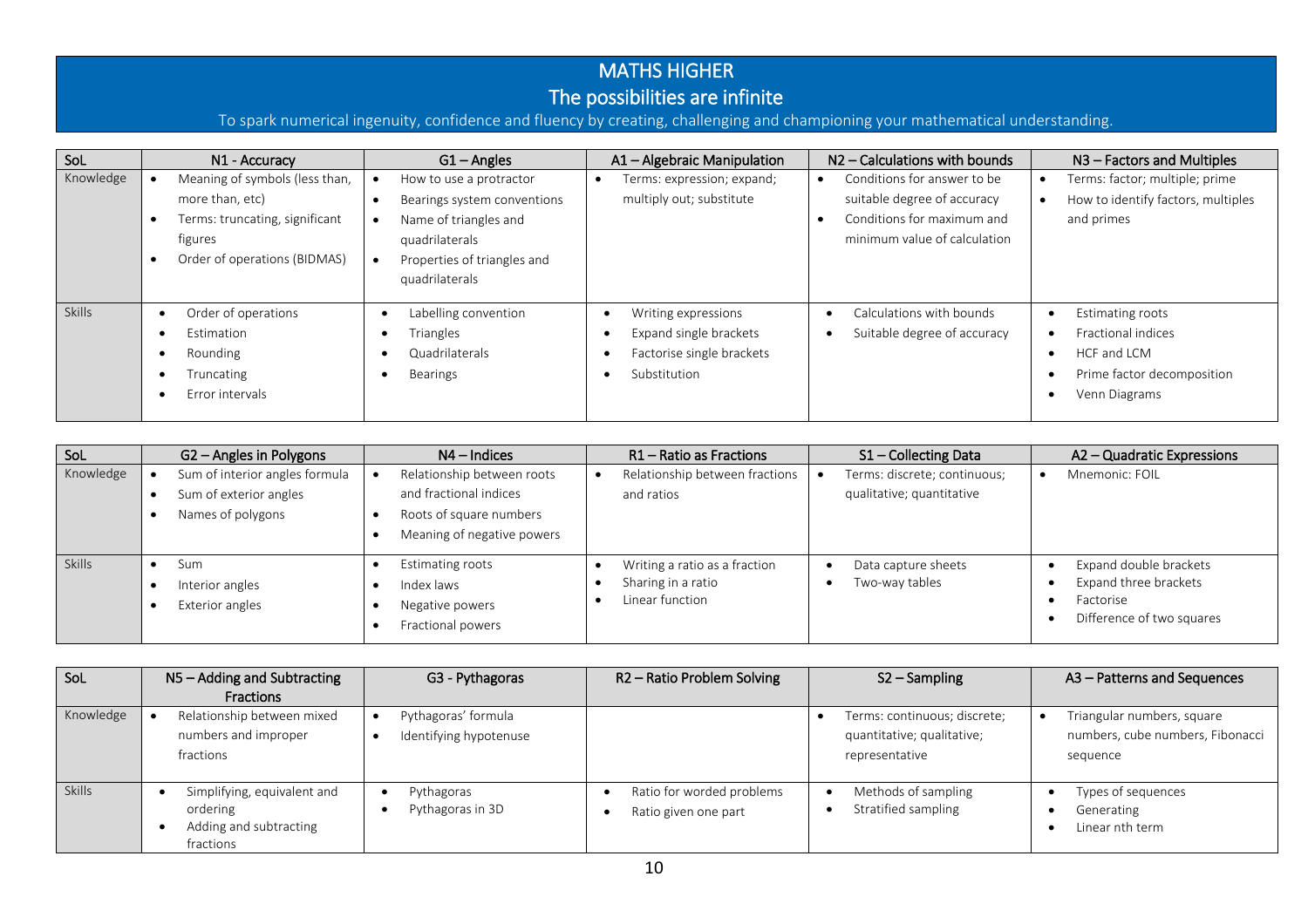| Adding and subtracting mixed | Ratio when told the | Quadratic nth term |
|------------------------------|---------------------|--------------------|
| numbers                      | difference          |                    |
|                              |                     |                    |
|                              |                     |                    |

| SoL           | N6 - Multiply and Divide<br><b>Fractions</b>                                        | G4 - Right-angled Trigonometry                                          | A4 - Solving Linear Equations                                                      | G4 – Perimeter and Area                                                                                                                                                                                                                          | S5 - Charts and Graphs                                                                                                                               |
|---------------|-------------------------------------------------------------------------------------|-------------------------------------------------------------------------|------------------------------------------------------------------------------------|--------------------------------------------------------------------------------------------------------------------------------------------------------------------------------------------------------------------------------------------------|------------------------------------------------------------------------------------------------------------------------------------------------------|
| Knowledge     | Relationship between mixed<br>numbers and improper<br>fractions<br>Term: reciprocal | Names of sides: hypotenuse;<br>adjacent; opposite<br>SOHCAHTOA mnemonic | Terms: equation; expression;<br>term; variable; unknown                            | Formula for area of triangle,<br>square, rectangle, trapezium,<br>parallelogram/rhombus, kite<br>Types of triangle: scalene;<br>$\bullet$<br>isosceles; equilateral<br>Units of area<br>Conditions for maximum and<br>minimum area and perimeter | Where to plot points in frequency<br>polygon<br>Terms: interpolate; extrapolate;<br>$\bullet$<br>outlier; trend; correlation<br>Types of correlation |
| <b>Skills</b> | Multiplying and dividing<br>fractions and integers                                  | Calculating sides<br>Calculating angles<br>Problem solving              | One and two step<br>Writing equations<br><b>Brackets</b><br>Unknowns on both sides | Perimeter<br>$\bullet$<br>Rectangles<br>Triangles<br>Quadrilaterals<br>$\bullet$<br><b>Bounds</b><br>Units of area                                                                                                                               | Pie charts<br>Frequency polygons<br>Scatter graphs                                                                                                   |

| SoL           | N7 – Standard Form            | $AS$ – Linear graphs               | R3 - Numerical Proportion        | N8 – Fractions and Decimals     |  |
|---------------|-------------------------------|------------------------------------|----------------------------------|---------------------------------|--|
| Knowledge     | Requirements of standard form | Gradient                           | Conversions between metric units | Recurring symbol usage          |  |
|               | notation                      | Intercept                          | Appropriate units                |                                 |  |
|               |                               | Meaning of variables in $y=mx+c$   |                                  |                                 |  |
| <b>Skills</b> | Converting                    | Plotting functions with integer    | Word problems                    | Converting                      |  |
|               | Adding and subtracting        | gradients                          | Unitary method                   | Recurring decimals to fractions |  |
|               | Rounding                      | Plotting fractions with fractional | Best buys                        |                                 |  |
|               | Multiplying and Dividing      | gradients                          | Map scales                       |                                 |  |
|               |                               | $E$ inding the equation of a line  |                                  |                                 |  |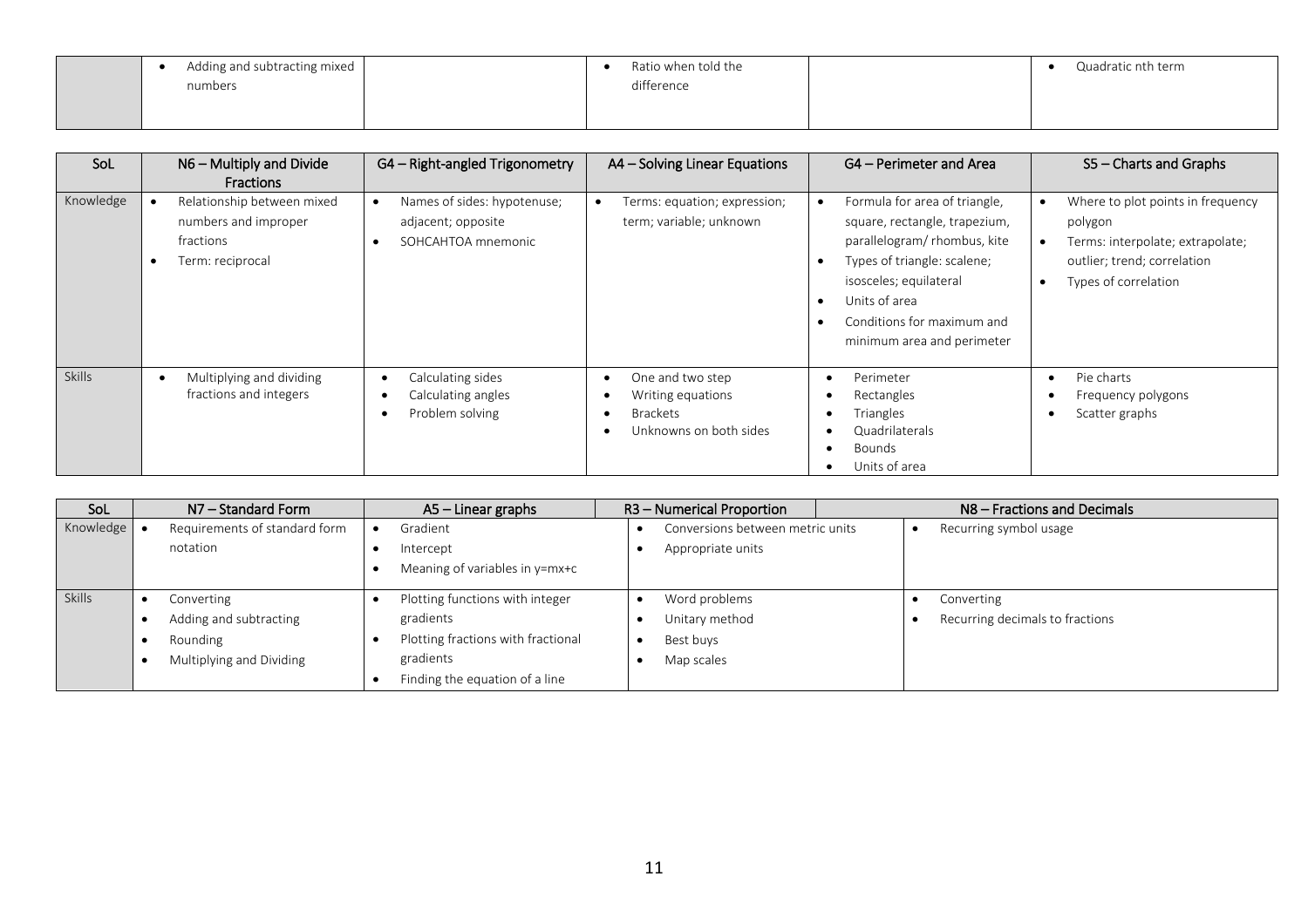#### Maths Assessment and Feedback

All students are formally assessed at the end of each half term. Assessments for Years 9 and 10 are in the penultimate week of the half term and Years 7 and 8 in the final week. Revision checklists are sent by email to parents in the week before the assessment.

Assessments are cumulative in nature i.e the end of half term 3 will test skills learnt in half term 1, 2 and 3.

Assessments are marked by the class teacher and each young person receives a personalised red, amber, green checklist to show their strengths and weaknesses and a selection of improvement questions with worked examples.

We informally assess students at the end of each lesson through the key questions to ensure they are acquiring the skills and knowledge set out in our curriculum. Students are also informally assessed through their class work home learning task (every three weeks) and provided with feedback to support them in preparation for the end of half term assessment.

Regular marking of work is a departmental responsibility that is fundamental to the process of teaching and learning.

As a department, we believe that marking and feedback should:

- Provide student, teacher and parents with regular feedback.
- Offer value to and support individual student's efforts.
- Highlight achievements and common errors to allow new targets to be accurate and attainable.
- Offer encouragement and be clearly understood by the student in order to support the development of self-confidence.
- Demonstrate high levels of expectations of effort and commitment.
- Be in line with whole school expectations.

Maths lends itself well to instant feedback and students may mark their own or others work in order to develop assessment for learning techniques. Students will be encouraged to seek guidance if they are unsure about any aspect of their work. It is the responsibility of the teacher to ensure that their feedback creates or challenges understanding with the students. To this end each piece of feedback should be followed by a student response.

#### Books/ Classwork

The majority of classwork will be marked by the students throughout the lesson. This will be checked by staff and whole class or individual feedback will be provided when common errors occur. This feedback will be actioned as a starter in a subsequent lesson. The expectation is that book marking will coincide with the marking of homework.

#### Assessments/ Key Marked Work/ PPEs

These will take place for all year groups according to the departmental Assessment calendar. Staff will mark these according the mark scheme and provide internal TIFs to help students improve their work. A blue KMP sheet will be completed with WWW and TIF statements linked to the learning outcomes. Students will be given sufficient time in a subsequent lesson to discuss their work and to complete feed forward activities.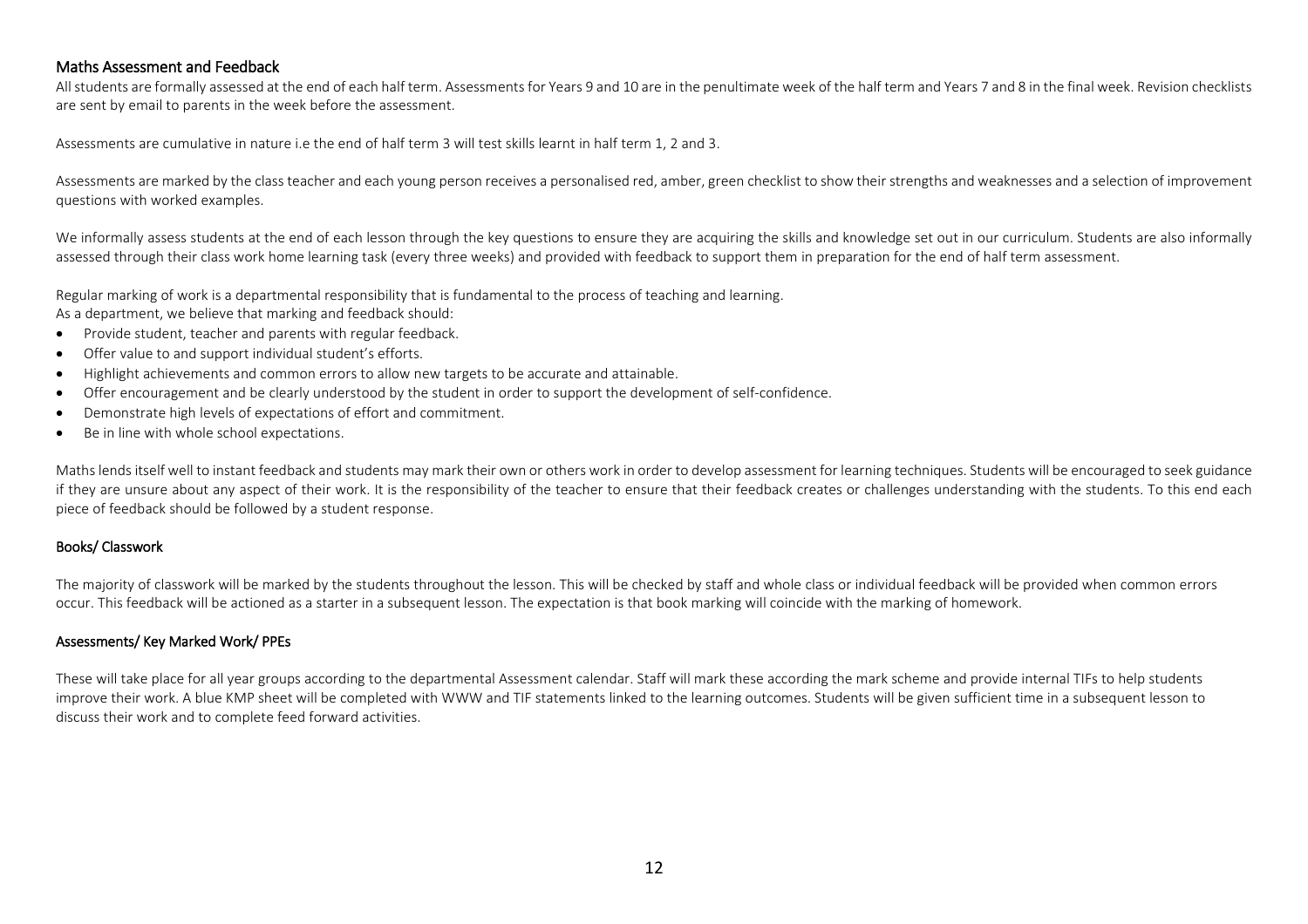## **SCIENCE**

# Science is organised curiosity; always question, always wonder!

To stimulate a lifelong curiosity which allows you to understand and contribute to the wider world and to begin the journey to reshape the world around you.

| SoL       | <b>B1 Cells</b>                                                                                                                                                                                                                                                                                                                                                                                                                                                                                                                                                                                                                                                                                                     | <b>B2 Organisation</b>                                                                                                                                                                                                                                                                                                                                                                                                                                                                                                                                                                                                                                                                                                                                                                 | C1 atomic structure and the<br>periodic table                                                                                                                                                                                                                                                                                                                                                                                                          | C2 bonding, structure and<br>the properties of matter                                                                                                                                                                                                                                                                                                | Energy                                                                                                                                                                                                                                                                                                                                                      | Particle model                                                                                                                                                                                                                                                                 |
|-----------|---------------------------------------------------------------------------------------------------------------------------------------------------------------------------------------------------------------------------------------------------------------------------------------------------------------------------------------------------------------------------------------------------------------------------------------------------------------------------------------------------------------------------------------------------------------------------------------------------------------------------------------------------------------------------------------------------------------------|----------------------------------------------------------------------------------------------------------------------------------------------------------------------------------------------------------------------------------------------------------------------------------------------------------------------------------------------------------------------------------------------------------------------------------------------------------------------------------------------------------------------------------------------------------------------------------------------------------------------------------------------------------------------------------------------------------------------------------------------------------------------------------------|--------------------------------------------------------------------------------------------------------------------------------------------------------------------------------------------------------------------------------------------------------------------------------------------------------------------------------------------------------------------------------------------------------------------------------------------------------|------------------------------------------------------------------------------------------------------------------------------------------------------------------------------------------------------------------------------------------------------------------------------------------------------------------------------------------------------|-------------------------------------------------------------------------------------------------------------------------------------------------------------------------------------------------------------------------------------------------------------------------------------------------------------------------------------------------------------|--------------------------------------------------------------------------------------------------------------------------------------------------------------------------------------------------------------------------------------------------------------------------------|
| Knowledge | Eukaryotic and Prokaryotic<br>$\bullet$<br>cell structure comparison.<br>Role of each of the<br>$\bullet$<br>organelles:<br>Nucleus<br>$\bullet$<br>Cytoplasm<br>$\bullet$<br>Cell membrane<br>$\bullet$<br>Mitochondria<br>$\bullet$<br>Ribosomes<br>$\bullet$<br>Chloroplast<br>$\bullet$<br>Vacuole<br>$\bullet$<br>Cell wall & cellulose<br>$\bullet$<br>Compare plant and animal<br>$\bullet$<br>cells<br>How cells are specialised<br>$\bullet$<br>to carry out a particular<br>function:<br>Sperm cell<br>$\bullet$<br>Nerve cell<br>$\bullet$<br>Muscle cell<br>$\bullet$<br>Root hair cell<br>$\bullet$<br>Xylem<br>$\bullet$<br>Phloem<br>$\bullet$<br>Importance of cell<br>$\bullet$<br>differentiation | Cells, tissues, organs, organ<br>systems<br>Role of enzymes in<br>$\bullet$<br>digestion<br>Effects of temperature and<br>pH on enzyme action<br>Lock and Key principle<br>$\bullet$<br>Sites of production and<br>$\bullet$<br>action of amylase,<br>proteases and lipases<br>Simple word equations<br>$\bullet$<br>Explanation of absorption<br>$\bullet$<br>Role of Bile and where it is<br>made and stored.<br>How the lungs are adapted<br>$\bullet$<br>for gas exchange<br>Structure and function of<br>$\bullet$<br>the heart and lungs<br>Structure and function of<br>$\bullet$<br>arteries, capillaries, veins<br>and coronary arteries<br>The role of artificial<br>pacemakers<br>Functions of the<br>$\bullet$<br>components of the blood:<br>Red blood cells<br>$\bullet$ | Atoms, elements,<br>$\bullet$<br>mixtures and<br>compounds<br>Writing formulae of<br>compounds<br>Separating mixtures -<br>$\bullet$<br>chromatography,<br>crystallisation,<br>distillation<br>Periodic table -<br>organisation, history<br>Structure of the atom -<br>history, models,<br>isotopes and formation<br>of ions<br>Electron arrangement<br>and reactivity<br>Group 1 elements<br>Group 7 elements<br>Transition metals and<br>noble gases | 3 types of bonding:<br>$\bullet$<br>covalent, ionic and<br>metallic<br>Small covalent, giant<br>$\bullet$<br>covalent, ionic and<br>metallic substances<br>and their properties<br>Alloys<br>$\bullet$<br>Solids, liquids and<br>$\bullet$<br>gases<br>Changes of state<br>$\bullet$<br>Carbon allotropes<br>$\bullet$<br>Nanoparticles<br>$\bullet$ | Energy resources<br>$\bullet$<br>Calculating energy<br>transferred using<br>specific heat<br>capacity<br><b>Calculating Energy</b><br>$\bullet$<br>efficiency<br>Calculating<br>$\bullet$<br>electrical power<br>Calculating<br>$\bullet$<br>electrical energy<br>Calculating work<br>$\bullet$<br>done<br>Calculating<br>gravitational<br>potential energy | Particle Model<br>$\bullet$<br>Density/<br>$\bullet$<br>calculating<br>density and<br>core<br>experiment on<br>density<br>Heating and<br>$\bullet$<br>cooling curves<br>Internal energy<br>Gases and<br>pressure<br>Brownian<br>$\bullet$<br>motion<br>Boyles Law<br>$\bullet$ |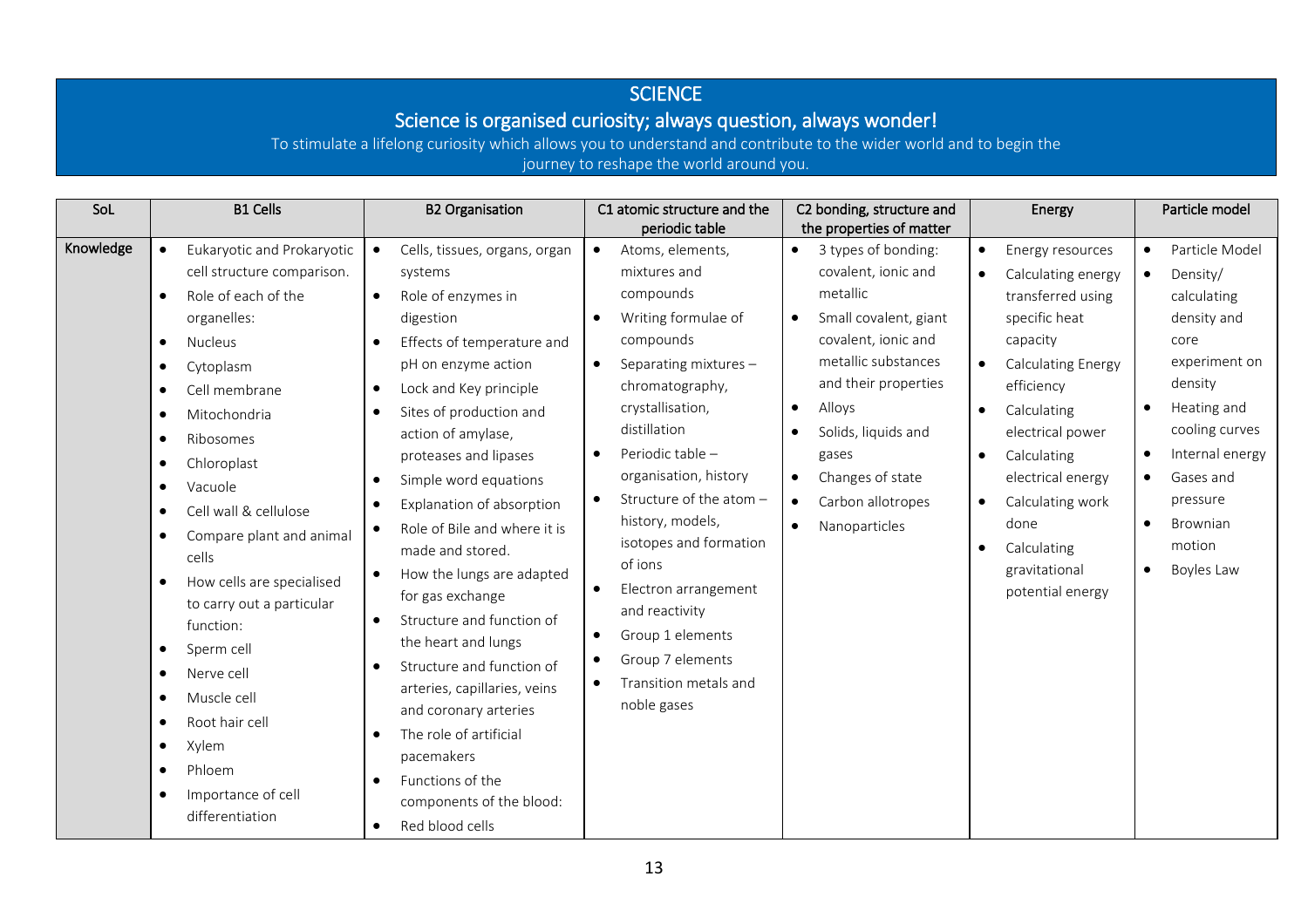| $\bullet$ | How microscopy              | $\bullet$ | White blood cells             |  |  |
|-----------|-----------------------------|-----------|-------------------------------|--|--|
|           | techniques have             | $\bullet$ | Platelets                     |  |  |
|           | developed                   | $\bullet$ | Cause, symptoms and           |  |  |
| $\bullet$ | How electron microscopy     |           | treatment of coronary         |  |  |
|           | has increased               |           | heart disease to include:     |  |  |
|           | understanding               | $\bullet$ | Stents                        |  |  |
| $\bullet$ | Differences in              | $\bullet$ | Statins                       |  |  |
|           | magnification and           | $\bullet$ | Valve replacement             |  |  |
|           | resolution                  | $\bullet$ | Heart transplant              |  |  |
| $\bullet$ | Structure of the nucleus of | $\bullet$ | The effects of lifestyle on   |  |  |
|           | the cell                    |           | non-communicable              |  |  |
| $\bullet$ | Cell cycle                  |           | diseases                      |  |  |
| $\bullet$ | Mitosis                     | $\bullet$ | Risk factors in non-          |  |  |
| $\bullet$ | DNA replication             |           | communicable diseases ie:     |  |  |
| $\bullet$ | What is a stem cell         | $\bullet$ | Cancer                        |  |  |
| $\bullet$ | Function of stem cells in   | $\bullet$ | Liver and brain function      |  |  |
|           | embryos and adults and      | $\bullet$ | Diabetes                      |  |  |
|           | meristems                   | $\bullet$ | Heart disease                 |  |  |
| $\bullet$ | Treatments with stem cells  | $\bullet$ | What is cancer                |  |  |
| $\bullet$ | Therapeutic cloning of an   | $\bullet$ | What's the difference         |  |  |
|           | embryo                      |           | between benign and            |  |  |
| $\bullet$ | Pros and cons of stem cell  |           | malignant tumours             |  |  |
|           | therapy                     | $\bullet$ | Lifestyle risks that increase |  |  |
| $\bullet$ | Description of diffusion    |           | the chances of cancer         |  |  |
| $\bullet$ | Explanation of diffusion    | $\bullet$ | Structures of plant tissues   |  |  |
| $\bullet$ | Application of diffusion    |           | are related to their          |  |  |
| $\bullet$ | Factors controlling the     |           | function:                     |  |  |
|           | rate of diffusion           | $\bullet$ | Epidermal tissue              |  |  |
|           |                             | $\bullet$ | Palisade mesophyll            |  |  |
|           |                             | $\bullet$ | Spongy mesophyll              |  |  |
|           |                             | $\bullet$ | Xylem and phloem              |  |  |
|           |                             |           | Meristem tissue               |  |  |
|           |                             |           |                               |  |  |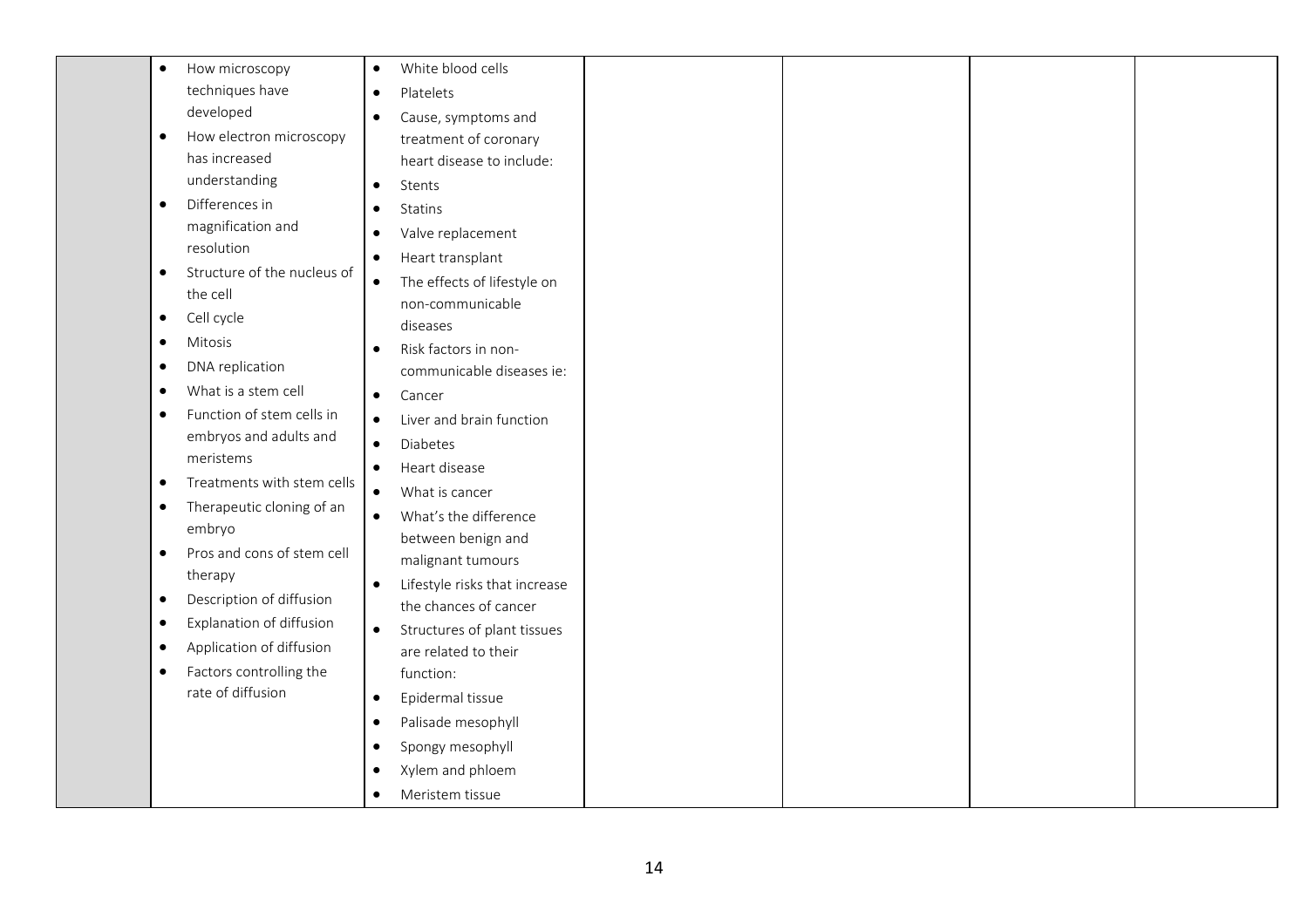|               |                                                                                                                                                                                                                                                                                                                                                                                                                                                                                                                                                                             | How root hair cells, xylem<br>$\bullet$<br>and phloem are adapted to<br>their function<br>Explain the effect of<br>$\bullet$<br>temperature, humidity, air<br>movement and light<br>intensity on the rate of<br>transpiration.<br>The role of stomata and<br>$\bullet$<br>guard cells in controlling<br>gas exchange and water<br>loss.                                                                                                                                                                                                                                                                                                                           |                                                                                                                                                                                                                                                                                                                                                                                                                                                                                                                      |                                                                                                                                                                                                                                                                                                                                                                                                                                                                                                                                                                     |                                                                                                                                                                                       |                                                                                                                                                                                                                                                                                         |
|---------------|-----------------------------------------------------------------------------------------------------------------------------------------------------------------------------------------------------------------------------------------------------------------------------------------------------------------------------------------------------------------------------------------------------------------------------------------------------------------------------------------------------------------------------------------------------------------------------|-------------------------------------------------------------------------------------------------------------------------------------------------------------------------------------------------------------------------------------------------------------------------------------------------------------------------------------------------------------------------------------------------------------------------------------------------------------------------------------------------------------------------------------------------------------------------------------------------------------------------------------------------------------------|----------------------------------------------------------------------------------------------------------------------------------------------------------------------------------------------------------------------------------------------------------------------------------------------------------------------------------------------------------------------------------------------------------------------------------------------------------------------------------------------------------------------|---------------------------------------------------------------------------------------------------------------------------------------------------------------------------------------------------------------------------------------------------------------------------------------------------------------------------------------------------------------------------------------------------------------------------------------------------------------------------------------------------------------------------------------------------------------------|---------------------------------------------------------------------------------------------------------------------------------------------------------------------------------------|-----------------------------------------------------------------------------------------------------------------------------------------------------------------------------------------------------------------------------------------------------------------------------------------|
| <b>Skills</b> | Scale calculations<br>$\bullet$<br>Magnification calculations<br>$\bullet$<br>Standard form<br>$\bullet$<br>Recognise and draw<br>$\bullet$<br>images of cells<br>Estimation of size<br>$\bullet$<br>Use a light microscope<br>$\bullet$<br>Develop models and<br>$\bullet$<br>analogies to develop<br>explanations of how cells<br>divide.<br>Evaluation of risks and<br>$\bullet$<br>benefits<br>SA: V ratio's calculated and<br>$\bullet$<br>compared<br>Calculate percentage gain<br>$\bullet$<br>and loss<br>Measure rate<br>$\bullet$<br>Use percentages<br>$\bullet$ | Size and scale in the<br>$\bullet$<br>opposite<br>Rate calculations of<br>$\bullet$<br>chemical reactions.<br>Modelling to explain<br>$\bullet$<br>enzyme action<br><b>Biochemical testing</b><br>$\bullet$<br>Identifying unknown<br>$\bullet$<br>substances<br>Drawing and observing<br>$\bullet$<br>skills<br>Evaluating pros and cons of<br>$\bullet$<br>different procedures<br>Translate disease incidence<br>$\bullet$<br>information between<br>graphical and numerical<br>forms, construct and<br>interpret frequency tables<br>and diagrams, bar chart and<br>histograms and use a<br>scatter diagram to identify<br>correlations between<br>variables. | Literacy:<br>development of vocab -<br>$\bullet$<br>see KO words in bold;<br>AO2/AO3 style GCSE<br>$\bullet$<br>questions/long answer<br>Numeracy:<br>calculating numbers of<br>sub atomic particles<br>recording data in a table<br>$\bullet$<br>Working scientifically:<br>making and recording<br>practical observations;<br>writing equations;<br>understand how<br>$\bullet$<br>theories have<br>developed over time;<br>recognise the<br>$\bullet$<br>importance of peer<br>review;<br>use a variety of models | Literacy:<br>development of vocab<br>$\bullet$<br>– see KO words in<br>bold;<br>AO2/AO3 style GCSE<br>$\bullet$<br>questions/long answer<br>Numeracy:<br>using and interpreting<br>melting/boiling point<br>data; calculating<br>electrons in an<br>atom/compound;<br>standard form; (<br>$\bullet$<br>conversion of units<br>Working scientifically:<br>linking properties of<br>$\bullet$<br>substances to uses;<br>$\bullet$<br>deducing type of bond<br>$\bullet$<br>based on properties;<br>modelling bonding;<br>$\bullet$<br>using scientific<br>vocabulary; | Using equations<br>Rearranging<br>$\bullet$<br>equations<br>Converting units<br>$\bullet$<br>Applying<br>$\bullet$<br>knowledge of<br>renewable energy<br>to real-life<br>situations. | Measuring<br>$\bullet$<br>melting, boiling<br>point<br>Using<br>$\bullet$<br>equations<br>Measuring<br>$\bullet$<br>density of<br>regular and<br>irregular<br>objects<br>Understand<br>what causes<br>pressure<br>Calculating<br>$\bullet$<br>pressure<br>Understand<br>Particle models |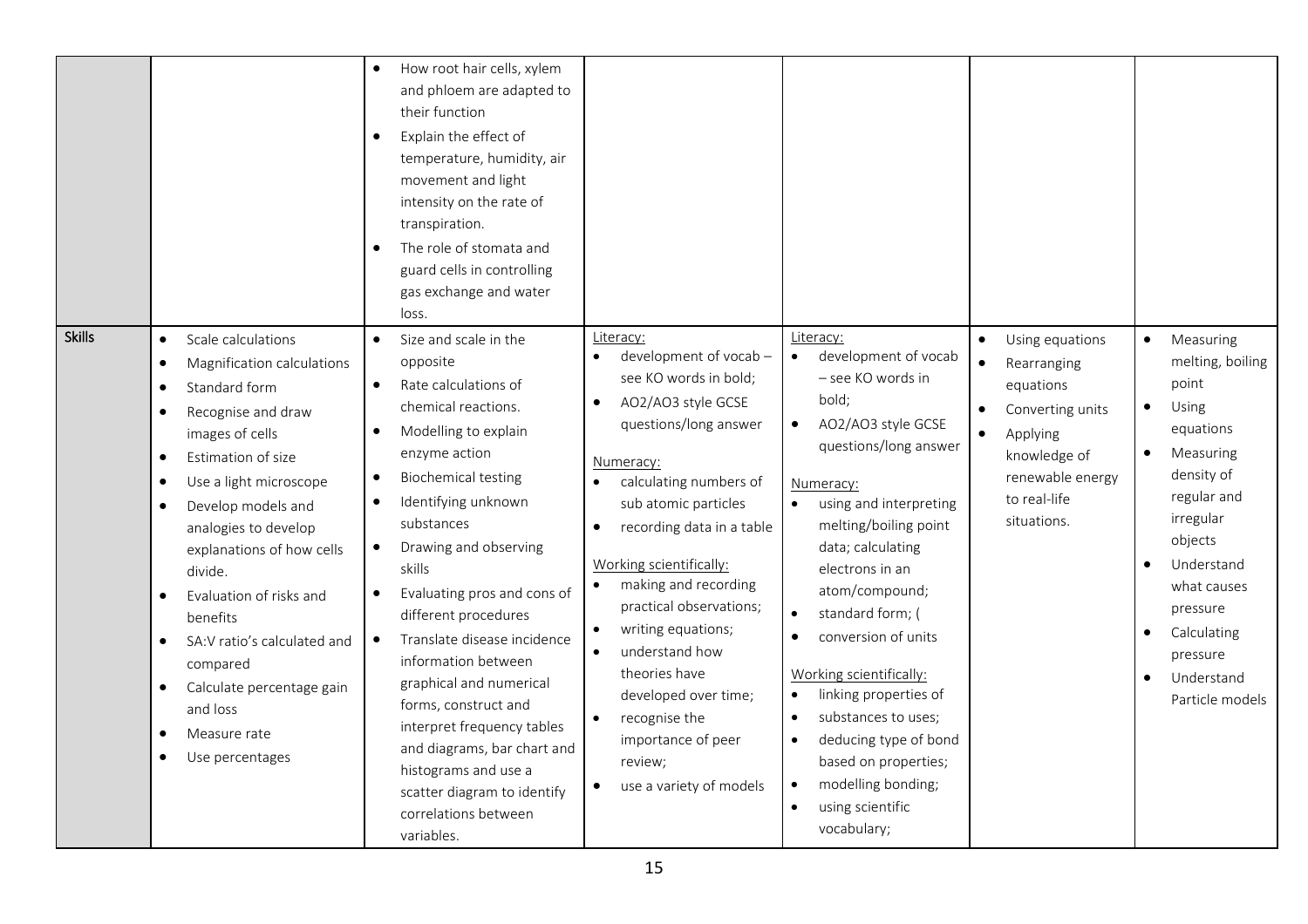| Sampling principles related<br>to epidemiological data.<br>Measure the rate of<br>transpiration<br>Investigate stomata and<br>guard cells<br>Process data with means<br>and SA:V calculations. | Practical skills:<br>separating a variety of<br>mixtures | standard form;<br>conversion of units<br>Practical skills:<br>observing properties<br>of various substances;<br>study melting/boiling<br>points of substances |
|------------------------------------------------------------------------------------------------------------------------------------------------------------------------------------------------|----------------------------------------------------------|---------------------------------------------------------------------------------------------------------------------------------------------------------------|
|------------------------------------------------------------------------------------------------------------------------------------------------------------------------------------------------|----------------------------------------------------------|---------------------------------------------------------------------------------------------------------------------------------------------------------------|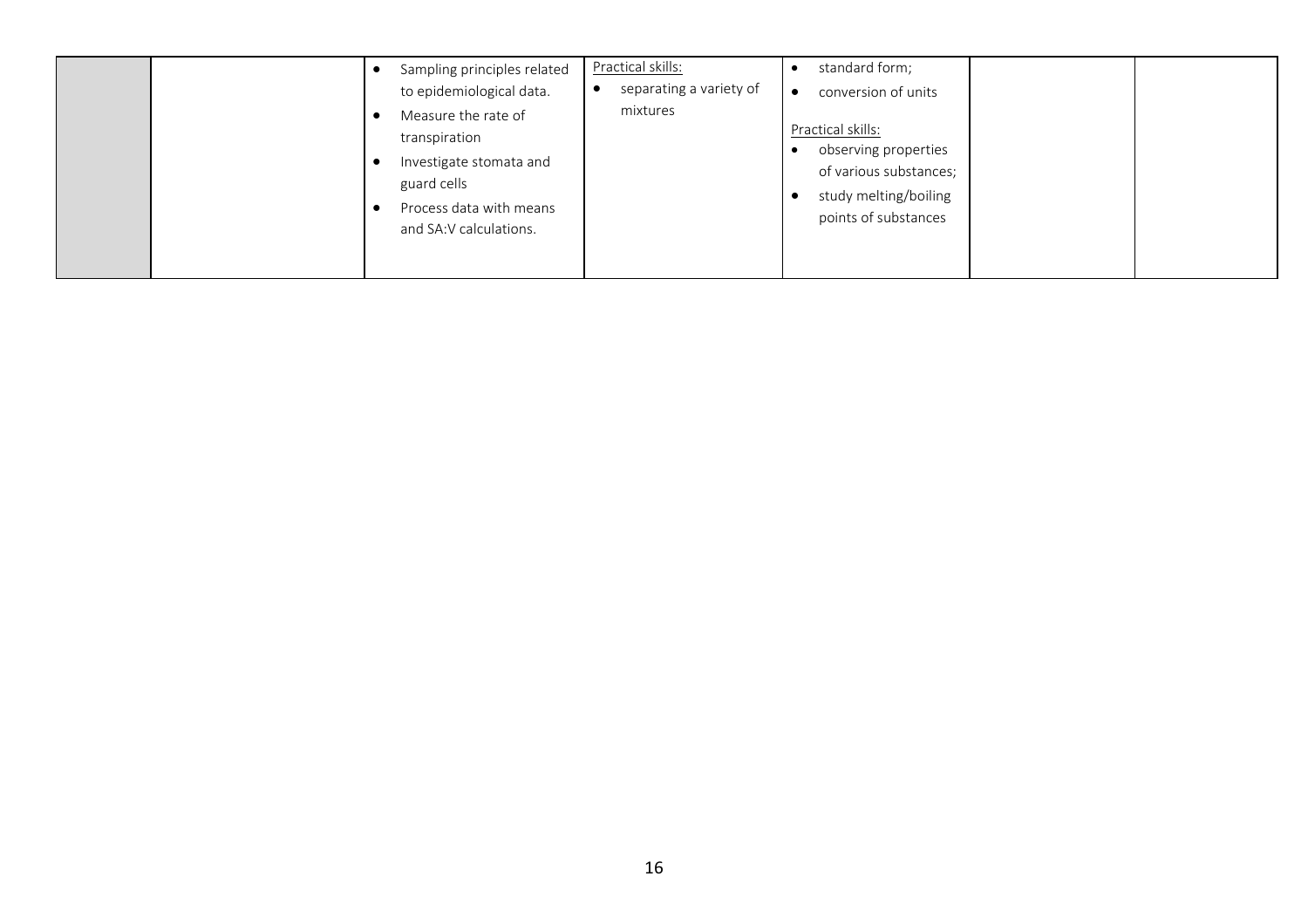## Science Assessment and Feedback

In Year 9 students start being taught the knowledge and skills of the GCSE Science specifications. All students are formally assessed at the end of each taught unit with a Key Marked Piece which comprises GCSE past exam questions. These are marked in a timely manner by teachers and the mark recorded on a central department spreadsheet. The students have an end of year exam which assesses the knowledge and skills taught throughout Year 9.

Students are informally assessed every lesson by way of a QUICK 6 (starter) and other in lesson activities to ensure that they are all acquiring skills and knowledge as stated in our intended curriculum.

In all three key stages we use coloured pens as outlined below: Green pens – teacher marking and feedback Red pens – young persons' response to TIFs or MRI work following on from a key marked piece. Purple pens – self and peer assessment and feedback.

The types of feedback evident are:

- Verbal feedback in lessons, particularly during practical work and in question and answer sessions.
- Peer / self-assessment and feedback on some classwork.
- Written / verbal feedback to reinforce expectations in terms of presentation of work, in line with the school policy.
- Key marked work there is one piece for each unit studied in KS3 (9 in Year 7 and 10 in Year 8). This is marked as stated in the whole school policy with a Wolfreton step assigned. This will be evident in students' exercise books. A key marked piece in the form of exam-type questions is also completed three times a year to assess that term's learning. A Wolfreton step is assigned to this cumulative assessment and it is followed by detailed MRI work.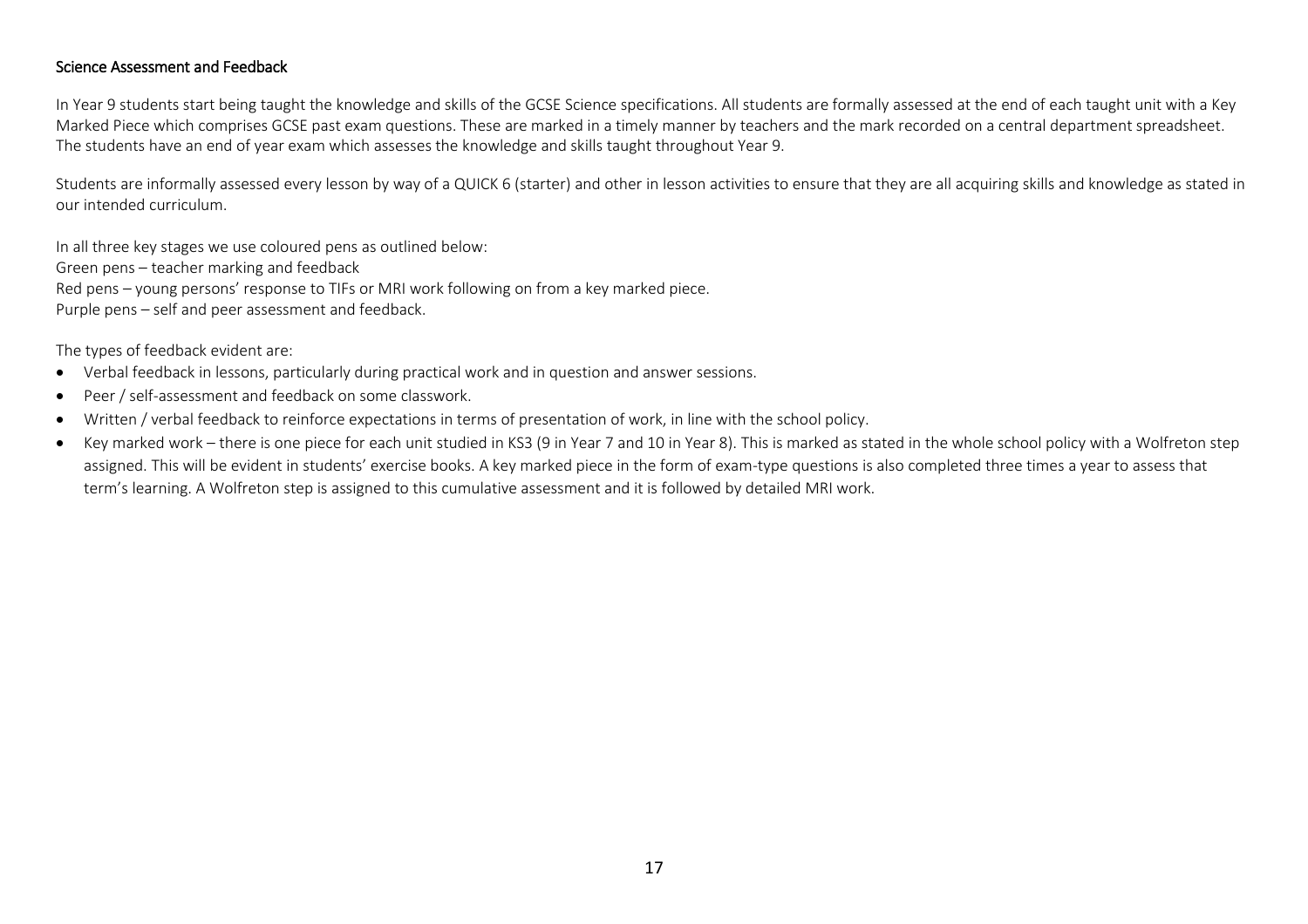## ART The home of creativity and imagination

A place to inspire you to: take risks; express your ideas in new ways; develop your cultural awareness; foster resilience; become empowered; have fun and, above all, flourish.

| SoL           | Eat and Feel - Food Art                                                                                                                                                                                                                                                                                                                                     | Eat and Feel - Expressionism - 'Self'                                                                                                                                                                                                                                                                                                               |  |  |  |
|---------------|-------------------------------------------------------------------------------------------------------------------------------------------------------------------------------------------------------------------------------------------------------------------------------------------------------------------------------------------------------------|-----------------------------------------------------------------------------------------------------------------------------------------------------------------------------------------------------------------------------------------------------------------------------------------------------------------------------------------------------|--|--|--|
| Knowledge     | Students will develop knowledge about how food has been an important<br>focus elements for artists, designers and practitioners throughout history.<br>Students will know that food can be captured realistically and in an<br>abstract form however that it can also be used conceptually to<br>communicate a message about a particularly theme of issue. | Students will learn that art can express strong emotions and be inspired by strong emotions<br>and exploration into the self. Mental health is a factor that has inspired various artists.<br>Students will analyse artists who have suffered. Students will go onto create a piece of work<br>that addresses the self, self image and portraiture. |  |  |  |
| <b>Skills</b> | Students will focus on the following skills during the project:                                                                                                                                                                                                                                                                                             | Students will focus on the following skills during the project:                                                                                                                                                                                                                                                                                     |  |  |  |
|               | Drawing and recording<br>Experimentation with media<br>Creativity<br>$\bullet$<br>Idea development<br>Idea refinement<br>Imagination<br>Use of process<br>Health and Safety awareness                                                                                                                                                                       | Portraiture<br>Mental Health awareness<br>Artist Research<br>Drawing and recording<br>Idea Development<br>Idea refinement<br>Health and Safety awareness                                                                                                                                                                                            |  |  |  |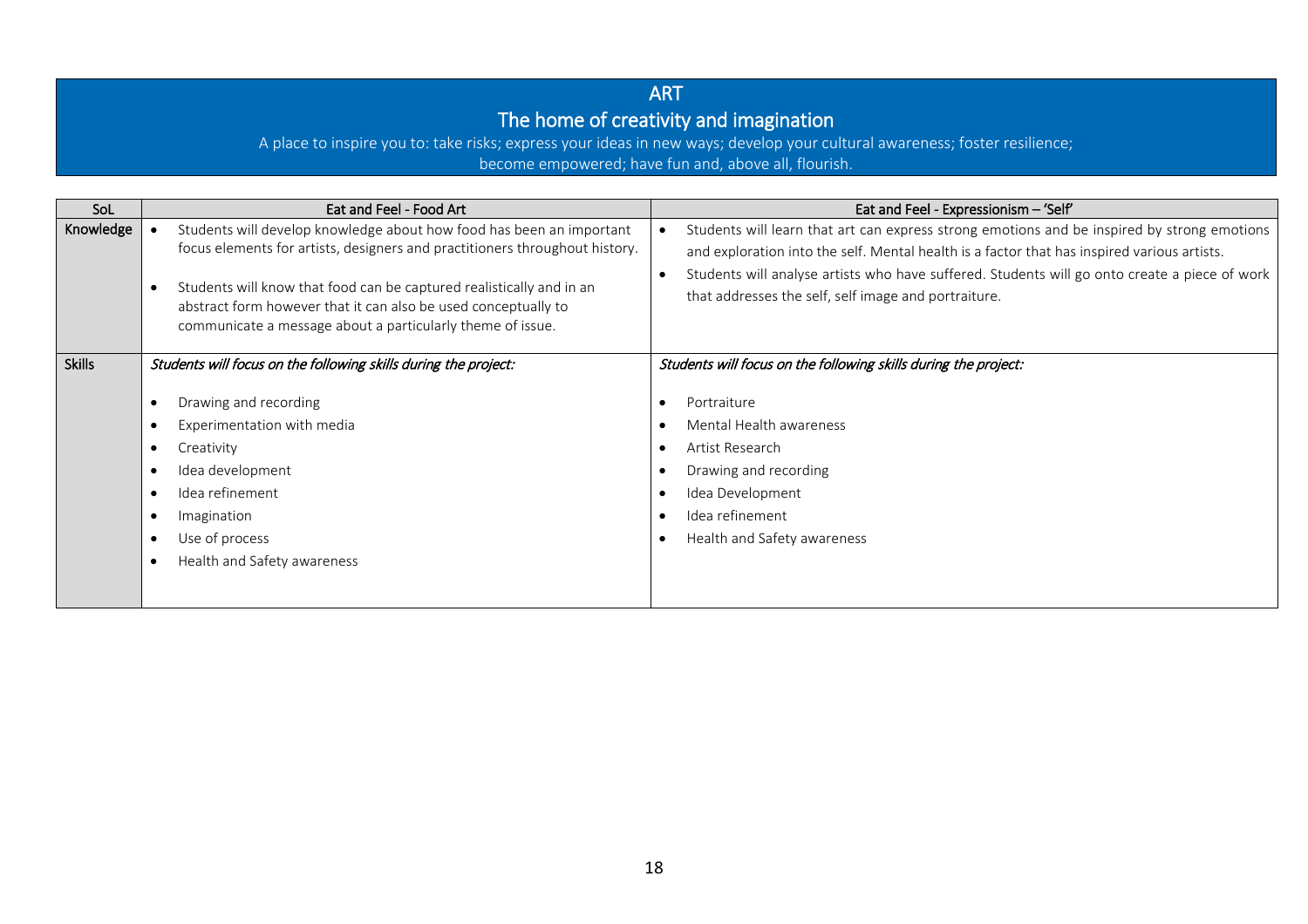## Art Assessment and Feedback

## Rationale

Feedback and marking are vital parts of the bond between the teacher and the young person. It is within the nature of art and design practiced-based learning that the students will inherently receive a combination of verbal feedback and written assessment.

The purpose of our marking and feedback approach

- To give students the criteria to meet the next step in their learning, at whatever level this may be
- To ensure that students are made aware of their steps to success, at an appropriate level
- To assess whether learning outcomes have been met
- To celebrate success
- To develop self-esteem and confidence
- To develop resilience to constructive criticism
- To establish what skills and knowledge do students have

## Verbal feedback

• Is the most regular and interactive form of feedback at KS3. It provides a live, constructive and informative process for students to develop the next steps in their learning journey towards success. This is a powerful mechanism to support progress and achievement due to the immediacy of this format.

- Teacher modelling and demonstrating in every lesson providing guidance for skills, knowledge and understanding. Also contributes towards setting high standards and expectations.
- It will be both direct (targeted to individuals or groups) and indirect (others listen and reflect on what has been said). At times it will be spontaneous and at other times it will be planned based on previous learning and in lesson progress.
- In offering verbal feedback, the teacher will be modelling the subject specific vocabulary that students can use to develop their learning journey. This is specifically pertinent to students looking to develop studies at GCSE level and beyond.
- Verbal feedback will be developmental. It will recognise efforts and achievements and offer specific details of ways forward in relation to the shared learning objectives.

## Diagnostic feedback – Key Marked Work

• Diagnostic feedback is an integral part of the improvement process and will be evidenced in sketchbooks using a bespoke assessment grid which supports student improvement and progress. This colour coded grid will be used to cross reference against coloured stickers placed against key work at appropriate intervals. These colours will help students identity clearly where they are now and support the improvements needed to progress to the next Wolfreton assessment step in Art through developing skills, knowledge and further understanding. This will be intrinsically linked to the bespoke nature of the planned activities which at KS3 are designed to provide a platform for further study at GCSE level.

• To support this process further students at the start of key activities will be told the key success criteria of what the teacher will be assessing. This contributes to 'what good looks like' and is supported where appropriate with visual exemplars.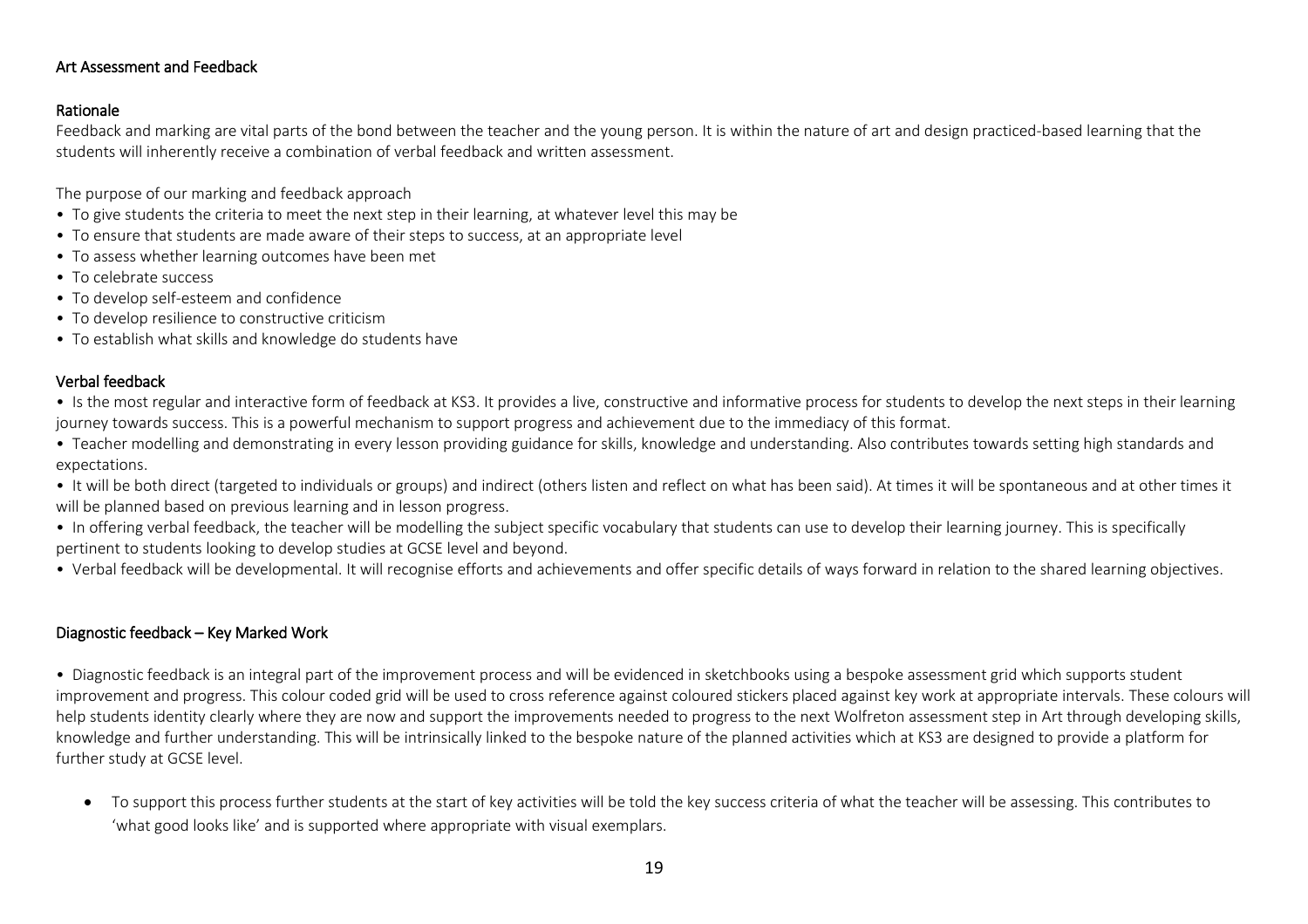|           |                                                                                                                                                                                                                                                                                                                                                                                                                                                                                                                                                                                                                                                                                                                                                                                                                                                                                         |                                                                                                                                                                                                                                                                                                                                                                                                                                                                                                                                                                                                        |                                                                                                                                                                                                                                                                                                                                                                                                                                                                                                                                                                                                                                                                                              | Computing<br>Understanding the digital world through creativity and coding $-$ a 'bit' at a time!                                                                                                                                                                                                                                                                                                                                                                                                                                                             |                                                                                                                                                                                                                                                                                                                                                                                                                                                                                                                                                                                                                             |                                                                                                                                                                                                                                                                                                                                                                                                                                                                                                                                                                                                                                                                                                                                                                 |                                                                                                                                                                                                                                                                                                                                                                                                                                                                                                                                                                                                  |
|-----------|-----------------------------------------------------------------------------------------------------------------------------------------------------------------------------------------------------------------------------------------------------------------------------------------------------------------------------------------------------------------------------------------------------------------------------------------------------------------------------------------------------------------------------------------------------------------------------------------------------------------------------------------------------------------------------------------------------------------------------------------------------------------------------------------------------------------------------------------------------------------------------------------|--------------------------------------------------------------------------------------------------------------------------------------------------------------------------------------------------------------------------------------------------------------------------------------------------------------------------------------------------------------------------------------------------------------------------------------------------------------------------------------------------------------------------------------------------------------------------------------------------------|----------------------------------------------------------------------------------------------------------------------------------------------------------------------------------------------------------------------------------------------------------------------------------------------------------------------------------------------------------------------------------------------------------------------------------------------------------------------------------------------------------------------------------------------------------------------------------------------------------------------------------------------------------------------------------------------|---------------------------------------------------------------------------------------------------------------------------------------------------------------------------------------------------------------------------------------------------------------------------------------------------------------------------------------------------------------------------------------------------------------------------------------------------------------------------------------------------------------------------------------------------------------|-----------------------------------------------------------------------------------------------------------------------------------------------------------------------------------------------------------------------------------------------------------------------------------------------------------------------------------------------------------------------------------------------------------------------------------------------------------------------------------------------------------------------------------------------------------------------------------------------------------------------------|-----------------------------------------------------------------------------------------------------------------------------------------------------------------------------------------------------------------------------------------------------------------------------------------------------------------------------------------------------------------------------------------------------------------------------------------------------------------------------------------------------------------------------------------------------------------------------------------------------------------------------------------------------------------------------------------------------------------------------------------------------------------|--------------------------------------------------------------------------------------------------------------------------------------------------------------------------------------------------------------------------------------------------------------------------------------------------------------------------------------------------------------------------------------------------------------------------------------------------------------------------------------------------------------------------------------------------------------------------------------------------|
|           |                                                                                                                                                                                                                                                                                                                                                                                                                                                                                                                                                                                                                                                                                                                                                                                                                                                                                         |                                                                                                                                                                                                                                                                                                                                                                                                                                                                                                                                                                                                        |                                                                                                                                                                                                                                                                                                                                                                                                                                                                                                                                                                                                                                                                                              | To inspire future generations of creative coders and users in order to be confident, safe and thrive in a global digital economy.                                                                                                                                                                                                                                                                                                                                                                                                                             |                                                                                                                                                                                                                                                                                                                                                                                                                                                                                                                                                                                                                             |                                                                                                                                                                                                                                                                                                                                                                                                                                                                                                                                                                                                                                                                                                                                                                 |                                                                                                                                                                                                                                                                                                                                                                                                                                                                                                                                                                                                  |
| SoL       | Game Development                                                                                                                                                                                                                                                                                                                                                                                                                                                                                                                                                                                                                                                                                                                                                                                                                                                                        | E-Safety                                                                                                                                                                                                                                                                                                                                                                                                                                                                                                                                                                                               | Data and Algorithms                                                                                                                                                                                                                                                                                                                                                                                                                                                                                                                                                                                                                                                                          | <b>Video Editing</b>                                                                                                                                                                                                                                                                                                                                                                                                                                                                                                                                          | <b>Networks</b>                                                                                                                                                                                                                                                                                                                                                                                                                                                                                                                                                                                                             | <b>HTML</b>                                                                                                                                                                                                                                                                                                                                                                                                                                                                                                                                                                                                                                                                                                                                                     | <b>Cyber Security</b>                                                                                                                                                                                                                                                                                                                                                                                                                                                                                                                                                                            |
| Knowledge | Students will develop a<br>deeper understanding of<br>how to create a solution<br>using programming code<br>through problem solving<br>skills. They will create a<br>game using Python and<br>EasyGUI - building on<br>their knowledge of<br>programming from Y7<br>and 8 and applying this to dangers of sharing<br>a desktop app.<br>Students will understand<br>the use of GUI functions<br>such<br>as ynbox, messagebox, pi<br>cturebox and so on.<br>They will understand the<br>function of IF statements<br>and why the computer<br>needs to use them in<br>order to make decisions.<br>Students will explore the<br>need for iteration and<br>how to create loops in<br>order to make programs<br>more efficient.<br>Students will have the<br>opportunity to<br>understand what a sub<br>routine and what a<br>library is and what<br>problem they solve / why<br>they needed. | Students recognise that<br>they can share<br>information and images<br>which are sensitive and<br>need to consider who the understanding of:<br>ecipient is.<br>Students understand the<br>sensitive information or<br>images including that it<br>may be passed on to<br>others without their<br>permission.<br>Understand that once<br>information is posted it is<br>difficult if not impossible<br>to retrieve it. It may be<br>shared by others.<br>Recognise that<br>information shared may<br>have an impact on a<br>persons online identity<br>and profile - including<br>long term impacts of | Students will build on<br>their knowledge of how<br>computers work to<br>develop a more detailed<br>Understanding on<br>abstraction and<br>modelling.<br>How is data stored on<br>a computer<br>How digital images are<br>stored and encoded<br>How to measure data<br>sizes<br>Revisit the Binary<br>number system work to<br>convert Binary to Denary<br>- then Denary to Binary<br>How does digital sound<br>work<br>What is Hexadecimal and<br>ow to convert them<br>What is an algorithm?<br>And why do we need<br>them to search<br>How could we tell a<br>computer to order a list?<br>How does the computer<br>sort data<br>Be able to define<br>compression and File<br>compression | As part of their studies,<br>opportunity to explore<br>how videos are made.<br>Students will expand their <sup>other.</sup> In particular<br>knowledge on:<br>Purpose and audience<br>Use of assets and<br>resources when making<br>digital video content<br>Legal issues surrounding<br>the making and<br>distribution of video<br>Techniques used to make Draw a network<br>a video using existing<br>digital artefacts<br>Students will gain a<br>knowledge of some of the<br>techniques used when<br>creating video content via<br>a camera or animation. | In this unit students will<br>students will be given the gain a greater knowledge development unit<br>of how computers<br>communication with each their studies of the<br>students will focus on the<br>key principles of:<br>The difference between a<br>WAN and LAN.<br>What is the WWW and<br>what is the difference<br>between the internet.<br>Networking hardware<br>Security issues<br>topology<br>Be able to calculate<br>network speeds<br>What is Encryption and<br>how do you decipher it.<br>Recognise dangers and<br>consequences of leaked<br>information and how<br>encryption can help<br>protect identity. | During the web<br>students will expand on<br>WWW in the previous<br>unit to see how this can<br>be implemented to<br>create a working website. ways to identify or avoid<br>Students will learn the<br>use of tags to structure a reliability of information<br>HTML document. They<br>will learn about creating<br>links to navigate a web<br>site (as opposed to a web $\bullet$<br>page).<br>Students will learn the<br>difference between using   .<br>a text editor to write<br>HTML and a web<br>development package to<br>create pages using<br>WYSWYG.<br>Also students will have<br>the opportunity to see<br>how and why responsive $\vert$<br>design is important when<br>creating a website and<br>the issues surrounding<br>browser compatibility. | in this unit the core focus<br>is on the security risks<br>when using the internet.<br>Students will develop<br>their knowledge of the<br>risks posed when using<br>different systems and<br>them. This includes the<br>online. Specifically<br>students will gain<br>knowledge about:<br>how contributors to<br>social media may be<br>'social bots'<br>malware is and give<br>some examples of<br>how it operates<br>how to manage<br>۱۰<br>security software<br>and understand why<br>regular updates are<br>important<br>advanced password<br>management and<br>two factor<br>authentication |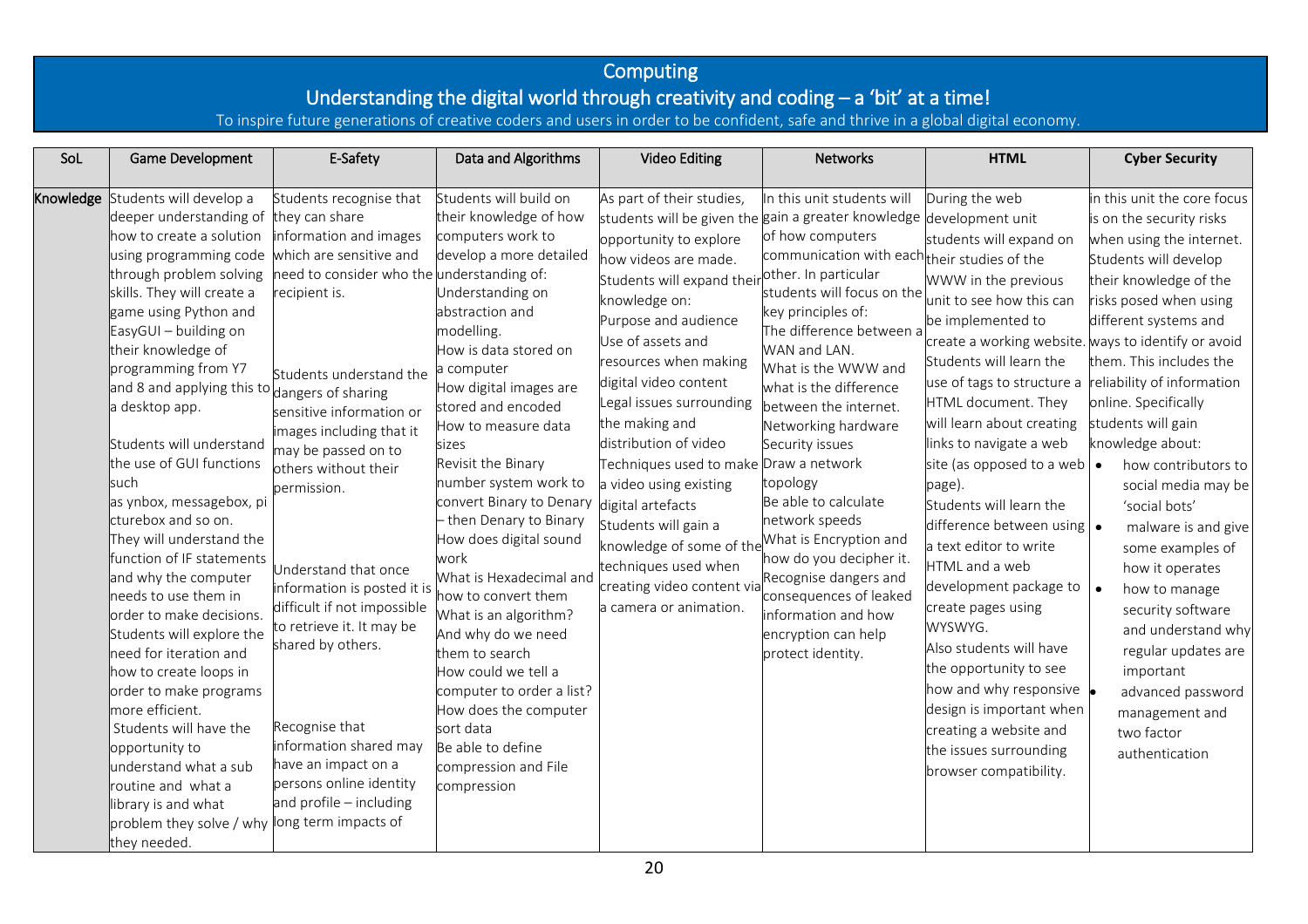| media.<br>Students will apply their<br>Be able to suggest what<br>By the end of the unit,<br>Students will learn how to Students will be able to<br>The skills in this unit<br>Students can use a range<br>students can explain what use a digital video editing explain the difference<br>knowledge to design,<br>the consequence of<br>surround the knowledge<br>of HTML tag commands<br>create and review a<br>a digital image is and how software package in<br>sharing sensitive<br>between the Internet and to create a simple web<br>part as students become<br>working product.<br>information is.<br>binary can be used to<br>order to create a video<br>the WWW.<br>aware of the issues they<br>page. Students are also<br>Students will apply this in<br>store it. They can<br>product.<br>They will show how<br>able to use the tags to<br>are able to act to prevent<br>making a working game<br>demonstrate the process<br>They will learn to use<br>systems can be physically<br>create basic levels of<br>or avoid dangerous<br>to encode and decode a<br>appropriate resources for connected through star,<br>program.<br>formatting and layout<br>situations. In particular<br>They will use input and<br>bus and Ring<br>digital image. Students<br>a given task and will<br>Suggest what kind of<br>they can identify the<br>features.<br>networks. They will draw<br>output with variables in<br>are able to:<br>develop skills in selecting<br>information can be<br>They are able to use<br>dangers and suggest ways<br>Python EasyGUI. Students<br>convert a binary<br>content which meets a<br>upon the advantages and<br>shared and what should<br>to avoid them. They are<br>techniques in order to<br>disadvantages of these<br>can independently create<br>number into a denary<br>given brief.<br>not be shared.<br>develop pages which<br>critical with their<br>Yes / No, input and<br>number and the back<br>models.<br>Students will also be<br>meet a given criteria /<br>interpretations of online<br>selection boxes as<br>again. They will<br>given the chance to<br>Students can encrypt<br>understand sizes of<br>information and decipher purpose and audience.<br>information.<br>appropriate to their<br>review work in order to<br>design. They can use IF<br>data for images and<br>Student will be able to<br>Students will also be able<br>make a critical judgement a reply<br>Be able to explain what<br>sound.<br>statements effectively.<br>on the content and its<br>Explain the dangers<br>use a WSYWIG editor to<br>to suggest ways of<br>the resulting factor may<br>Some will implement<br>Students can explain how appropriateness.<br>of social network sites<br>create web pages with<br>securing their computer<br>be of sharing content<br>loops and subroutines to<br>computers use<br>They can evaluate legal<br>and suggest ways to<br>and explain the<br>appropriate content and<br>which is sensitive and the<br>abstraction to store and<br>improve code efficiency.<br>issues as well as<br>avoid them.<br>link them together.<br>consequences of cyber-<br>avenues which they may<br>Students will understand<br>challenges surrounding<br>Understand what<br>transmit sound.<br>attacks.<br>Using the skills they<br>fall into.<br>ethical video use.<br>They will be able to<br>happens when fake news<br>how the EasyGUI library<br>develop during the unit<br>Students will also be able<br>spreads and explain what<br>demonstrate how<br>Students can export a<br>works and combine it to<br>students can also explore to discuss the legislation<br>hexadecimal values can<br>impact it may have on the<br>video to an appropriate<br>develop an algorithm for<br>additional features and<br>the surrounds these<br>be represented in binary<br>format for a given use.<br>area.<br>a working game.<br>apply them<br>issues.<br>Students can suggest<br>(nibbles) and<br>independently using the<br>what to do if something<br>convert binary to<br>of this nature occurs.<br>W3 schools tutorials.<br>hexadecimal and into<br>denary.<br>Students can define<br>algorithm<br>and understand and<br>explain how binary and<br>inear search algorithms<br>work. They sow an<br>understanding of the<br>principles of data |               | content posted on social |              |  |  |
|------------------------------------------------------------------------------------------------------------------------------------------------------------------------------------------------------------------------------------------------------------------------------------------------------------------------------------------------------------------------------------------------------------------------------------------------------------------------------------------------------------------------------------------------------------------------------------------------------------------------------------------------------------------------------------------------------------------------------------------------------------------------------------------------------------------------------------------------------------------------------------------------------------------------------------------------------------------------------------------------------------------------------------------------------------------------------------------------------------------------------------------------------------------------------------------------------------------------------------------------------------------------------------------------------------------------------------------------------------------------------------------------------------------------------------------------------------------------------------------------------------------------------------------------------------------------------------------------------------------------------------------------------------------------------------------------------------------------------------------------------------------------------------------------------------------------------------------------------------------------------------------------------------------------------------------------------------------------------------------------------------------------------------------------------------------------------------------------------------------------------------------------------------------------------------------------------------------------------------------------------------------------------------------------------------------------------------------------------------------------------------------------------------------------------------------------------------------------------------------------------------------------------------------------------------------------------------------------------------------------------------------------------------------------------------------------------------------------------------------------------------------------------------------------------------------------------------------------------------------------------------------------------------------------------------------------------------------------------------------------------------------------------------------------------------------------------------------------------------------------------------------------------------------------------------------------------------------------------------------------------------------------------------------------------------------------------------------------------------------------------------------------------------------------------------------------------------------------------------------------------------------------------------------------------------------------------------------------------------------------------------------------------------------------------------------------------------------------------------------------------------------------------------------------------------------------------------------------------------------------------------------------------------------------------------------------------------------------------------------------------------------------------------------------------------------------------------------------------------------------------------------------------------------------------------------------------------------------------------------------------------------------------------------------------|---------------|--------------------------|--------------|--|--|
|                                                                                                                                                                                                                                                                                                                                                                                                                                                                                                                                                                                                                                                                                                                                                                                                                                                                                                                                                                                                                                                                                                                                                                                                                                                                                                                                                                                                                                                                                                                                                                                                                                                                                                                                                                                                                                                                                                                                                                                                                                                                                                                                                                                                                                                                                                                                                                                                                                                                                                                                                                                                                                                                                                                                                                                                                                                                                                                                                                                                                                                                                                                                                                                                                                                                                                                                                                                                                                                                                                                                                                                                                                                                                                                                                                                                                                                                                                                                                                                                                                                                                                                                                                                                                                                                                                      |               |                          |              |  |  |
|                                                                                                                                                                                                                                                                                                                                                                                                                                                                                                                                                                                                                                                                                                                                                                                                                                                                                                                                                                                                                                                                                                                                                                                                                                                                                                                                                                                                                                                                                                                                                                                                                                                                                                                                                                                                                                                                                                                                                                                                                                                                                                                                                                                                                                                                                                                                                                                                                                                                                                                                                                                                                                                                                                                                                                                                                                                                                                                                                                                                                                                                                                                                                                                                                                                                                                                                                                                                                                                                                                                                                                                                                                                                                                                                                                                                                                                                                                                                                                                                                                                                                                                                                                                                                                                                                                      | <b>Skills</b> |                          |              |  |  |
|                                                                                                                                                                                                                                                                                                                                                                                                                                                                                                                                                                                                                                                                                                                                                                                                                                                                                                                                                                                                                                                                                                                                                                                                                                                                                                                                                                                                                                                                                                                                                                                                                                                                                                                                                                                                                                                                                                                                                                                                                                                                                                                                                                                                                                                                                                                                                                                                                                                                                                                                                                                                                                                                                                                                                                                                                                                                                                                                                                                                                                                                                                                                                                                                                                                                                                                                                                                                                                                                                                                                                                                                                                                                                                                                                                                                                                                                                                                                                                                                                                                                                                                                                                                                                                                                                                      |               |                          |              |  |  |
|                                                                                                                                                                                                                                                                                                                                                                                                                                                                                                                                                                                                                                                                                                                                                                                                                                                                                                                                                                                                                                                                                                                                                                                                                                                                                                                                                                                                                                                                                                                                                                                                                                                                                                                                                                                                                                                                                                                                                                                                                                                                                                                                                                                                                                                                                                                                                                                                                                                                                                                                                                                                                                                                                                                                                                                                                                                                                                                                                                                                                                                                                                                                                                                                                                                                                                                                                                                                                                                                                                                                                                                                                                                                                                                                                                                                                                                                                                                                                                                                                                                                                                                                                                                                                                                                                                      |               |                          |              |  |  |
|                                                                                                                                                                                                                                                                                                                                                                                                                                                                                                                                                                                                                                                                                                                                                                                                                                                                                                                                                                                                                                                                                                                                                                                                                                                                                                                                                                                                                                                                                                                                                                                                                                                                                                                                                                                                                                                                                                                                                                                                                                                                                                                                                                                                                                                                                                                                                                                                                                                                                                                                                                                                                                                                                                                                                                                                                                                                                                                                                                                                                                                                                                                                                                                                                                                                                                                                                                                                                                                                                                                                                                                                                                                                                                                                                                                                                                                                                                                                                                                                                                                                                                                                                                                                                                                                                                      |               |                          |              |  |  |
|                                                                                                                                                                                                                                                                                                                                                                                                                                                                                                                                                                                                                                                                                                                                                                                                                                                                                                                                                                                                                                                                                                                                                                                                                                                                                                                                                                                                                                                                                                                                                                                                                                                                                                                                                                                                                                                                                                                                                                                                                                                                                                                                                                                                                                                                                                                                                                                                                                                                                                                                                                                                                                                                                                                                                                                                                                                                                                                                                                                                                                                                                                                                                                                                                                                                                                                                                                                                                                                                                                                                                                                                                                                                                                                                                                                                                                                                                                                                                                                                                                                                                                                                                                                                                                                                                                      |               |                          |              |  |  |
|                                                                                                                                                                                                                                                                                                                                                                                                                                                                                                                                                                                                                                                                                                                                                                                                                                                                                                                                                                                                                                                                                                                                                                                                                                                                                                                                                                                                                                                                                                                                                                                                                                                                                                                                                                                                                                                                                                                                                                                                                                                                                                                                                                                                                                                                                                                                                                                                                                                                                                                                                                                                                                                                                                                                                                                                                                                                                                                                                                                                                                                                                                                                                                                                                                                                                                                                                                                                                                                                                                                                                                                                                                                                                                                                                                                                                                                                                                                                                                                                                                                                                                                                                                                                                                                                                                      |               |                          |              |  |  |
|                                                                                                                                                                                                                                                                                                                                                                                                                                                                                                                                                                                                                                                                                                                                                                                                                                                                                                                                                                                                                                                                                                                                                                                                                                                                                                                                                                                                                                                                                                                                                                                                                                                                                                                                                                                                                                                                                                                                                                                                                                                                                                                                                                                                                                                                                                                                                                                                                                                                                                                                                                                                                                                                                                                                                                                                                                                                                                                                                                                                                                                                                                                                                                                                                                                                                                                                                                                                                                                                                                                                                                                                                                                                                                                                                                                                                                                                                                                                                                                                                                                                                                                                                                                                                                                                                                      |               |                          |              |  |  |
|                                                                                                                                                                                                                                                                                                                                                                                                                                                                                                                                                                                                                                                                                                                                                                                                                                                                                                                                                                                                                                                                                                                                                                                                                                                                                                                                                                                                                                                                                                                                                                                                                                                                                                                                                                                                                                                                                                                                                                                                                                                                                                                                                                                                                                                                                                                                                                                                                                                                                                                                                                                                                                                                                                                                                                                                                                                                                                                                                                                                                                                                                                                                                                                                                                                                                                                                                                                                                                                                                                                                                                                                                                                                                                                                                                                                                                                                                                                                                                                                                                                                                                                                                                                                                                                                                                      |               |                          |              |  |  |
|                                                                                                                                                                                                                                                                                                                                                                                                                                                                                                                                                                                                                                                                                                                                                                                                                                                                                                                                                                                                                                                                                                                                                                                                                                                                                                                                                                                                                                                                                                                                                                                                                                                                                                                                                                                                                                                                                                                                                                                                                                                                                                                                                                                                                                                                                                                                                                                                                                                                                                                                                                                                                                                                                                                                                                                                                                                                                                                                                                                                                                                                                                                                                                                                                                                                                                                                                                                                                                                                                                                                                                                                                                                                                                                                                                                                                                                                                                                                                                                                                                                                                                                                                                                                                                                                                                      |               |                          |              |  |  |
|                                                                                                                                                                                                                                                                                                                                                                                                                                                                                                                                                                                                                                                                                                                                                                                                                                                                                                                                                                                                                                                                                                                                                                                                                                                                                                                                                                                                                                                                                                                                                                                                                                                                                                                                                                                                                                                                                                                                                                                                                                                                                                                                                                                                                                                                                                                                                                                                                                                                                                                                                                                                                                                                                                                                                                                                                                                                                                                                                                                                                                                                                                                                                                                                                                                                                                                                                                                                                                                                                                                                                                                                                                                                                                                                                                                                                                                                                                                                                                                                                                                                                                                                                                                                                                                                                                      |               |                          |              |  |  |
|                                                                                                                                                                                                                                                                                                                                                                                                                                                                                                                                                                                                                                                                                                                                                                                                                                                                                                                                                                                                                                                                                                                                                                                                                                                                                                                                                                                                                                                                                                                                                                                                                                                                                                                                                                                                                                                                                                                                                                                                                                                                                                                                                                                                                                                                                                                                                                                                                                                                                                                                                                                                                                                                                                                                                                                                                                                                                                                                                                                                                                                                                                                                                                                                                                                                                                                                                                                                                                                                                                                                                                                                                                                                                                                                                                                                                                                                                                                                                                                                                                                                                                                                                                                                                                                                                                      |               |                          |              |  |  |
|                                                                                                                                                                                                                                                                                                                                                                                                                                                                                                                                                                                                                                                                                                                                                                                                                                                                                                                                                                                                                                                                                                                                                                                                                                                                                                                                                                                                                                                                                                                                                                                                                                                                                                                                                                                                                                                                                                                                                                                                                                                                                                                                                                                                                                                                                                                                                                                                                                                                                                                                                                                                                                                                                                                                                                                                                                                                                                                                                                                                                                                                                                                                                                                                                                                                                                                                                                                                                                                                                                                                                                                                                                                                                                                                                                                                                                                                                                                                                                                                                                                                                                                                                                                                                                                                                                      |               |                          |              |  |  |
|                                                                                                                                                                                                                                                                                                                                                                                                                                                                                                                                                                                                                                                                                                                                                                                                                                                                                                                                                                                                                                                                                                                                                                                                                                                                                                                                                                                                                                                                                                                                                                                                                                                                                                                                                                                                                                                                                                                                                                                                                                                                                                                                                                                                                                                                                                                                                                                                                                                                                                                                                                                                                                                                                                                                                                                                                                                                                                                                                                                                                                                                                                                                                                                                                                                                                                                                                                                                                                                                                                                                                                                                                                                                                                                                                                                                                                                                                                                                                                                                                                                                                                                                                                                                                                                                                                      |               |                          |              |  |  |
|                                                                                                                                                                                                                                                                                                                                                                                                                                                                                                                                                                                                                                                                                                                                                                                                                                                                                                                                                                                                                                                                                                                                                                                                                                                                                                                                                                                                                                                                                                                                                                                                                                                                                                                                                                                                                                                                                                                                                                                                                                                                                                                                                                                                                                                                                                                                                                                                                                                                                                                                                                                                                                                                                                                                                                                                                                                                                                                                                                                                                                                                                                                                                                                                                                                                                                                                                                                                                                                                                                                                                                                                                                                                                                                                                                                                                                                                                                                                                                                                                                                                                                                                                                                                                                                                                                      |               |                          |              |  |  |
|                                                                                                                                                                                                                                                                                                                                                                                                                                                                                                                                                                                                                                                                                                                                                                                                                                                                                                                                                                                                                                                                                                                                                                                                                                                                                                                                                                                                                                                                                                                                                                                                                                                                                                                                                                                                                                                                                                                                                                                                                                                                                                                                                                                                                                                                                                                                                                                                                                                                                                                                                                                                                                                                                                                                                                                                                                                                                                                                                                                                                                                                                                                                                                                                                                                                                                                                                                                                                                                                                                                                                                                                                                                                                                                                                                                                                                                                                                                                                                                                                                                                                                                                                                                                                                                                                                      |               |                          |              |  |  |
|                                                                                                                                                                                                                                                                                                                                                                                                                                                                                                                                                                                                                                                                                                                                                                                                                                                                                                                                                                                                                                                                                                                                                                                                                                                                                                                                                                                                                                                                                                                                                                                                                                                                                                                                                                                                                                                                                                                                                                                                                                                                                                                                                                                                                                                                                                                                                                                                                                                                                                                                                                                                                                                                                                                                                                                                                                                                                                                                                                                                                                                                                                                                                                                                                                                                                                                                                                                                                                                                                                                                                                                                                                                                                                                                                                                                                                                                                                                                                                                                                                                                                                                                                                                                                                                                                                      |               |                          |              |  |  |
|                                                                                                                                                                                                                                                                                                                                                                                                                                                                                                                                                                                                                                                                                                                                                                                                                                                                                                                                                                                                                                                                                                                                                                                                                                                                                                                                                                                                                                                                                                                                                                                                                                                                                                                                                                                                                                                                                                                                                                                                                                                                                                                                                                                                                                                                                                                                                                                                                                                                                                                                                                                                                                                                                                                                                                                                                                                                                                                                                                                                                                                                                                                                                                                                                                                                                                                                                                                                                                                                                                                                                                                                                                                                                                                                                                                                                                                                                                                                                                                                                                                                                                                                                                                                                                                                                                      |               |                          |              |  |  |
|                                                                                                                                                                                                                                                                                                                                                                                                                                                                                                                                                                                                                                                                                                                                                                                                                                                                                                                                                                                                                                                                                                                                                                                                                                                                                                                                                                                                                                                                                                                                                                                                                                                                                                                                                                                                                                                                                                                                                                                                                                                                                                                                                                                                                                                                                                                                                                                                                                                                                                                                                                                                                                                                                                                                                                                                                                                                                                                                                                                                                                                                                                                                                                                                                                                                                                                                                                                                                                                                                                                                                                                                                                                                                                                                                                                                                                                                                                                                                                                                                                                                                                                                                                                                                                                                                                      |               |                          |              |  |  |
|                                                                                                                                                                                                                                                                                                                                                                                                                                                                                                                                                                                                                                                                                                                                                                                                                                                                                                                                                                                                                                                                                                                                                                                                                                                                                                                                                                                                                                                                                                                                                                                                                                                                                                                                                                                                                                                                                                                                                                                                                                                                                                                                                                                                                                                                                                                                                                                                                                                                                                                                                                                                                                                                                                                                                                                                                                                                                                                                                                                                                                                                                                                                                                                                                                                                                                                                                                                                                                                                                                                                                                                                                                                                                                                                                                                                                                                                                                                                                                                                                                                                                                                                                                                                                                                                                                      |               |                          |              |  |  |
|                                                                                                                                                                                                                                                                                                                                                                                                                                                                                                                                                                                                                                                                                                                                                                                                                                                                                                                                                                                                                                                                                                                                                                                                                                                                                                                                                                                                                                                                                                                                                                                                                                                                                                                                                                                                                                                                                                                                                                                                                                                                                                                                                                                                                                                                                                                                                                                                                                                                                                                                                                                                                                                                                                                                                                                                                                                                                                                                                                                                                                                                                                                                                                                                                                                                                                                                                                                                                                                                                                                                                                                                                                                                                                                                                                                                                                                                                                                                                                                                                                                                                                                                                                                                                                                                                                      |               |                          |              |  |  |
|                                                                                                                                                                                                                                                                                                                                                                                                                                                                                                                                                                                                                                                                                                                                                                                                                                                                                                                                                                                                                                                                                                                                                                                                                                                                                                                                                                                                                                                                                                                                                                                                                                                                                                                                                                                                                                                                                                                                                                                                                                                                                                                                                                                                                                                                                                                                                                                                                                                                                                                                                                                                                                                                                                                                                                                                                                                                                                                                                                                                                                                                                                                                                                                                                                                                                                                                                                                                                                                                                                                                                                                                                                                                                                                                                                                                                                                                                                                                                                                                                                                                                                                                                                                                                                                                                                      |               |                          |              |  |  |
|                                                                                                                                                                                                                                                                                                                                                                                                                                                                                                                                                                                                                                                                                                                                                                                                                                                                                                                                                                                                                                                                                                                                                                                                                                                                                                                                                                                                                                                                                                                                                                                                                                                                                                                                                                                                                                                                                                                                                                                                                                                                                                                                                                                                                                                                                                                                                                                                                                                                                                                                                                                                                                                                                                                                                                                                                                                                                                                                                                                                                                                                                                                                                                                                                                                                                                                                                                                                                                                                                                                                                                                                                                                                                                                                                                                                                                                                                                                                                                                                                                                                                                                                                                                                                                                                                                      |               |                          |              |  |  |
|                                                                                                                                                                                                                                                                                                                                                                                                                                                                                                                                                                                                                                                                                                                                                                                                                                                                                                                                                                                                                                                                                                                                                                                                                                                                                                                                                                                                                                                                                                                                                                                                                                                                                                                                                                                                                                                                                                                                                                                                                                                                                                                                                                                                                                                                                                                                                                                                                                                                                                                                                                                                                                                                                                                                                                                                                                                                                                                                                                                                                                                                                                                                                                                                                                                                                                                                                                                                                                                                                                                                                                                                                                                                                                                                                                                                                                                                                                                                                                                                                                                                                                                                                                                                                                                                                                      |               |                          |              |  |  |
|                                                                                                                                                                                                                                                                                                                                                                                                                                                                                                                                                                                                                                                                                                                                                                                                                                                                                                                                                                                                                                                                                                                                                                                                                                                                                                                                                                                                                                                                                                                                                                                                                                                                                                                                                                                                                                                                                                                                                                                                                                                                                                                                                                                                                                                                                                                                                                                                                                                                                                                                                                                                                                                                                                                                                                                                                                                                                                                                                                                                                                                                                                                                                                                                                                                                                                                                                                                                                                                                                                                                                                                                                                                                                                                                                                                                                                                                                                                                                                                                                                                                                                                                                                                                                                                                                                      |               |                          |              |  |  |
|                                                                                                                                                                                                                                                                                                                                                                                                                                                                                                                                                                                                                                                                                                                                                                                                                                                                                                                                                                                                                                                                                                                                                                                                                                                                                                                                                                                                                                                                                                                                                                                                                                                                                                                                                                                                                                                                                                                                                                                                                                                                                                                                                                                                                                                                                                                                                                                                                                                                                                                                                                                                                                                                                                                                                                                                                                                                                                                                                                                                                                                                                                                                                                                                                                                                                                                                                                                                                                                                                                                                                                                                                                                                                                                                                                                                                                                                                                                                                                                                                                                                                                                                                                                                                                                                                                      |               |                          |              |  |  |
|                                                                                                                                                                                                                                                                                                                                                                                                                                                                                                                                                                                                                                                                                                                                                                                                                                                                                                                                                                                                                                                                                                                                                                                                                                                                                                                                                                                                                                                                                                                                                                                                                                                                                                                                                                                                                                                                                                                                                                                                                                                                                                                                                                                                                                                                                                                                                                                                                                                                                                                                                                                                                                                                                                                                                                                                                                                                                                                                                                                                                                                                                                                                                                                                                                                                                                                                                                                                                                                                                                                                                                                                                                                                                                                                                                                                                                                                                                                                                                                                                                                                                                                                                                                                                                                                                                      |               |                          |              |  |  |
|                                                                                                                                                                                                                                                                                                                                                                                                                                                                                                                                                                                                                                                                                                                                                                                                                                                                                                                                                                                                                                                                                                                                                                                                                                                                                                                                                                                                                                                                                                                                                                                                                                                                                                                                                                                                                                                                                                                                                                                                                                                                                                                                                                                                                                                                                                                                                                                                                                                                                                                                                                                                                                                                                                                                                                                                                                                                                                                                                                                                                                                                                                                                                                                                                                                                                                                                                                                                                                                                                                                                                                                                                                                                                                                                                                                                                                                                                                                                                                                                                                                                                                                                                                                                                                                                                                      |               |                          |              |  |  |
|                                                                                                                                                                                                                                                                                                                                                                                                                                                                                                                                                                                                                                                                                                                                                                                                                                                                                                                                                                                                                                                                                                                                                                                                                                                                                                                                                                                                                                                                                                                                                                                                                                                                                                                                                                                                                                                                                                                                                                                                                                                                                                                                                                                                                                                                                                                                                                                                                                                                                                                                                                                                                                                                                                                                                                                                                                                                                                                                                                                                                                                                                                                                                                                                                                                                                                                                                                                                                                                                                                                                                                                                                                                                                                                                                                                                                                                                                                                                                                                                                                                                                                                                                                                                                                                                                                      |               |                          |              |  |  |
|                                                                                                                                                                                                                                                                                                                                                                                                                                                                                                                                                                                                                                                                                                                                                                                                                                                                                                                                                                                                                                                                                                                                                                                                                                                                                                                                                                                                                                                                                                                                                                                                                                                                                                                                                                                                                                                                                                                                                                                                                                                                                                                                                                                                                                                                                                                                                                                                                                                                                                                                                                                                                                                                                                                                                                                                                                                                                                                                                                                                                                                                                                                                                                                                                                                                                                                                                                                                                                                                                                                                                                                                                                                                                                                                                                                                                                                                                                                                                                                                                                                                                                                                                                                                                                                                                                      |               |                          |              |  |  |
|                                                                                                                                                                                                                                                                                                                                                                                                                                                                                                                                                                                                                                                                                                                                                                                                                                                                                                                                                                                                                                                                                                                                                                                                                                                                                                                                                                                                                                                                                                                                                                                                                                                                                                                                                                                                                                                                                                                                                                                                                                                                                                                                                                                                                                                                                                                                                                                                                                                                                                                                                                                                                                                                                                                                                                                                                                                                                                                                                                                                                                                                                                                                                                                                                                                                                                                                                                                                                                                                                                                                                                                                                                                                                                                                                                                                                                                                                                                                                                                                                                                                                                                                                                                                                                                                                                      |               |                          |              |  |  |
|                                                                                                                                                                                                                                                                                                                                                                                                                                                                                                                                                                                                                                                                                                                                                                                                                                                                                                                                                                                                                                                                                                                                                                                                                                                                                                                                                                                                                                                                                                                                                                                                                                                                                                                                                                                                                                                                                                                                                                                                                                                                                                                                                                                                                                                                                                                                                                                                                                                                                                                                                                                                                                                                                                                                                                                                                                                                                                                                                                                                                                                                                                                                                                                                                                                                                                                                                                                                                                                                                                                                                                                                                                                                                                                                                                                                                                                                                                                                                                                                                                                                                                                                                                                                                                                                                                      |               |                          |              |  |  |
|                                                                                                                                                                                                                                                                                                                                                                                                                                                                                                                                                                                                                                                                                                                                                                                                                                                                                                                                                                                                                                                                                                                                                                                                                                                                                                                                                                                                                                                                                                                                                                                                                                                                                                                                                                                                                                                                                                                                                                                                                                                                                                                                                                                                                                                                                                                                                                                                                                                                                                                                                                                                                                                                                                                                                                                                                                                                                                                                                                                                                                                                                                                                                                                                                                                                                                                                                                                                                                                                                                                                                                                                                                                                                                                                                                                                                                                                                                                                                                                                                                                                                                                                                                                                                                                                                                      |               |                          |              |  |  |
|                                                                                                                                                                                                                                                                                                                                                                                                                                                                                                                                                                                                                                                                                                                                                                                                                                                                                                                                                                                                                                                                                                                                                                                                                                                                                                                                                                                                                                                                                                                                                                                                                                                                                                                                                                                                                                                                                                                                                                                                                                                                                                                                                                                                                                                                                                                                                                                                                                                                                                                                                                                                                                                                                                                                                                                                                                                                                                                                                                                                                                                                                                                                                                                                                                                                                                                                                                                                                                                                                                                                                                                                                                                                                                                                                                                                                                                                                                                                                                                                                                                                                                                                                                                                                                                                                                      |               |                          |              |  |  |
|                                                                                                                                                                                                                                                                                                                                                                                                                                                                                                                                                                                                                                                                                                                                                                                                                                                                                                                                                                                                                                                                                                                                                                                                                                                                                                                                                                                                                                                                                                                                                                                                                                                                                                                                                                                                                                                                                                                                                                                                                                                                                                                                                                                                                                                                                                                                                                                                                                                                                                                                                                                                                                                                                                                                                                                                                                                                                                                                                                                                                                                                                                                                                                                                                                                                                                                                                                                                                                                                                                                                                                                                                                                                                                                                                                                                                                                                                                                                                                                                                                                                                                                                                                                                                                                                                                      |               |                          |              |  |  |
|                                                                                                                                                                                                                                                                                                                                                                                                                                                                                                                                                                                                                                                                                                                                                                                                                                                                                                                                                                                                                                                                                                                                                                                                                                                                                                                                                                                                                                                                                                                                                                                                                                                                                                                                                                                                                                                                                                                                                                                                                                                                                                                                                                                                                                                                                                                                                                                                                                                                                                                                                                                                                                                                                                                                                                                                                                                                                                                                                                                                                                                                                                                                                                                                                                                                                                                                                                                                                                                                                                                                                                                                                                                                                                                                                                                                                                                                                                                                                                                                                                                                                                                                                                                                                                                                                                      |               |                          |              |  |  |
|                                                                                                                                                                                                                                                                                                                                                                                                                                                                                                                                                                                                                                                                                                                                                                                                                                                                                                                                                                                                                                                                                                                                                                                                                                                                                                                                                                                                                                                                                                                                                                                                                                                                                                                                                                                                                                                                                                                                                                                                                                                                                                                                                                                                                                                                                                                                                                                                                                                                                                                                                                                                                                                                                                                                                                                                                                                                                                                                                                                                                                                                                                                                                                                                                                                                                                                                                                                                                                                                                                                                                                                                                                                                                                                                                                                                                                                                                                                                                                                                                                                                                                                                                                                                                                                                                                      |               |                          | compression. |  |  |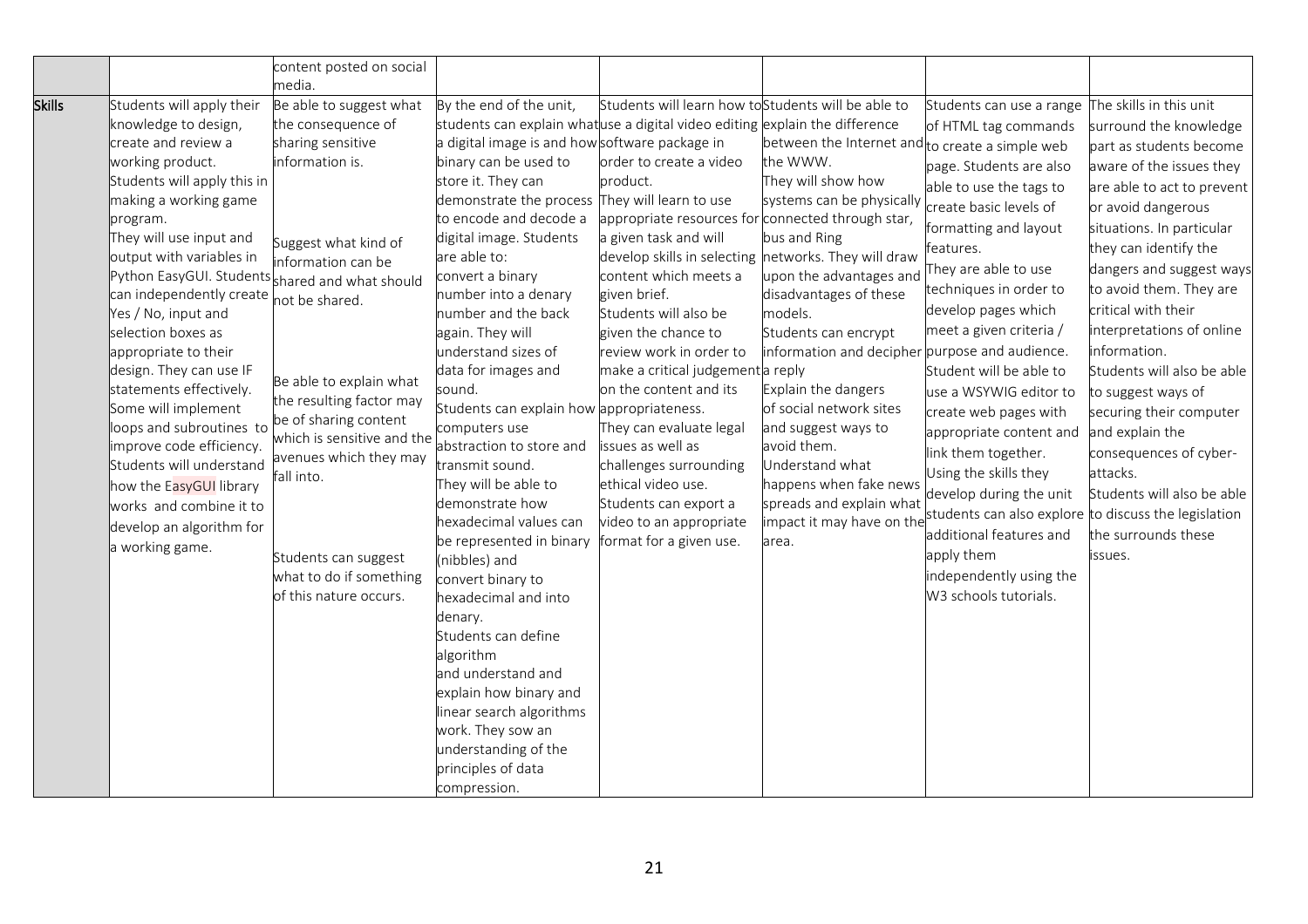## Computing Assessment and Feedback

Marking and feedback is given on a periodic basis and is based on either a teacher checking or more in-depth analysis. Common errors and misconceptions will be addressed and further opportunities to consolidate new understanding are given immediately as part of the whole class task review. This will range from individual checking to more generic class wide checking / sampling / feedback. This also includes Key Marked Work feedback.

Verbal and written comments will be used informally throughout all lessons in mini plenaries and to review learning. This will include peer feedback & self-reflection.

Periodically, work completed in lessons will be self/peer/teacher marked to support student progress.

Responses will be written in red pen and are an opportunity for the students to show further understanding of the topic studied. These mastery questions can allow an opportunity for whole class/self/peer/teacher assessment and feedback.

KS3 Cohort Assessments will be used as a Key Marked Work and is indicated in the relevant units. The method of assessment and feedback will depend on the assessment type.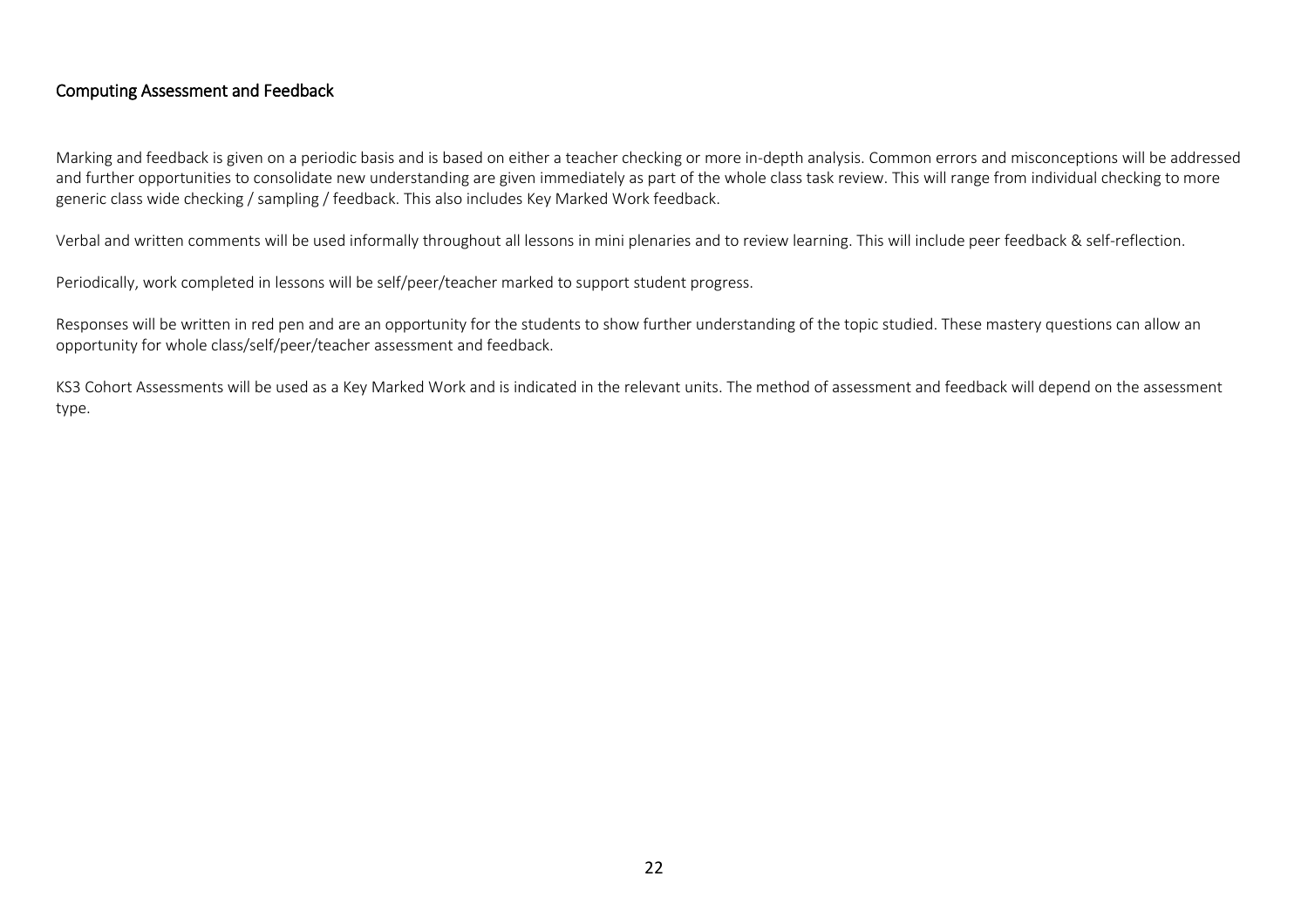## DRAMA Tell the story - step into someone else's shoes

To inspire students to step with confidence. Work with others, be creative, imaginative and reach for the stars!

| SoL           | <b>Abstract Drama</b>     | Mark Wheeller             | Stanislavski                                 | <b>Brecht</b>                              | <b>Black Out - Script</b>           | TIE - Keeping Safe         |
|---------------|---------------------------|---------------------------|----------------------------------------------|--------------------------------------------|-------------------------------------|----------------------------|
| Knowledge     | By the end of the unit    | By the end of this unit   | By the end of this unit                      | By the end of the unit                     | By the end of the unit              | By the end of the unit     |
|               | students will:            | students will:            | students will be able to:                    | students will:                             | students will:                      | students will:             |
|               | Adhere to the drama and   | Adhere to the drama and   | Develop an                                   | Adhere to the drama and                    | Adhere to the drama and             | Adhere to the drama and    |
|               | classroom rules for safe  | classroom rules for safe  | understanding                                | classroom rules for safe                   | classroom rules for safe            | classroom rules for safe   |
|               | working                   | working                   | of the performance                           | working                                    | working                             | working                    |
|               | Know the key words for    | Have developed an         | styles of Stanislavski and                   | Know facts about Brecht                    | Develop a role as part of a         | Develop understanding of   |
|               | Abstract Drama.           | understanding of the      | realism.                                     | and Brechtian theatre                      | scripted performance.               | the TIE performance        |
|               | Know how to Learn lines   | style of the play         | know and explore three                       | Know his techniques of                     | Rehearse and perform                | style.                     |
|               | for a short script        | Understanding of the      | key elements of                              | Placards, Multi role, Song,                | scene from Black Out to             | Create a performance for   |
|               | Select actions to create  | main issue-eating         | Stanislavski's system, in                    | Multi prop, narration,                     | an invited audience                 | a younger audience which   |
|               | meaning in an abstract    | disorders                 | particularly Magic If,                       | audience address,                          | Speak lines and                     | is informative and         |
|               | drama script              | Know what Structure and   | Objectives and Emotion                       | political and social                       | remember blocked                    |                            |
|               | Know how to Work          | Pace, is                  | Memory                                       | commentary, making the                     | scenes.                             | entertaining.              |
|               | closely together in a     | Know what Body            | Know the historical and                      | audience think,                            | Make progress in their              | Research 'keeping safe'    |
|               | small group to share      | propping and Precise      | social influences on                         | alienation, gestus.                        | rehearsal techniques over           | using information from     |
|               | ideas and work            | theatre skills are        | Stanislavski and theatre.                    | Be able to use some of                     | time.                               | the Suzi Lamplugh trust.   |
|               | creatively                | Know how these skills     | Know how to develop a                        | the techniques in a                        | Develop choral work and             | Collaborate with the       |
|               |                           | contribute to the         | performance piece that                       | devised Brechtian                          | choregraphed actions, as            | whole class to create a    |
|               |                           | meaning created in each   | uses Stanislavski's                          | performance                                | part of an ensemble.                | TIE performance.           |
|               |                           | explored scene            | techniques and ideas.                        | Collaborate with others in                 | Know their queue lines,             |                            |
|               |                           |                           | Know how actors use                          | a group on a devised<br>performance with a | exit and entrances as well          | Share ideas, contribute to |
|               |                           |                           | their own experiences to                     | Brechtian form                             | as their actions.                   | group work and stay        |
|               |                           |                           | apply stans method<br>Know the key words and | Know how to write about                    | Lean lines as part of<br>home work. | committed to the devised   |
|               |                           |                           | use them in written                          | the process of creating                    | Commit to the group's               | performance.               |
|               |                           |                           | work                                         | Brechtian theatre                          | performance and stay                | Understanding the          |
|               |                           |                           | Know how to Work                             | Make links with Brechtian                  | focused in order to bring           | importance of, and the     |
|               |                           |                           | closely together in a                        | theatre within a historical.               | the performance to a                | effect of comic relief.    |
|               |                           |                           | small group to share                         | social and political frame                 | successful end.                     |                            |
|               |                           |                           | ideas and work                               |                                            | Show responsibilities               |                            |
|               |                           |                           | creatively with mutual                       |                                            | towards others, ie fellow           |                            |
|               |                           |                           | support and respect                          |                                            | actors, director and                |                            |
|               |                           |                           |                                              |                                            | audience                            |                            |
| <b>Skills</b> | Students will be able to: | Students will be able to: | Students learn to find the                   | Learn the list of Brechtian                | Learning lines and                  | Take part in discussions   |
|               |                           |                           | truth in their actions,                      | techniques and                             | remembering them in                 | and rehearsals towards a   |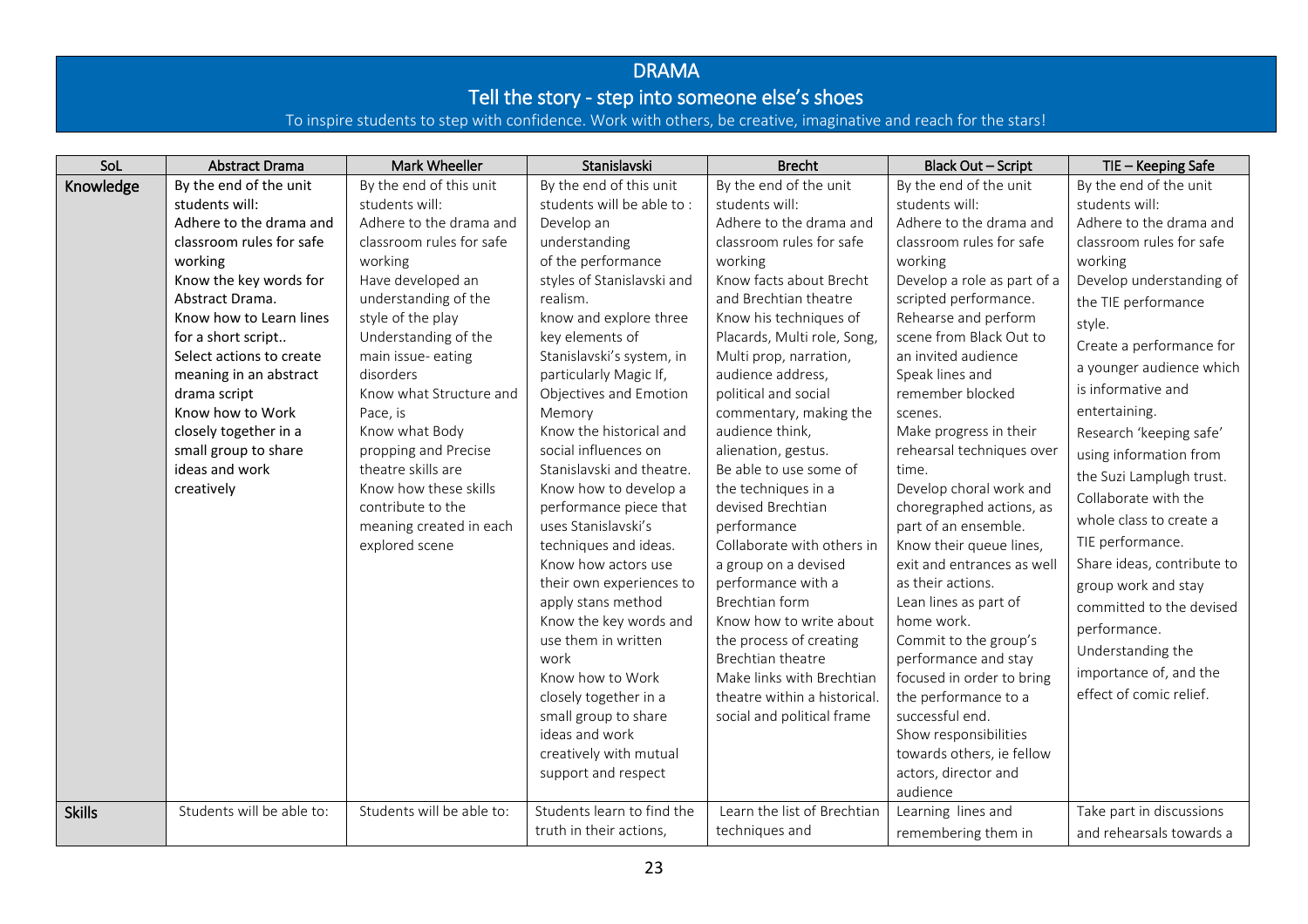|  | Listen to others to create<br>closer coherence from<br>the performers<br>Exaggerate actions to<br>create comic meaning in<br>rehearsal and<br>performance<br>Use audience reaction to<br>explore work further<br>Develop ensemble skills<br>Make links with the work<br>they create and<br>professional repertoire<br>such as DV8 | Take part in discussion or<br>written response on the<br>issues in the play with<br>some sensitivity<br>Use with differing levels<br>of success the skills of<br>body propping,<br>structure, precis theatre<br>and pace during<br>rehearsal and<br>performance<br>Give written examples of<br>how these skills have<br>been used | character study, and<br>emotional responses.<br>Their skills application will<br>become increasingly<br>believable. Students will<br>learn to take care of each<br>other's emotions and<br>feelings<br>Be able to apply<br>emotional memory with<br>different levels of success<br>Be able to understand the<br>objectives for a range of<br>characters<br>Be able to develop skills<br>in Magic If and empathy<br>Be able to apply the skills<br>in sustained performance | understand what the<br>techniques look like on<br>the stage. They will need<br>to be able to demonstrate<br>them in their own devised<br>work with different levels<br>of success<br>Students will need to be<br>able to link Brecht's ideas<br>about theatre and their<br>own devised piece.<br>(Procedural knowledge)<br>Students will use their<br>own performance skills in<br>a devised piece in front of<br>their class.<br>They will need to explain<br>their ideas in a written<br>report. | order to perform them<br>fluently.<br>Recall directions, choral<br>work and ensemble work.<br>Develop a role as part of a<br>performance.<br>Commitment, focus and<br>responsibilities<br>Audience awareness<br>Voice projection<br>Actions and movement. | TIE performance on<br>staying safe.<br>Understanding audience<br>involvement<br>Creating TIE characters.<br>Deliver serious issues<br>through empathy and<br>sensitivity<br>Rehearsal and<br>performance techniques<br>:Voice projection<br>Character development.<br>Story telling.<br>Actions and movement<br>Breaking the fourth wall |
|--|-----------------------------------------------------------------------------------------------------------------------------------------------------------------------------------------------------------------------------------------------------------------------------------------------------------------------------------|-----------------------------------------------------------------------------------------------------------------------------------------------------------------------------------------------------------------------------------------------------------------------------------------------------------------------------------|----------------------------------------------------------------------------------------------------------------------------------------------------------------------------------------------------------------------------------------------------------------------------------------------------------------------------------------------------------------------------------------------------------------------------------------------------------------------------|----------------------------------------------------------------------------------------------------------------------------------------------------------------------------------------------------------------------------------------------------------------------------------------------------------------------------------------------------------------------------------------------------------------------------------------------------------------------------------------------------|-----------------------------------------------------------------------------------------------------------------------------------------------------------------------------------------------------------------------------------------------------------|------------------------------------------------------------------------------------------------------------------------------------------------------------------------------------------------------------------------------------------------------------------------------------------------------------------------------------------|
|--|-----------------------------------------------------------------------------------------------------------------------------------------------------------------------------------------------------------------------------------------------------------------------------------------------------------------------------------|-----------------------------------------------------------------------------------------------------------------------------------------------------------------------------------------------------------------------------------------------------------------------------------------------------------------------------------|----------------------------------------------------------------------------------------------------------------------------------------------------------------------------------------------------------------------------------------------------------------------------------------------------------------------------------------------------------------------------------------------------------------------------------------------------------------------------|----------------------------------------------------------------------------------------------------------------------------------------------------------------------------------------------------------------------------------------------------------------------------------------------------------------------------------------------------------------------------------------------------------------------------------------------------------------------------------------------------|-----------------------------------------------------------------------------------------------------------------------------------------------------------------------------------------------------------------------------------------------------------|------------------------------------------------------------------------------------------------------------------------------------------------------------------------------------------------------------------------------------------------------------------------------------------------------------------------------------------|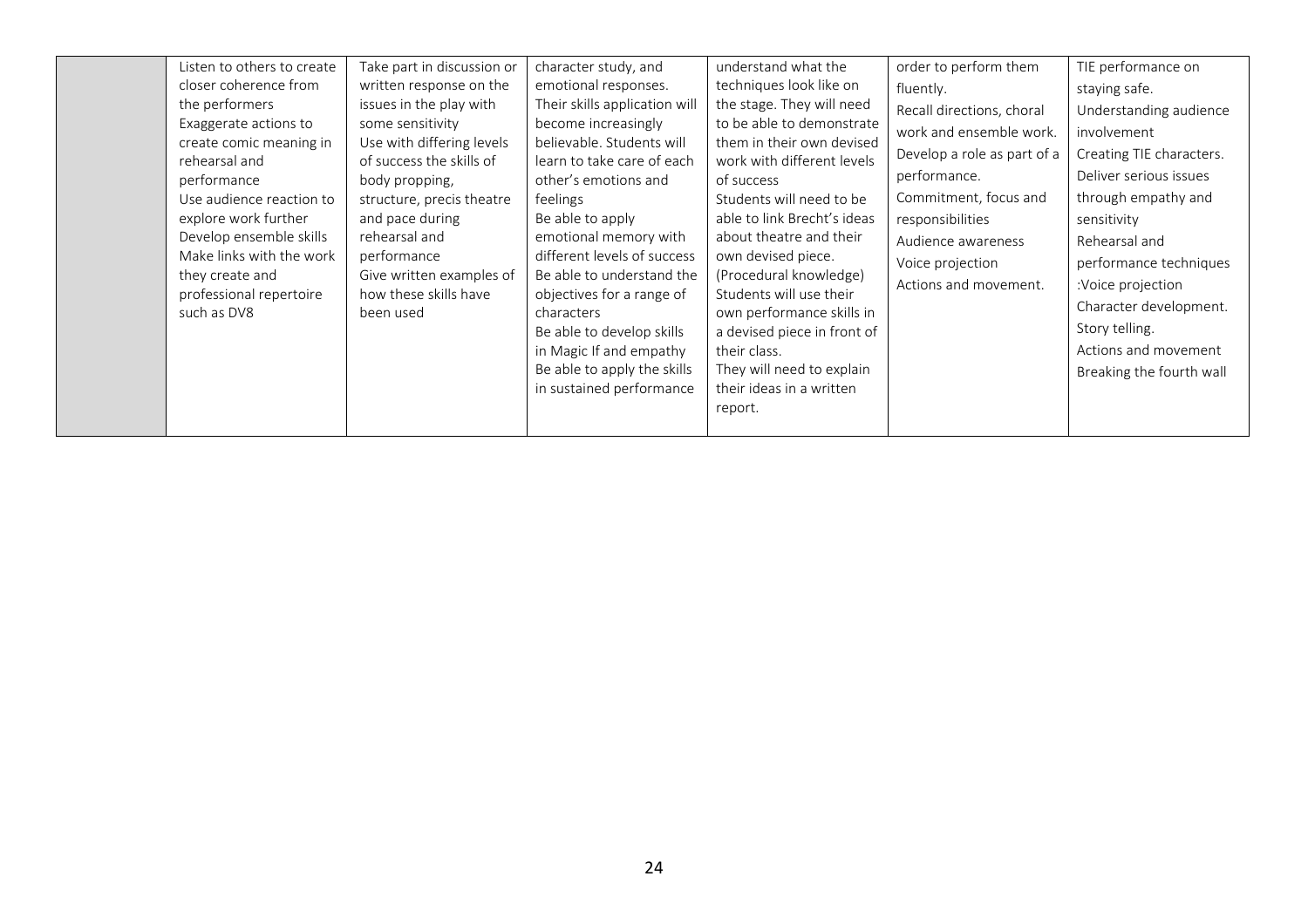#### Drama Assessment and Feedback

Students are formatively assessed at the end of each project of work – typically every 6 weeks. Students are assessed in three different skill areas (Performing, Creating and Reflecting) a combination of these assessments will create an overall step level. These are fed back to the students in their Drama Booklets. Students will set targets to improve their work for the next project.

In Drama, marking and feedback is supported through the use of unit booklets. Each unit has an assessment pyramid which tracks the progress through 3 strands: Performance, Creating and Reflecting. Each level within the pyramid equates to the Wolfreton steps. Teachers will sign off the steps achieved in the pyramid so that student can see their strengths and be able to identify areas for improvement (TIF).

Each unit (6-8 lessons) is concluded with a performance which is marked as a Key Marked Work and written feedback is provided by the teacher (WWW and TIF). The students will then respond with an 'MRI' to allow them to celebrate their achievements and reflect on what further performance skills they wish/need to improve on.

Written tasks in the booklets reflect on the students understanding and knowledge gained throughout the unit. This will be 'checked' work with a simple comment and a mark reflected on the assessment pyramid.

Verbal praise and feedback will be given every lesson in response to practical work and this can be in the form of teacher observations or peer assessment.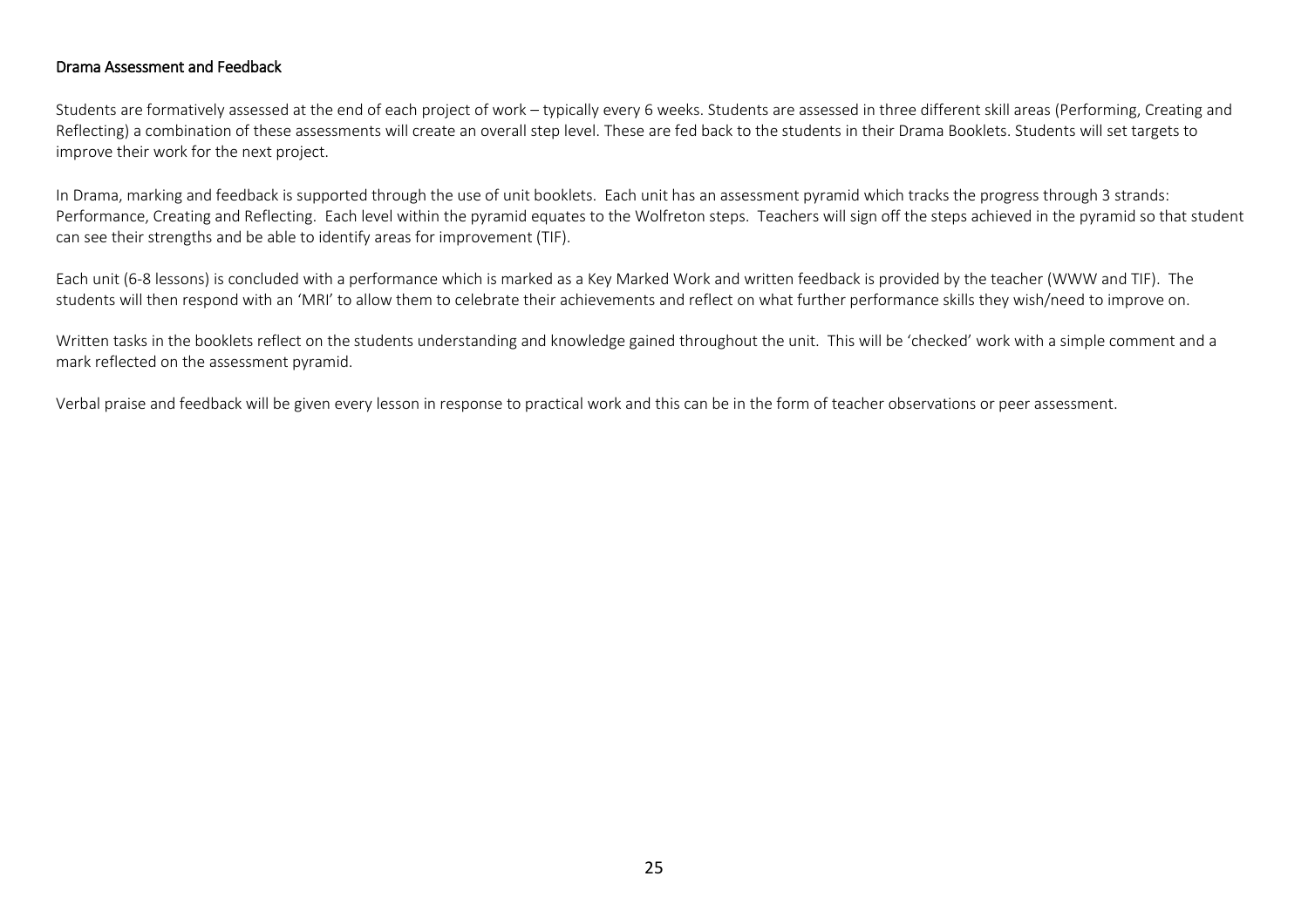## **GEOGRAPHY**

## Place Matters – Without Geography you are nowhere

To inspire a curiosity about the changing world in which we live. Place Matters. Geography is engaging, interesting, relevant and dynamic. You will be challenged to think creatively and sustainably in order to address and solve world issues.

| SoL           | Physical Geography -<br>Content                                                                                                                                                                                                                                                                                | Physical Geography -<br>Investigation                                                                                                                                                                                                                                                                                                                                                                                          | Human Geography -<br>Content                                                                                                                                                                                                                                                                                                                                                                                                             | Human Geography -<br>Investigation                                                                                                                                                                                                                                                                                                                                                             | Fieldwork and Skills - Physical                                                                                                                                                                                                      | Fieldwork and Skills - Human                                                                                                                                                                                                        |
|---------------|----------------------------------------------------------------------------------------------------------------------------------------------------------------------------------------------------------------------------------------------------------------------------------------------------------------|--------------------------------------------------------------------------------------------------------------------------------------------------------------------------------------------------------------------------------------------------------------------------------------------------------------------------------------------------------------------------------------------------------------------------------|------------------------------------------------------------------------------------------------------------------------------------------------------------------------------------------------------------------------------------------------------------------------------------------------------------------------------------------------------------------------------------------------------------------------------------------|------------------------------------------------------------------------------------------------------------------------------------------------------------------------------------------------------------------------------------------------------------------------------------------------------------------------------------------------------------------------------------------------|--------------------------------------------------------------------------------------------------------------------------------------------------------------------------------------------------------------------------------------|-------------------------------------------------------------------------------------------------------------------------------------------------------------------------------------------------------------------------------------|
| Knowledge     | Students will know<br>$\bullet$<br>about the causes,<br>effects and responses<br>to tropical storms.<br>They will undertake a<br>$\bullet$<br>decision-making<br>exercise in which<br>they apply their<br>knowledge and<br>understanding to<br>suggest appropriate<br>solutions to the<br>issues investigated. | Students will know<br>$\bullet$<br>the processes<br>taking place in the<br>coastal system.<br>They will<br>$\bullet$<br>investigate a range<br>of techniques used<br>to manage coastal<br>erosion.<br>Students will<br>$\bullet$<br>undertake a<br>decision-making<br>exercise in which<br>they apply their<br>knowledge and<br>understanding to<br>suggest<br>appropriate<br>coastal<br>management for<br>specific locations. | Students will know<br>$\bullet$<br>the rates of<br>urbanisation across<br>the world and the<br>impact of rapid<br>urbanisation on<br>developing<br>countries.<br>They will find out<br>$\bullet$<br>about life in the<br>slums of Mumbai.<br>Students will<br>$\bullet$<br>undertake a<br>decision-making<br>exercise in which<br>they apply their<br>knowledge and<br>understanding to<br>suggest how slum<br>areas can be<br>improved. | Students will know<br>$\bullet$<br>where our energy<br>comes from and<br>investigate issues of<br>supply and demand.<br>They will investigate<br>$\bullet$<br>alternative sources<br>of energy.<br>Students will<br>$\bullet$<br>undertake a<br>decision-making<br>exercise in which<br>they apply their<br>knowledge and<br>understanding to<br>evaluate the<br>impacts of nuclear<br>energy. | Students will know how to<br>$\bullet$<br>complete a coastal<br>fieldwork enquiry.<br>They will know how to<br>plan an enquiry, use<br>different fieldwork<br>techniques and how to<br>process and use data to<br>reach conclusions. | Students will know how to<br>complete an urban<br>fieldwork enquiry.<br>They will know how to<br>$\bullet$<br>plan an enquiry, use<br>different fieldwork<br>techniques and how to<br>process and use data to<br>reach conclusions. |
| <b>Skills</b> | how to examine information to be able to complete an enquiry.                                                                                                                                                                                                                                                  |                                                                                                                                                                                                                                                                                                                                                                                                                                | Students will develop skills in reading and interpreting a range of graphs, maps and images. They will learn                                                                                                                                                                                                                                                                                                                             |                                                                                                                                                                                                                                                                                                                                                                                                | Students will develop fieldwork skills and will understand how to<br>apply their skills in an exam context.                                                                                                                          |                                                                                                                                                                                                                                     |
|               | resources and apply their knowledge to a range of commands.                                                                                                                                                                                                                                                    |                                                                                                                                                                                                                                                                                                                                                                                                                                | Students will understand how to apply their skills to assessment, being able to use and interpret a range of                                                                                                                                                                                                                                                                                                                             |                                                                                                                                                                                                                                                                                                                                                                                                |                                                                                                                                                                                                                                      |                                                                                                                                                                                                                                     |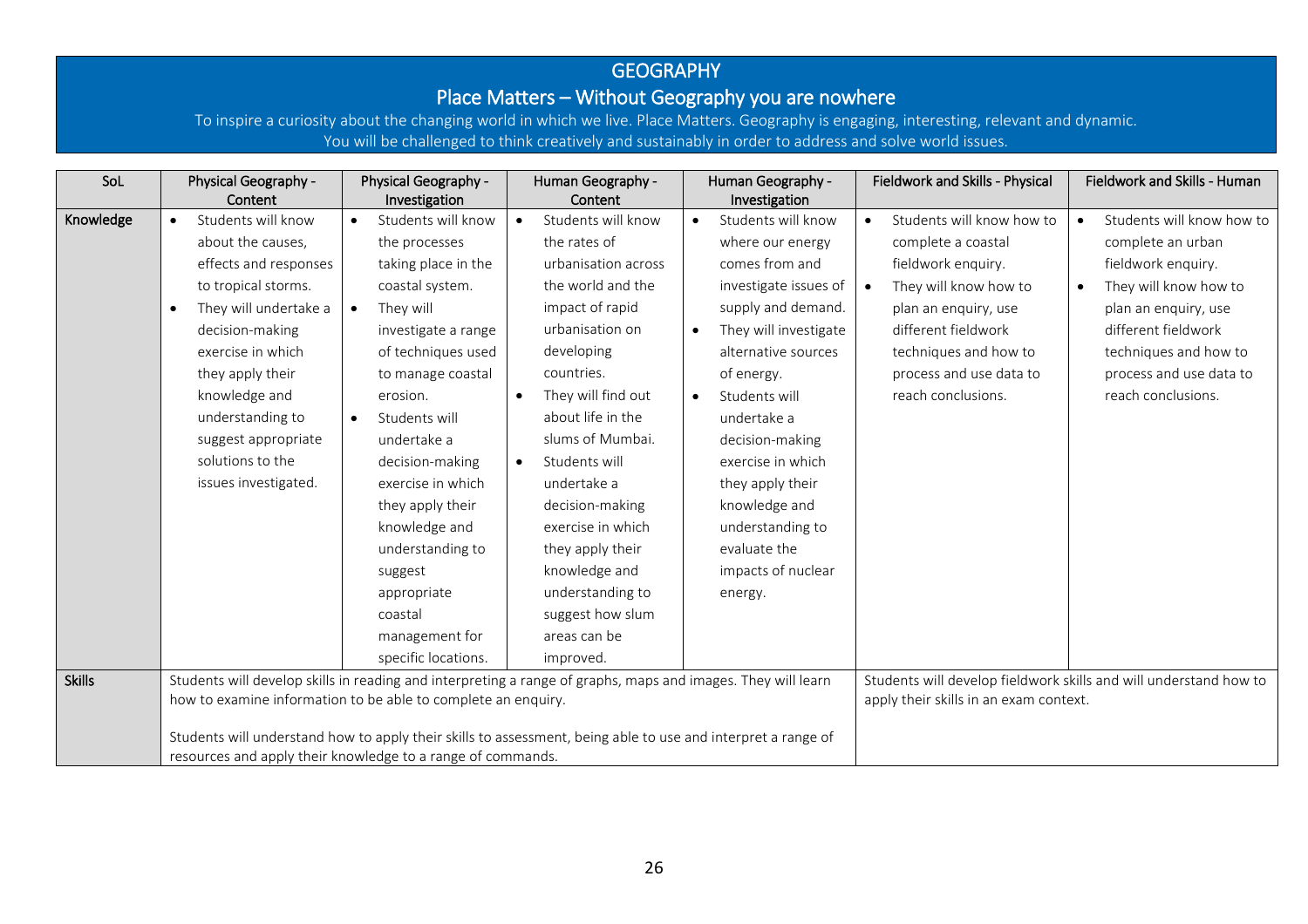## Geography Assessment and Feedback

#### Year 9 ENQUIRY

Students will complete six units (Physical, Physical Enquiry, Human, Human Enquiry, Fieldwork and Skills – Physical, Fieldwork and Skills - Human).

Each unit has a formal end-of-unit exam (completed in exam conditions).

This will be teacher-marked in detail and feed-forward MRI will take place after the assessment. Students will also complete a Y9 End-Of-Year Exam.

All lessons follow the same structure – class work will be teacher, peer and self-assessed where appropriate.

Homework tasks will be weekly questions set for the current unit of study and they will be teacher assessed using teacher, peer and self-assessment (as appropriate).

- Class work will be briefly checked by the teacher (ticks only).
- Extended tasks may include teacher WWW/TIF comments if appropriate.
- Homework is topic-based and will be a research project each half term.
- This will be effort-marked (1-5) and will include an overall WWW/TIF comment.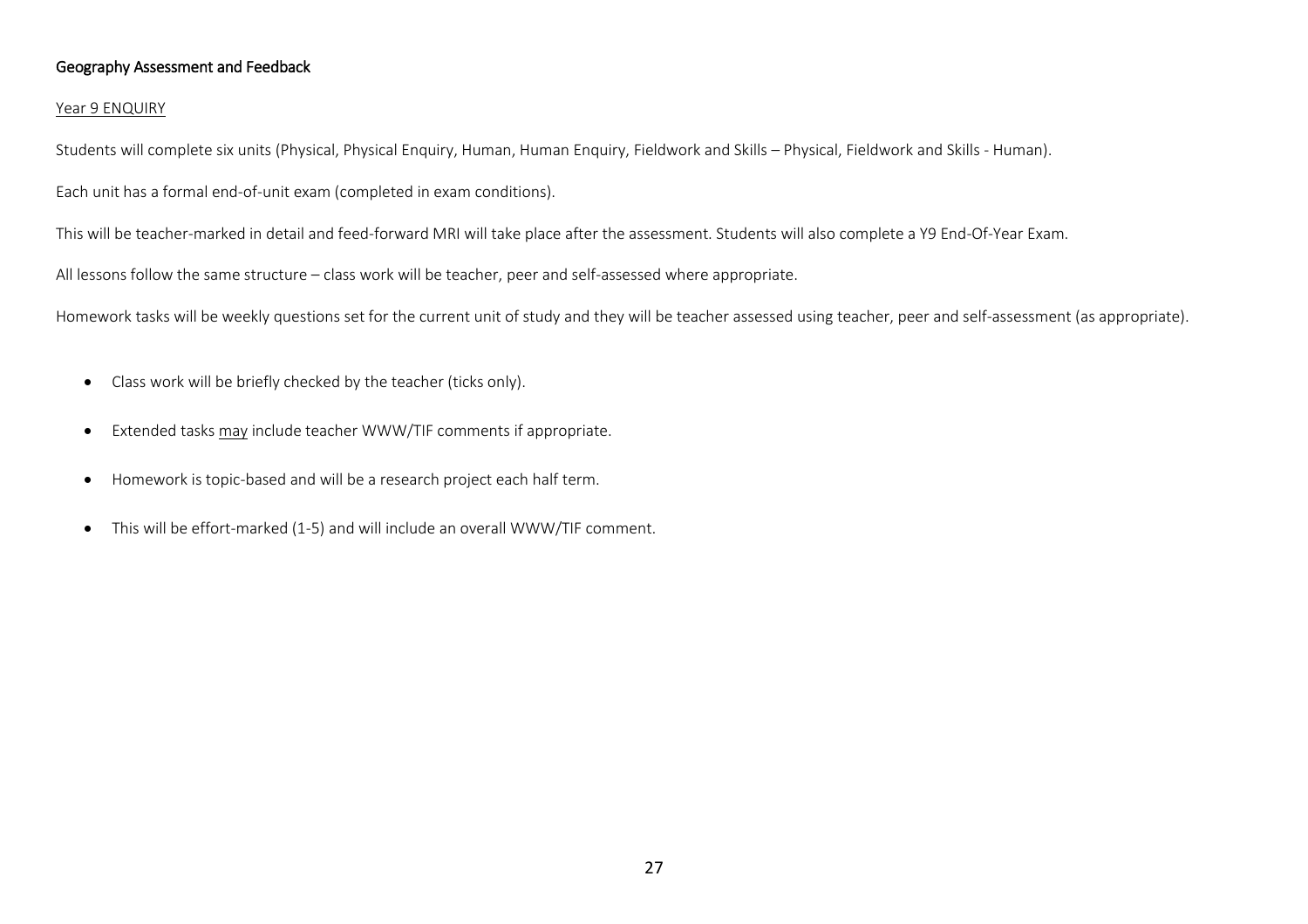#### **HISTORY** Bringing the past to life. To inspire and ignite a passion for who we are and where we came from. To promote curiosity and understanding of events of the past. SoL First World War Inter War years 1920s and 30s USA Rise of Hitler and the Second World War Holocaust 20<sup>th</sup> Century USA (Civil Rights, JFK) Cold War Knowledge • Causes of the First World War • 1920s US economy – mass production, hire purchase, • Hitler's rise to power.  $\int$   $\int$  Causes of WWII. • Life of Jewish people in Nazi Germany • Civil Rights Movements • Montgomery Bus • Introduction to the Cold war • Origins of Cold War

|        | Assassination of Archduke<br>$\bullet$<br>Franz Ferdinand<br>Events of the First World<br>$\bullet$<br>War<br>Conditions in the trenches<br>$\bullet$<br>Peace negotiations and<br>$\bullet$<br>peace treaty | the American dream,<br>advertisement<br>1920s culture - women,<br>the jazz age, prohibition<br>and gangster culture<br>1929 Wall Street Crash<br>The Great Depression<br>1932 Election - Hoover vs<br>Roosevelt<br>The New Deal | Events of WWII including the<br>Homefront (evacuation, Blitz,<br>propaganda) and key battles.<br>End of WWII including the<br>atomic bomb. | Montgomery Bus<br>Why were the Jews<br>$\bullet$<br>Boycott<br>persecuted<br>Role of Martin<br>$\bullet$<br>Use of ghettos<br>Luther King<br>Liquidation and<br>Assassination of JFK<br>transportation<br>Use of concentration and<br>death camps<br>Final Solution<br>Rescuers – those who<br>helped Jewish people<br>escape persecution | Origins of Cold War<br>Iron Curtain<br>Belin Blockade<br>Arms Race<br>Cuban Missile<br>Crisis<br>Vietnam in the<br>Cold War<br>Return to<br>Hostilities<br>End of Cold War |
|--------|--------------------------------------------------------------------------------------------------------------------------------------------------------------------------------------------------------------|---------------------------------------------------------------------------------------------------------------------------------------------------------------------------------------------------------------------------------|--------------------------------------------------------------------------------------------------------------------------------------------|-------------------------------------------------------------------------------------------------------------------------------------------------------------------------------------------------------------------------------------------------------------------------------------------------------------------------------------------|----------------------------------------------------------------------------------------------------------------------------------------------------------------------------|
| Skills | Causation<br>Significance<br>2.<br>Explanation/analysis/evalua<br>tion                                                                                                                                       | Cause<br>Consequence<br>Source Investigation<br>3.<br>Significance<br>4.                                                                                                                                                        | Explanation/analysis/evaluati<br>on<br>Cause and consequence<br>z.<br>Significance/importance                                              | Explanation/analysis/<br>Explanation, analysis,<br>T.<br>evaluation.<br>evaluation<br>Evidence work<br>2.<br>Empathy.<br>2.<br>Cause and consequence<br>3.<br>Significance<br>3.<br>Significance<br>4.                                                                                                                                    | Significance<br>Chronology<br>Causation<br>Interpretation                                                                                                                  |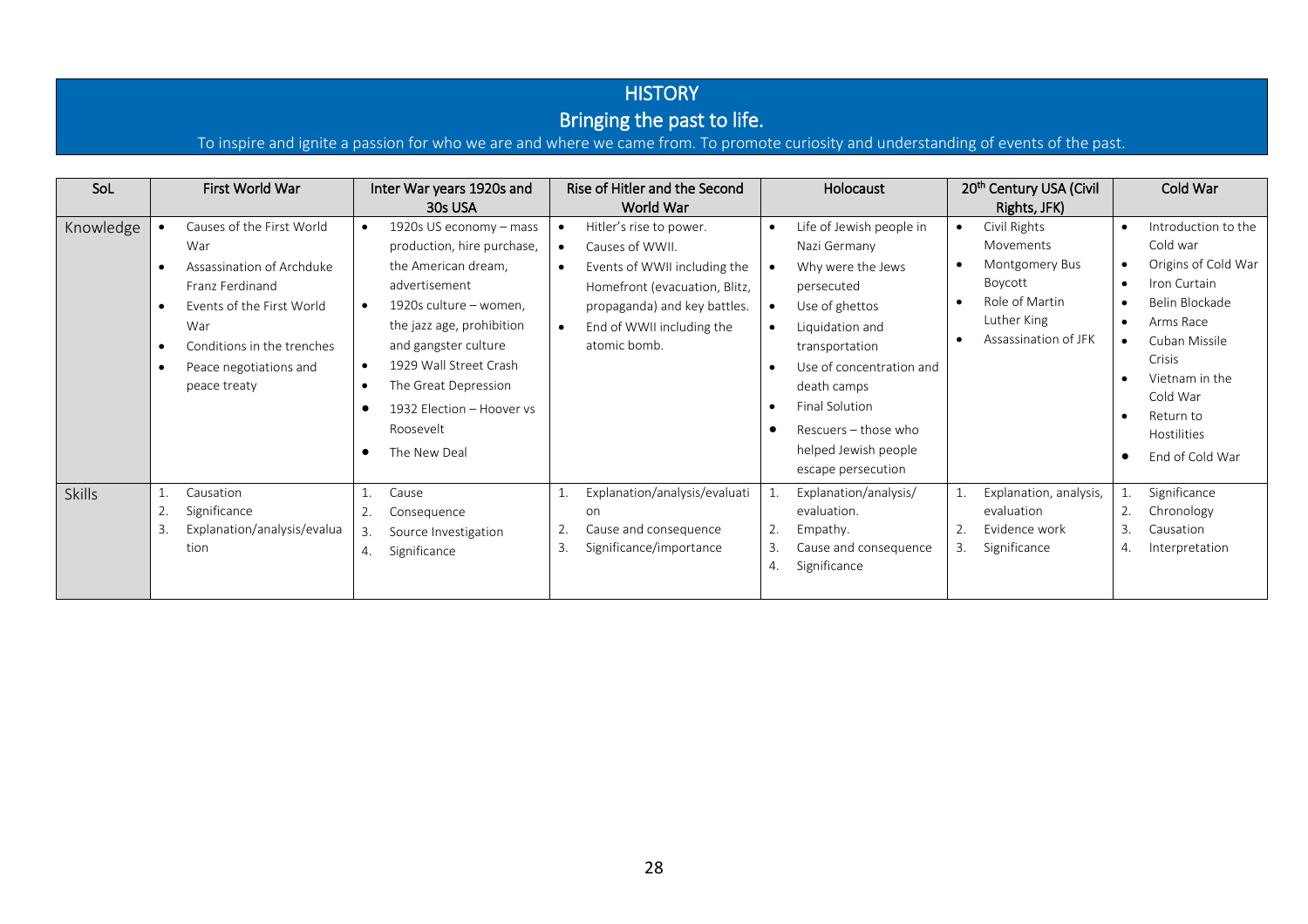## History Assessment and Feedback

Students are formatively assessed throughout each topic using Low Stakes Tests and Assessment for Learning strategies. These are then peer-assessed/self-assessed these will provide useful to look at strengths and weakness in their exercise books to inform teacher judgement for data trawls. Each half term students in years 7, 8 and 9 complete an end of topic cumulative assessment based on the topic they have been studying. They will complete an end of year exam covering all topics studied in that year. There will be 6 summative assessments throughout Years 7, 8 and 9.

Tracker sheets will be placed at the front of exercise books and will be completed after each Key Marked Piece.

Marking and feedback will be given on a regular basis. Work completed in lessons will be check marked, although not all work need be checked. Verbal feedback will be used regularly to give immediate feedback, this will most likely be in the form of whole class feedback. Opportunities to undertake self and peer assessment can be used when it is beneficial to do so. Feed forward in the form of TIF questions will be used to encourage students to improve their understanding. LST will be used to embed long term memory skills.

One Key Marked Work will be assessed each half term, totally 6 KMW in the academic year including the end of year exam/PPE. Where PPEs are a substantial number of exam questions they will count for 2 KMW. Department WWW/TIF statements will be utilised to give specific feedback alongside an individual WWW and TIF comment. TIF would most likely come in the form of a question for students to answer as part of their 'My Response Is'.

Home Learning tasks should be checked and given an effort grade of 1-5.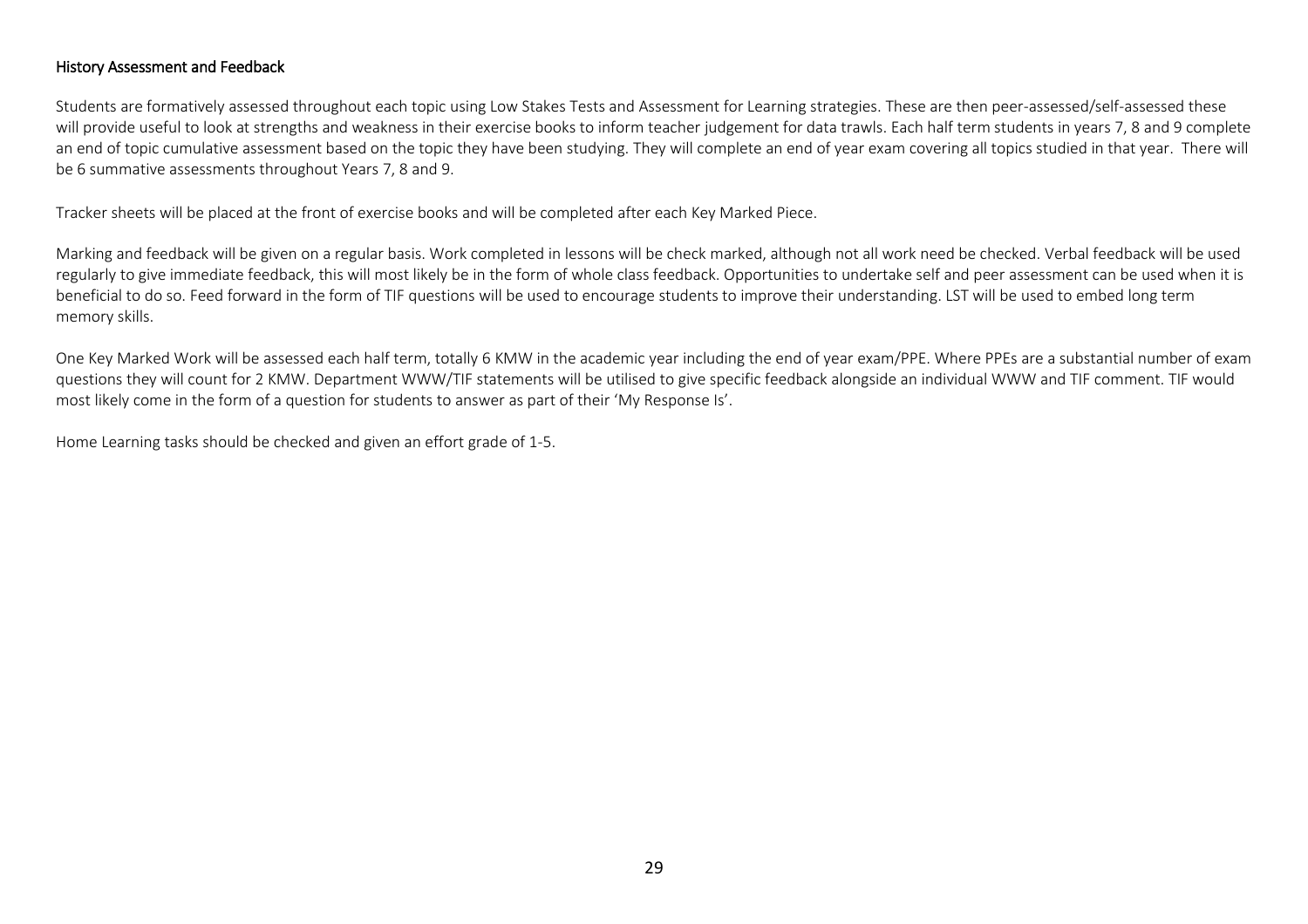# FRENCH

## Learn a language. Stand out!

| SoL       | Module 1 Ma vie sociale d'ado          | Module 2 Bien dans sa peau          | Module 3 A l'horizon            | Module 4 Spécial Vacances         | Module 5 Moi dans le monde          |
|-----------|----------------------------------------|-------------------------------------|---------------------------------|-----------------------------------|-------------------------------------|
| Knowledge | Je vais sur ma page perso/Je lis mes   | la bouche/le bras/le corps/le       | Dans deux/quatre ans,  /        | Je passe mes vacances /           | J'ai le droit  Je n'ai pas le droit |
|           | messages/Je poste des messages/Je      | dos/l'épaule/les fesses/le front/le | Un jour,  / Je vais  / aller    | au bord de la mer/en colo,        | d'aller au MacDo avec mes           |
|           | modifie mes préférences/J'invite       | genou/la jambe/la main/le           | au lycée / avoir un emploi      | etc. / Je vais en vacances        | copains                             |
|           | mes copains/Je fais des quiz/Je joue   | nez/l'œil/les oreilles/le pied/la   | bien payé / faire un            | avec ma famille/avec mes          | de regarder la télé dans ma         |
|           | à des jeux/Je regarde des photos/Je    | tête/le visage/les yeux/Où est-ce   | apprentissage / faire des       | copains, etc. Je reste une        | chambrede sortir seul(e)            |
|           | commente des photos/Je passe des       | que tu es                           | études à la fac / quitter le    | semaine/quinze jours, etc.        | etc.                                |
|           | heures                                 | touché(e)?/blessé(e)/gagner/élimi   | collège / travailler / voyager  | / Je fais  / du canoë-            | Mes priorités sont  le foot, la     |
|           | On organise des sorties/On partage     | né(e)/le member/le matériel/le      | / Avec les languages, on peut   | kayak/du VTT/de la voile,         | musique, ma famille, mes            |
|           | des photos/On s'envoie des liens       | fairplay/ Pour être un bon sportif, | / comprendre les gens /         | etc. / Un jour, je voudrais       | amis, etc.                          |
|           | vers des vidéos/de temps en            | /il faut /avoir un bon              | travailler dans un autre pays   | / aller au pôle Nord /            | Je n'aime pas du tout  le           |
|           | temps/quelquefois/souvent/tous les     | programme d'entraînement /bien      | / À mon avis, parler une        | descendre l'Amazone en            | racisme, la pauvreté dans le        |
|           | jours/tous les weekends/tout le        | dormir                              | autre langue, c'est  / un       | canoë / faire de la               | monde, la violence, etc.            |
|           | temps/une fois/deux fois par           | bien manger/être motive/aimer la    | avantage/important/un plus      | plongée sous-marine etc.          | J'achèteJ'ai achetéJe vais          |
|           | jour/semaine/mois/arrogant(e)/bea      | competition/J'aime /Je n'aime       | parce que  / d'abord /          | / Ouais! / Cool! / Quelle         | acheterdes jeux vidéo et des        |
|           | u/belle/charmant(e)/drôle /            | pas /jouer dans une équipe/Ça       | ensuite / l'après-midi /        | horreur! / Ce n'est pas           | DVD, des produits du                |
|           | égoïste/généreux/généreuse/gentil(l    | booste le moral. / C'est            | créatif / intéressant /         | mon truc. etc./ un                | commerce équitable, des             |
|           | e)/jaloux/jalousie/joli(e)/lunatique/p | fatigant/C'est ennuyeux/Je pense    | motivant / l'emploi / le        | chargeur (pour mon mp3)           | produits d'occasion, etc.           |
|           | énible/ timide/Je vais/On va aller     | que /Je suis d'accord avec /Je      | travail / Qu'est-ce que tu fais | / un portable / des palmes        | en général, hier, la semaine        |
|           | au cinéma/en ville/aller à la          | ne suis pas d'accord avec /À mon    | comme travail ? / Quelles       | / des tongs / Je me baigne        | prochaine, etc.                     |
|           | patinoire/à une fête/faire les         | avis / les céréales/les             | sont tes responsabilités ? /    | / Je me coiffe / Je               | Pour moi, le bonheur,               |
|           | magasins/faire un piquenique/Tu        | chips/l'eau/les fruits /les         | acheter / contacter /           | m'ennuie. / J'ai oublié           | c'estd'être en famille, de          |
|           | viens avec moi/nous?/Tu veux           | legumes/les œufs/le pain/le         | inventer / organiser /          | mon passeport / J'ai              | danser, de faire les magasins       |
|           | m'/nous accompagner?/Ça                | poisson/les produits laitiers/      | répondre au telephone /         | perdu mon portemonnaie.           | de jouer au foot, de partir en      |
|           | t'intéresse?/On se retrouve où/à       | les sucreries/les boissons          | Qu'est-ce que tu voudrais       | / On a raté l'avion. / Aïe ! /    | vacances                            |
|           | quelle heure?/chez moi/toi/Il y a      | gazeuses/la viande/Je mange         | faire plus tard ? / Je voudrais | Mince ! / Oh là là ! /J'ai /      |                                     |
|           | une séance à /À plus/À                 | sain/Je ne mange pas sain/Je        | être / acteur   actrice /       | Il/Elle a / fait du tir à l'arc / |                                     |
|           |                                        | mange du/de la/de l'/des /Je ne     | contrôleur aérien /             | fait du trampoline / fait de      |                                     |
|           |                                        | mange pas de /Je ne mange           | directeur directrice de         | l'escalade / Je suis / Il/Elle    |                                     |
|           |                                        | jamais de / Je vais faire du sport  | magasin                         | est / allée(e) à la pêche /       |                                     |
|           |                                        | régulièrement/Je vais manger        |                                 |                                   |                                     |
|           |                                        | sain/Je vais prendre des cours      |                                 |                                   |                                     |
|           |                                        | d'arts martiaux/Je vais aller au    |                                 |                                   |                                     |
|           |                                        | collège à pied/Je vais faire trente |                                 |                                   |                                     |
|           |                                        | minutes d'exercice par jour/Je vais |                                 |                                   |                                     |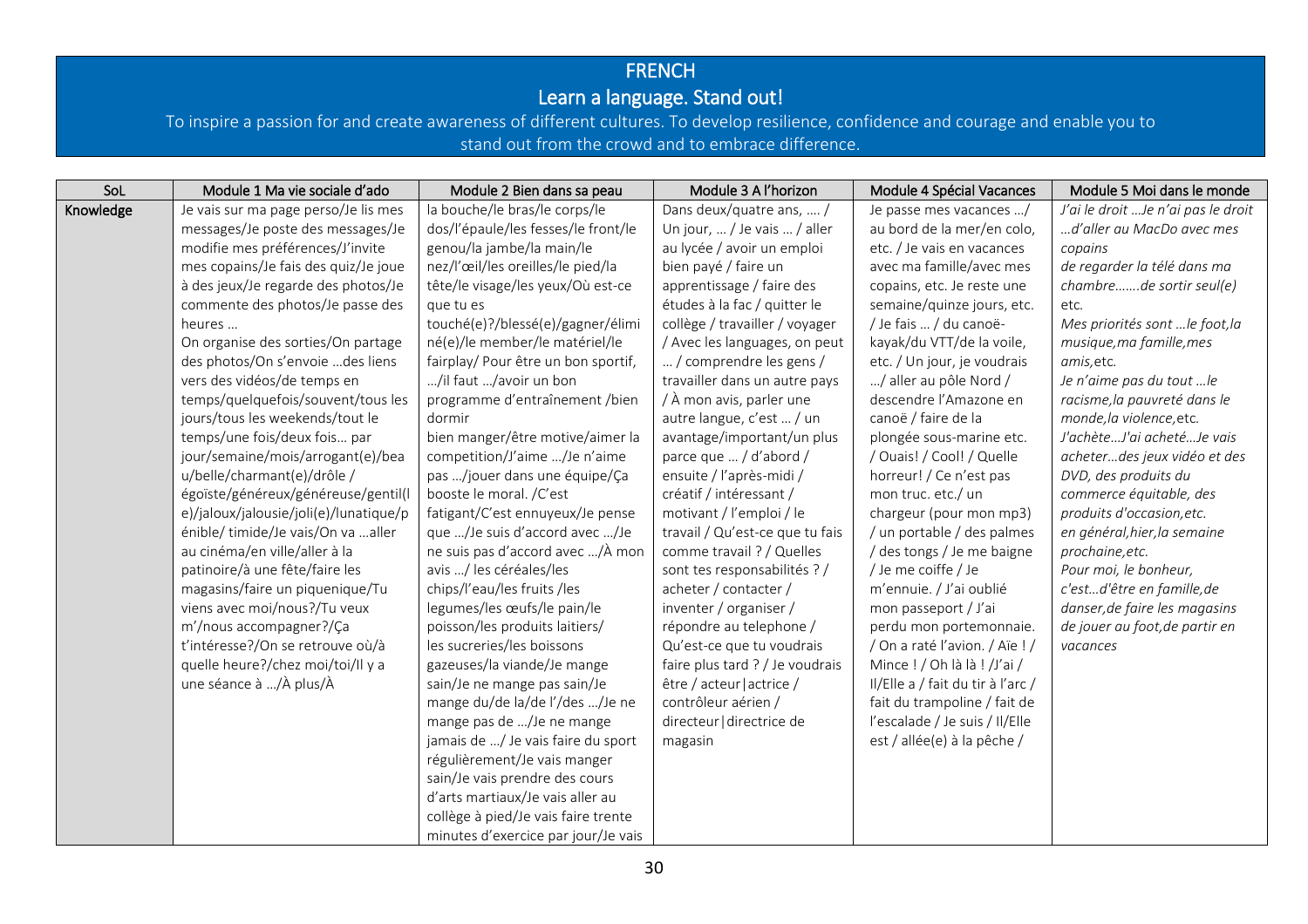|               |                                                                                                                                                                                                                                                                                                                                                                                                                           | aller au collège à vélo/ En général<br>/je ne fais pas beaucoup<br>d'activité physique/je ne mange<br>pas très sain/je vais au collège en<br>bus/à midi, je mange un<br>hamburger/je joue à des jeux<br>vidé/mais à l'avenir /je vais<br>manger/aller/jouer, etc/                                                                                                                                                                                                             |                                                                                                                                                                                                                                                                                                                                       |                                                                                                                                                                                                                                                                                                                                       |                                                                                                                                                                                                                                                   |
|---------------|---------------------------------------------------------------------------------------------------------------------------------------------------------------------------------------------------------------------------------------------------------------------------------------------------------------------------------------------------------------------------------------------------------------------------|-------------------------------------------------------------------------------------------------------------------------------------------------------------------------------------------------------------------------------------------------------------------------------------------------------------------------------------------------------------------------------------------------------------------------------------------------------------------------------|---------------------------------------------------------------------------------------------------------------------------------------------------------------------------------------------------------------------------------------------------------------------------------------------------------------------------------------|---------------------------------------------------------------------------------------------------------------------------------------------------------------------------------------------------------------------------------------------------------------------------------------------------------------------------------------|---------------------------------------------------------------------------------------------------------------------------------------------------------------------------------------------------------------------------------------------------|
| <b>Skills</b> | Using present tense verbs<br>$\bullet$<br>Giving opinions<br>$\bullet$<br>Using direct object<br>$\bullet$<br>pronouns<br>Developing writing skills<br>$\bullet$<br>Using adjectival<br>$\bullet$<br>agreements<br>Using the near future tense<br>$\bullet$<br>Using the perfect tense<br>$\bullet$<br>Reading for gist<br>$\bullet$<br>Using three tenses<br>$\bullet$<br>Using expressions of<br>$\bullet$<br>frequency | Using $\grave{a}$ + the definite<br>$\bullet$<br>article<br>Giving opinions<br>$\bullet$<br>Using c'est / ce sont<br>Using il faut + infinitive<br>$\bullet$<br>Using agreeing and<br>$\bullet$<br>disagreeing phrases<br>Using the near future<br>$\bullet$<br>tense<br>Using sequencers<br>$\bullet$<br>Using the present tense<br>$\bullet$<br>Using two tenses<br>$\bullet$<br>together<br>Using negatives<br>$\bullet$<br>Using du / de la / de l' /<br>$\bullet$<br>des | Using the near<br>$\bullet$<br>future tense<br>Developing<br>speaking skills<br>Using modal verbs<br>and infinitive<br>Developing writing<br>skills<br>Using a variety of<br>adjectives<br>Asking questions<br>Identifying<br>grammatical<br>structures (gender)<br>Developing listening<br>skills<br>Using common<br>irregular verbs | Using the near<br>$\bullet$<br>future tense<br>Developing<br>speaking skills<br>Using modal verbs<br>and infinitive<br>Developing writing<br>skills<br>Using a variety of<br>adjectives<br>Asking questions<br>Identifying<br>grammatical<br>structures (gender)<br>Developing listening<br>skills<br>Using common<br>irregular verbs | Infinitives<br>$\bullet$<br>developing writing<br>skills<br>developing speaking<br>$\bullet$<br>skills<br>developing reading<br>$\bullet$<br>strategies<br>Irregular verbs<br>$\bullet$<br>using different time<br>frames: which tense<br>to use? |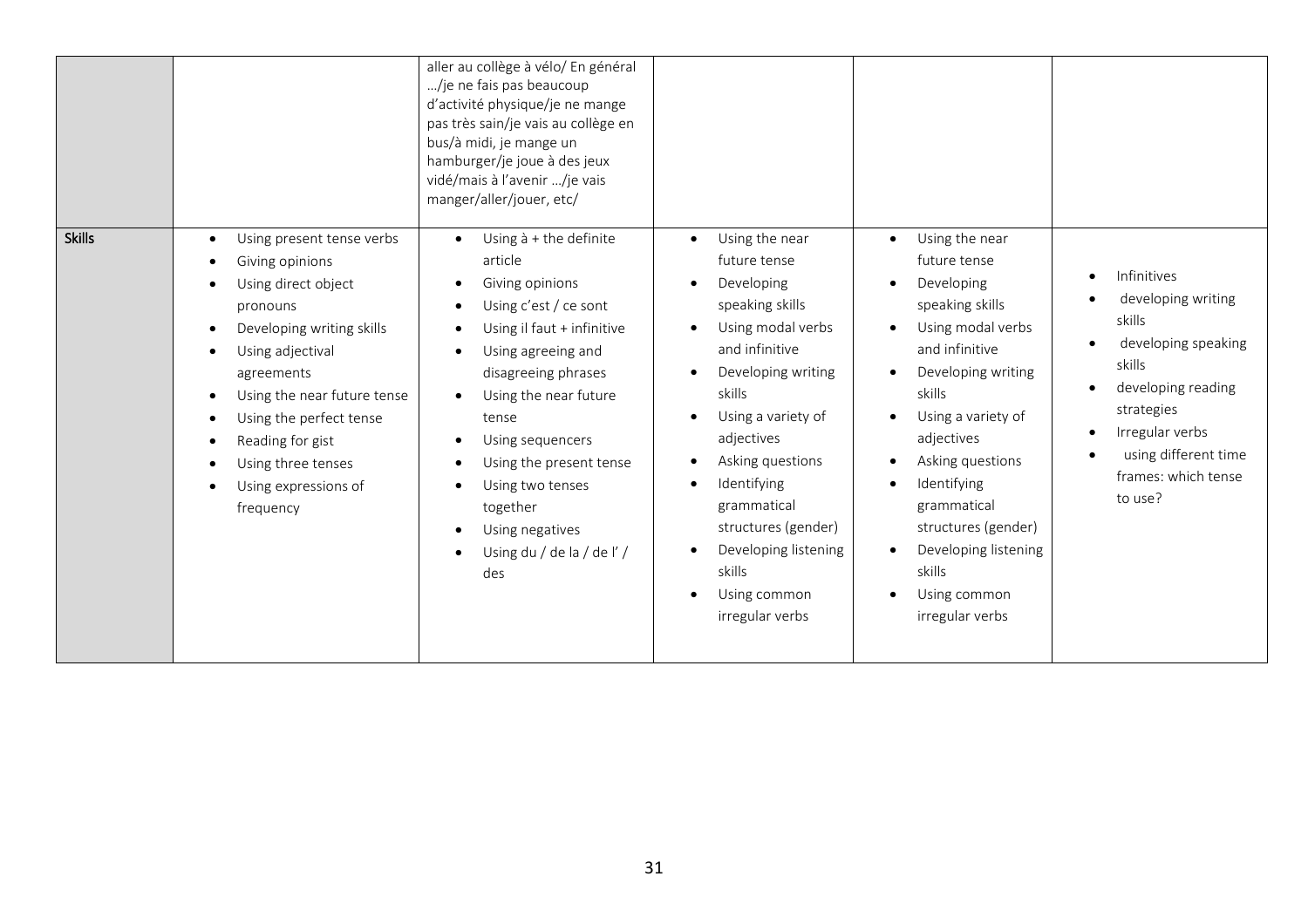## SPANISH

## Learn a language. Stand out!

| SoL       | Modulo 1 Somos asi                   | Modulo 2 Orientate           | Modulo 3 En forma                   | Modulo 4 Jovenes en accion |                                  |
|-----------|--------------------------------------|------------------------------|-------------------------------------|----------------------------|----------------------------------|
| Knowledge | Me gusta / ¿Qué cosas te gustan?     | ¿En qué trabajas? /soy       | ¿Llevas una dieta sana?, ¿Qué       | / colombiano/a,            | Tengo / ¿Tienes? / hambre        |
|           | /¿Qué cosas no te gustan nada?/      | cocinero/a / soy             | comes?, ¿Qué bebes?, pescado,       | español/a, pakistaní,      | / sed / sueño / Quiero /         |
|           | Me encanta/n / Me chifla/n /         | camarero/a / soy             | pan, café, fruta, leche, pasta,     | norteamericano/a,          | ¿Quieres? / beber / comer        |
|           | Me gusta/n / Me gusta/n              | peluquero/a /soy             | pasteles, caramelos, verduras,      | argentino/a,               | algo / ir a la cama / mandar un  |
|           | mucho / No me gusta/n / No           | jardinero/a/soy              | galletas, todos los días, a         | inglés/inglesa, peruano/o, | SMS / ver la tele / ¿Adónde      |
|           | me gusta/n nada / los                | limpiador/a/soy              | menudo, a veces, tres veces al      | Tengo derecho al amor y    | hay que ir? / Hay que / ir /     |
|           | videojuegos /el fútbol / la          | dependiente/a/ soy           | día, una vez a la semana, En mi     | a la familia. Tengo        | visitar / coger / primero hay    |
|           | violencia / el deporte / la música / | recepcionista / el/la jefe   | opinión / Creo que (no) llevo,      | derecho al juego. Tengo    | que / luego / finalmente / hice  |
|           | los deberes / la tele / las artes    | el/la directora/a /es        | Como / Bebo porque, Pero            | derecho a la educación.    | muchas cosas / fui con mi        |
|           | marciales / los insectos / el dibujo | duro / difícil / fácil /     | nunca¿Qué haces para estar          | Tengo derecho a la         | amigo / fuimos en metro /        |
|           | / los animales / el racismo /        | estresante / repetitivo /    | en forma?, Juego / prefiero         | protección.                | visitamos el Zoo / visité el     |
|           | ¿Cómo organizas tu semana? / los     | creativo/ monótono           | jugar, al baloncesto, al fútbol, a  | Tengo derecho a la         | aviario / vi los tucanes / monté |
|           | lunes / los martes / los miércoles / | aburrido / Mi jefe es /      | la pelota vasca, al tenis, al       | libertad de expresión.     | en el 'auto-tren' / saqué fotos  |
|           | los jueves / los viernes / los       | Los clientes son / ayudar    | rugby, Prefiero hacer, artes        | Tengo derecho a un         | / fuimos a la cafetería / bebí   |
|           | sábados / los domingos / los fines   | a los clientes / preparar    | marciales, atletismo, baile,        | ambiente sano.  pero no    | horchata / comí un bocadillo /   |
|           | de semana / monto en bici / bailo    | comida / hablar por          | natación, gimnasia, me acuesto,     | puedo jugar con mis        | vimos la exhibición / compré     |
|           | Zumba / saco fotos / leo libros /    | teléfono / cortar pelo /     | hago natación, ceno, me ducho,      | amigos.  pero no puedo     | una gorra y una camiseta /       |
|           | cocino para mi familia / veo un      | limpiar / ¿Qué te gustaría   | desayuno, me lavo los dientes,      | respirar. pero no puedo    | ¿Qué vas a comprar? / un         |
|           | partido de fútbol / toco el teclado  | hacer? / ¿Qué no te          | me despierto, me levanto, ¿A        | salir a la calle.  pero no | imán / un llavero / un collar /  |
|           | una vez a la semana / dos veces      | gustaría hacer nada? / Me    | qué hora?, a las seis, a las seis y | puedo dar mi opinión.      | un abanico / turrón / una        |
|           | a la semana / a veces / a menudo     | gustaría / trabajar en       | cuarto, a las seis y media, a las   | pero no puedo vivir con    | camiseta / una figurita / una    |
|           | / siempre / casi todos los días /    | una oficina / trabajar al    | siete menos cuarto, ¿Qué te         | mi familia.                | taza / barato/a / caro/a / feo/a |
|           | todos los fines de semana / una      | aire libre / trabajar solo/a | duele?, Me duele, la pierna, la     | pero no puedo ir al        | / precioso/a / útil / ¿Qué vas a |
|           | película de acción / una película    | / trabajar en equipo /       | espalda, el pie, el brazo, el       | instituto. ¿Cómo vas al    | hacer mañana? / Voy a /          |
|           | de aventuras / una película de       | hacer un trabajo creativo /  | estómago, la cabeza, la             | insti? Voy a caballo. Voy  | hace sol / hace viento / hace    |
|           | animación / una película de          | hacer un trabajo manual /    | garganta, Me duelen, los            | en bici. Voy en metro. Voy | buen tiempo / hace calor /       |
|           | ciencia ficción / una película de    | trabajar con niños /         | dientes, los ojos, los oídos, Se    | en autobús y en tren. Voy  | hace frío / llueve / jAdiós! /   |
|           | terror / una comedia / una           | trabajar con animales /      | debe, dormir ocho horas al          | en barco. Voy a pie. ¿Por  | ¡Hasta pronto! / ¡Buen viaje! /  |
|           | película de superhéroes / una        | tener un trabajo sociable /  | día, comer más fruta y              | qué?  es más rápido que    | ¡Fenomenal! / ¡Enhorabuena!      |
|           | película de fantasía / Mañana es     | organizado/a / hablador/a    | verduras, beber agua                | ir a pie.  es más barato   | / ¡Jesús! / ¡Mejórate pronto! /  |
|           | mi cumpleaños. Voy a / Vamos         | / paciente / ambicioso/a /   | frecuentemente, entrenar una        | que ir en taxi.  es más    | ¡Que aproveche! / ¡Buena         |
|           | a / ¿Cómo vas a celebrar tu          | trabajador/a /               | hora al día, No se debe, comer      | verde que ir en autobús.   | suerte!                          |
|           | cumpleaños? / ¿Qué planes            | independiente práctico/a     | comida basura, fumar, beber         | es más práctico que ir     |                                  |
|           | tienes?                              | / llegué / hablé / jugué /   |                                     | en coche.  jes la única    |                                  |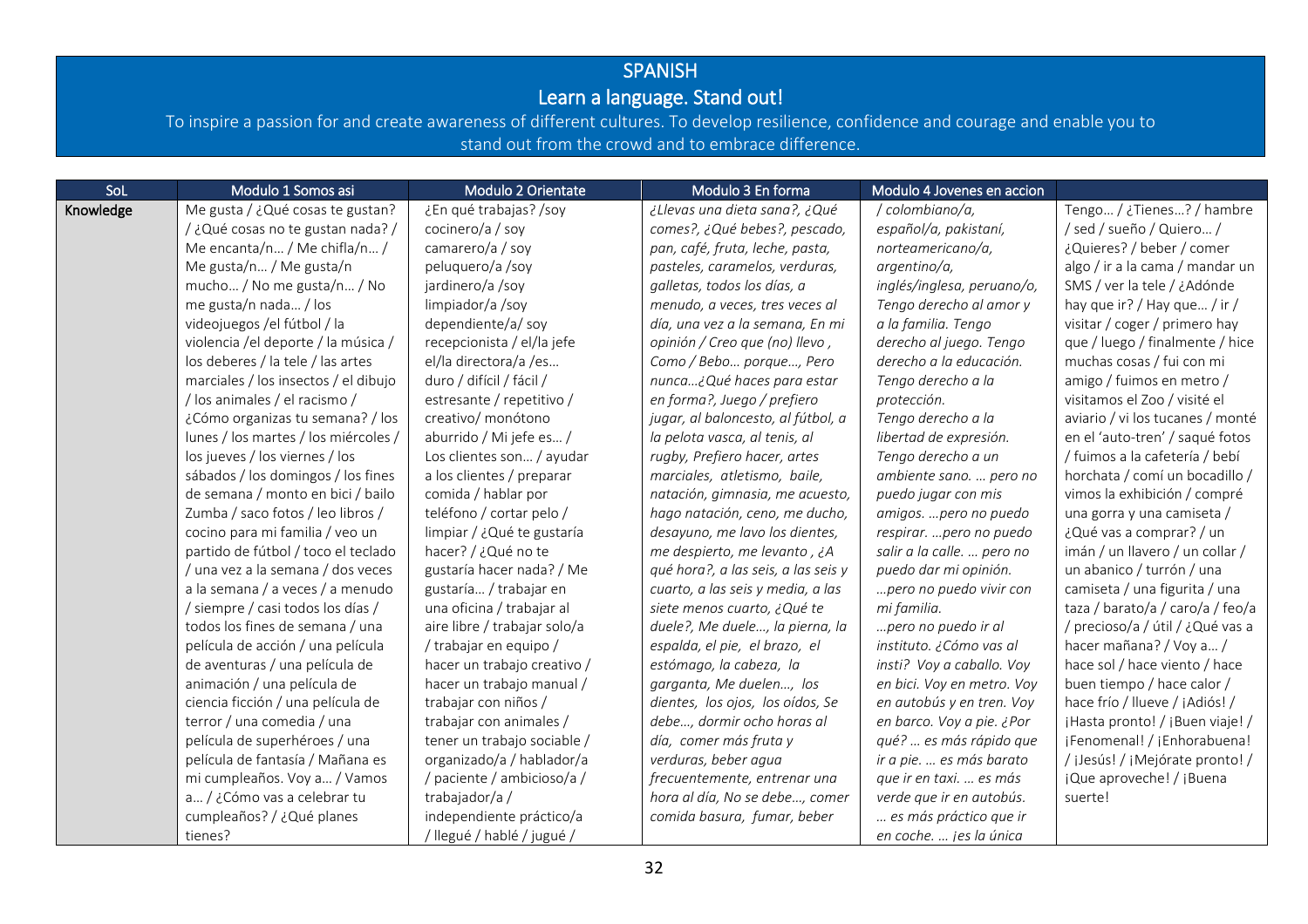|               |                                                                                                                                                                                                                                                                                                                                 | comí / bebí / escribí /<br>escuché / dormí / perdí /<br>fue + opinions / primero /<br>luego / después / estudié<br>/ pasé / trabajé / hice                                                                                                                                                                                                                                                                                                                       | alcohol, beber muchos<br>refrescos.                                                                                                                                                                                                                                                                                                                                                                                                                                                                    | opción!  es más seguro<br>que nadar. reciclamos /<br>no reciclamospapel,<br>vidrio, botellas de<br>plástico, (no)<br>malgastamos el agua,<br>(no) usamos la ducha,<br>(no) ahorramos energía,<br>(no) apagamos la luz, (no)<br>ahorramos la                                                                                                                         |                                                                                                                                                                                                                                                                                                                                                                                                         |
|---------------|---------------------------------------------------------------------------------------------------------------------------------------------------------------------------------------------------------------------------------------------------------------------------------------------------------------------------------|------------------------------------------------------------------------------------------------------------------------------------------------------------------------------------------------------------------------------------------------------------------------------------------------------------------------------------------------------------------------------------------------------------------------------------------------------------------|--------------------------------------------------------------------------------------------------------------------------------------------------------------------------------------------------------------------------------------------------------------------------------------------------------------------------------------------------------------------------------------------------------------------------------------------------------------------------------------------------------|---------------------------------------------------------------------------------------------------------------------------------------------------------------------------------------------------------------------------------------------------------------------------------------------------------------------------------------------------------------------|---------------------------------------------------------------------------------------------------------------------------------------------------------------------------------------------------------------------------------------------------------------------------------------------------------------------------------------------------------------------------------------------------------|
| <b>Skills</b> | Pronunciation<br>Definite articles<br>The verb 'ser' in the<br>present tense<br>Using connectives<br>Adding information<br>The verb 'ir' in the present tense<br>Taking notes<br>Listening for indirect<br>information<br>Listening for time clues<br>Reading authentic,<br>challenging and longer<br>texts<br>Reading for gist | Omitting the indefinite<br>$\bullet$<br>article<br>Tener + que<br>Me gustaría<br>Adjectival agreement<br>The preterite tense<br>Structuring a story<br>The present tense<br>The verb 'ir'<br>Checking your spelling<br>Starting with what you know<br>Checking the gender of<br>nouns<br>Using translation tools<br>$\bullet$<br>and dictionaries<br>Skimming a text<br>Scanning a text<br>Reading for detail<br>Using the present and the<br>preterite together | To make a sentence<br>negative using 'no' or<br>'nunca' before the<br>verb<br>Using stem-changing<br>verbs<br>Using reflexive verbs<br>$\bullet$<br>Using different verbs<br>to describe illness<br>The difference between 'ser'<br>and 'estar'<br>Using se debe/no se<br>٠<br>debe<br>Using the near future<br>tense<br>Using connectives<br>Creating<br>interesting/complex<br>sentences using<br>expressions of<br>frequency/sequencers/<br>opinions<br>Understanding Spanish idioms<br>(extension) | Using the<br>$\bullet$<br>'he/she/it' form of<br>verb<br>Using adjectives of<br>nationality<br>Using the verb<br>'poder'<br>Using the<br>comparative<br>Using the near<br>future tense<br>Using 'we' form of verbs<br>Creating interesting<br>sentences<br>Looking up verbs in<br>a dictionary<br>Using verbs with<br>multiple meaning<br>Using the right verb form | Using expressions<br>with 'tener'<br>Using the superlative<br>Using the preterite of<br>irregular verbs<br>Using 'tú' and 'usted'<br>Using three tenses<br>Speaking confidently<br>Listening for indirect<br>information<br>Listening for time<br>clues<br>Reading authentic,<br>challenging and<br>longer texts<br>Reading for gist<br>Developing accuracy<br>Accurate pronunciation and<br>intonation |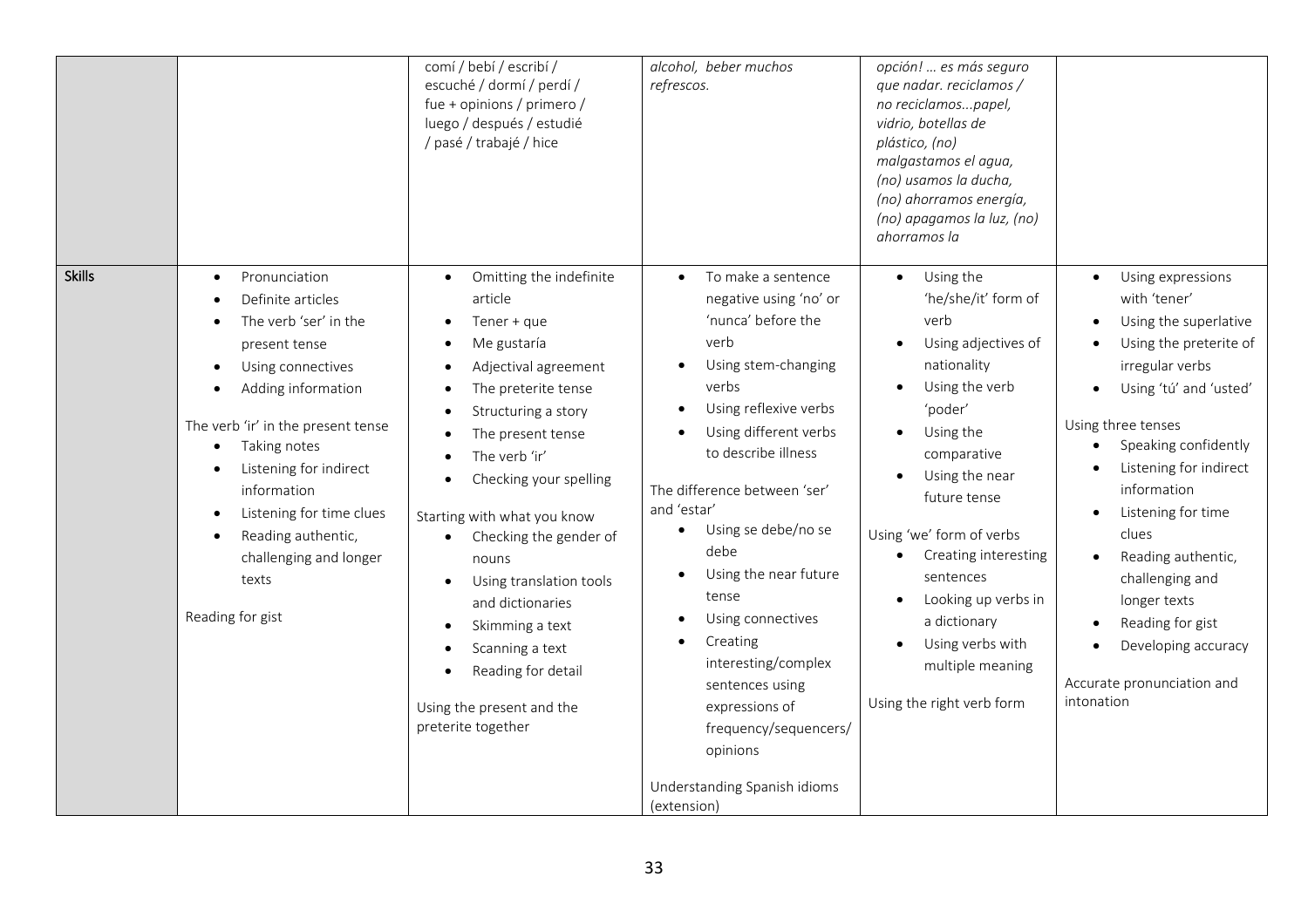# GERMAN

## Learn a language. Stand out!

| SoL       | Family                          | School                     | Free Time and Hobbies            | Home                            | <b>Food and Drink</b> | Local Area               |
|-----------|---------------------------------|----------------------------|----------------------------------|---------------------------------|-----------------------|--------------------------|
| Knowledge | Greetings                       | Classroom<br>$\bullet$     | Sports and musical<br>$\bullet$  | Countries, regions<br>$\bullet$ | Food: likes,          | Places in a<br>$\bullet$ |
|           | Introduction to                 | objects; items in          | instruments                      | and the weather                 | dislikes and          | town                     |
|           | Germany and                     | a school bag               | Hobbies: talk about<br>$\bullet$ | Types of<br>$\bullet$           | what you eat          | Talk about               |
|           | German-speaking                 | Opinions of<br>$\bullet$   | what you like doing              | neighbourhood;                  | for different         | what you can             |
|           | countries; names of             | school subjects            | and prefer doing,                | types of house;                 | meals                 | do in a place            |
|           | towns and countries             | Ask and say<br>$\bullet$   | and what your                    | rooms in a house or             | Order a snack         | and express              |
|           | Symbols of Germany<br>$\bullet$ | what time it is;           | favourite hobby is               | flat; bedroom                   | Numbers up to         | your opinions            |
|           | Classroom language              | talk about                 | Talk about<br>$\bullet$          | descriptions                    | 1000;                 | Ask for and<br>$\bullet$ |
|           | Greetings; introduce            | school                     | computer games                   | Numbers up to 100               | quantities and        | give directions          |
|           | yourself and spell              | timetables                 | Say how often you<br>$\bullet$   | Present tense of                | packaging;            | Buy tickets and          |
|           | your name                       | Days of the<br>$\bullet$   | do something                     | wohnen                          | food shopping         | presents                 |
|           | Numbers up to 31;<br>$\bullet$  | week                       | Gern, nicht gern,<br>$\bullet$   | Prepositions +                  | Healthy eating        | Tourist<br>$\bullet$     |
|           | months                          | Gender: der,<br>$\bullet$  | lieber, am liebsten              | dative                          | Order a meal          | information              |
|           | Say your age and                | die, das                   | Present tense of a               | (einem/einer/einem,             | in a restaurant       | $\bullet$ Es gibt +      |
|           | birthday                        | Ich habe<br>$\bullet$      | regular verb                     | dem/der/dem)                    | "Verb second"         | $(k)$ ein $(e)$ (n)      |
|           | Say which country               | $(k)$ ein $(e)$ (n)        | (spielen) and                    | Es gibt + accusative            | word order            | Modal verbs              |
|           | you're from, where              | Ich habe, du<br>$\bullet$  | irregular verbs                  | (einen/eine/ein)                | Ich möchte +          | (können,                 |
|           | you live and what               | hast, er/sie hat,          | (fahren, lesen,                  |                                 | noun                  | wollen)                  |
|           | languages Family,               | wir haben                  | sehen)                           |                                 | Singular and          | The imperative           |
|           | brothers and sisters            | "Verb second"<br>$\bullet$ | Denn                             |                                 | plural nouns          | (du, Sie)                |
|           | Pets and zoo animals            | word order                 | How to say "them"                |                                 | (units of             | Ich                      |
|           | Colours                         |                            | (sie)                            |                                 | quantity)             | möchte/nehme             |
|           | Descriptions of self            |                            | Word order with                  |                                 | Man soll +            | + accusative             |
|           | and others you speak            |                            | time phrases                     |                                 | infinitive            | Subject-verb             |
|           |                                 |                            |                                  |                                 | Ich esse +            | inversion in             |
|           |                                 |                            |                                  |                                 | kein(e)(n)            | questions                |
|           |                                 |                            |                                  |                                 |                       |                          |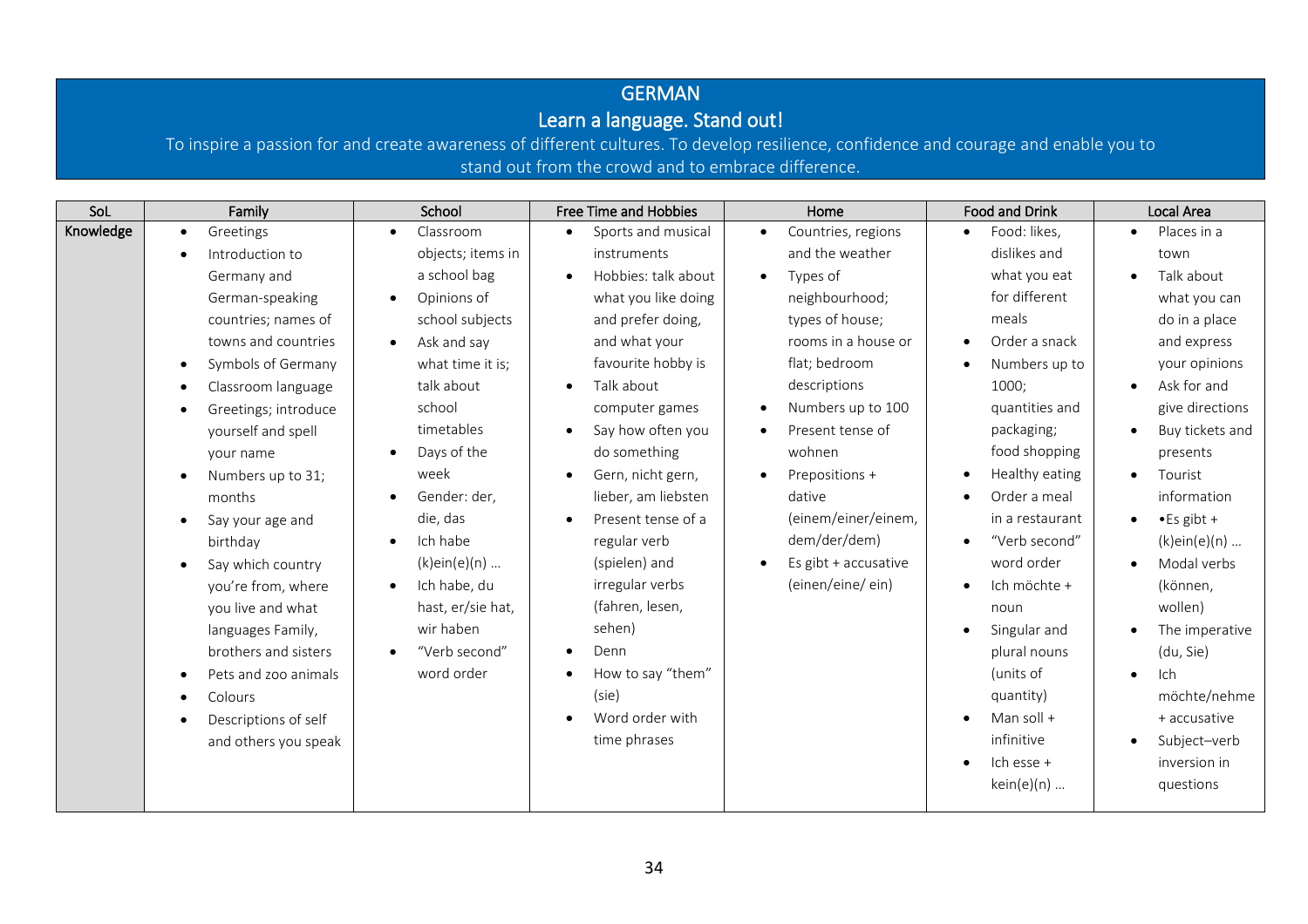| <b>Skills</b> | Use a bilingual<br>dictionary<br>Learn words and<br>their plurals<br>Work out meaning<br>Identify language<br>patterns<br>ü<br>$\bullet$<br>sch<br>$\bullet$<br>$\mathsf{V}$<br>ei<br>$\bullet$ | Work out<br>$\bullet$<br>meaning<br>(cognates,<br>context,<br>component<br>parts of a word,<br>visuals)<br>Ask questions<br>$\bullet$ | How to keep a<br>$\bullet$<br>record of new<br>language<br>Deduce meaning<br>$\bullet$<br>from intonation<br>Use known<br>$\bullet$<br>language to work<br>out meaning of<br>new words<br>Adapt language to<br>$\bullet$<br>create new<br>language<br>a and ä<br>$\bullet$<br>Pronounce words<br>$\bullet$<br>that look alike in<br>English and<br>German | Learning techniques<br>Adapt language to<br>create new language<br>Work out meaning<br>of compound nouns<br>Work out language<br>patterns | Use linking<br>$\bullet$<br>words<br>Use familiar<br>$\bullet$<br>language in a<br>new context<br>Use polite<br>$\bullet$<br>language<br>Work out<br>$\bullet$<br>language<br>patterns<br>Use different<br>strategies to<br>work out<br>meaning | Ask questions<br>$\bullet$<br>Evaluate and<br>$\bullet$<br>improve<br>written work<br>Identify<br>$\bullet$<br>language<br>patterns<br>Listening<br>$\bullet$<br>strategies |
|---------------|-------------------------------------------------------------------------------------------------------------------------------------------------------------------------------------------------|---------------------------------------------------------------------------------------------------------------------------------------|-----------------------------------------------------------------------------------------------------------------------------------------------------------------------------------------------------------------------------------------------------------------------------------------------------------------------------------------------------------|-------------------------------------------------------------------------------------------------------------------------------------------|-------------------------------------------------------------------------------------------------------------------------------------------------------------------------------------------------------------------------------------------------|-----------------------------------------------------------------------------------------------------------------------------------------------------------------------------|
|---------------|-------------------------------------------------------------------------------------------------------------------------------------------------------------------------------------------------|---------------------------------------------------------------------------------------------------------------------------------------|-----------------------------------------------------------------------------------------------------------------------------------------------------------------------------------------------------------------------------------------------------------------------------------------------------------------------------------------------------------|-------------------------------------------------------------------------------------------------------------------------------------------|-------------------------------------------------------------------------------------------------------------------------------------------------------------------------------------------------------------------------------------------------|-----------------------------------------------------------------------------------------------------------------------------------------------------------------------------|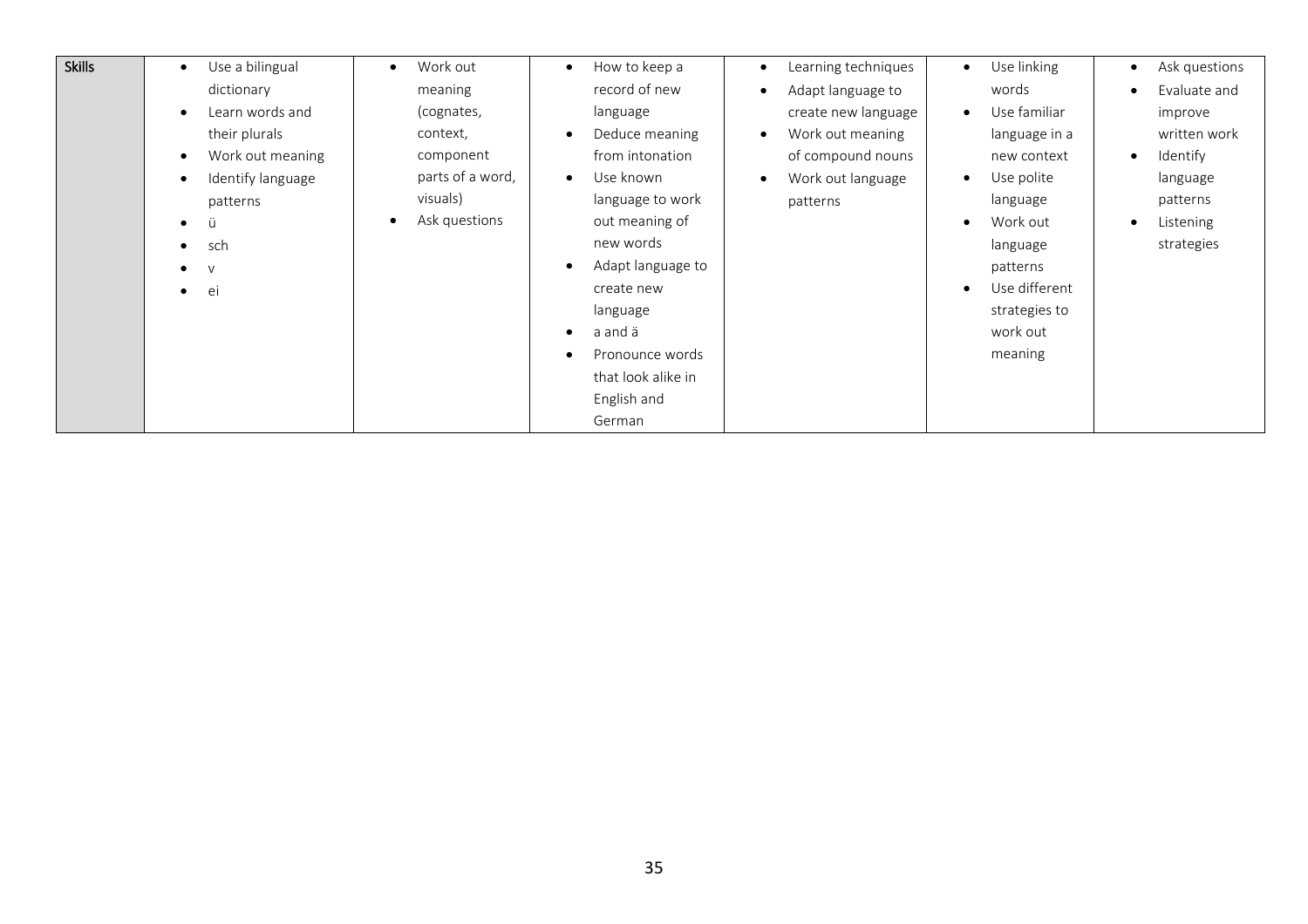## JAPANESE

## Learn a language. Stand out!

| SoL       | Module 1 : Introduction<br>Myself & Family                                                                                                                                                                                                                                                                                                                                                                                                                                                                            | Module 2 : Free time & Hobbies                                                                                                                                                                                                                                                                                                                                                                                                                                                                                                                                                                                        | Module 3 : School                                                                                                                                                                                                                                                                                                                                                                                                                                                    | Module 4 : Holidays                                                                                                                                                                                                                                                                                                                                                                                                                                                                                                                                   | Module 5 : Future Plans                                                                                                                                                                     |
|-----------|-----------------------------------------------------------------------------------------------------------------------------------------------------------------------------------------------------------------------------------------------------------------------------------------------------------------------------------------------------------------------------------------------------------------------------------------------------------------------------------------------------------------------|-----------------------------------------------------------------------------------------------------------------------------------------------------------------------------------------------------------------------------------------------------------------------------------------------------------------------------------------------------------------------------------------------------------------------------------------------------------------------------------------------------------------------------------------------------------------------------------------------------------------------|----------------------------------------------------------------------------------------------------------------------------------------------------------------------------------------------------------------------------------------------------------------------------------------------------------------------------------------------------------------------------------------------------------------------------------------------------------------------|-------------------------------------------------------------------------------------------------------------------------------------------------------------------------------------------------------------------------------------------------------------------------------------------------------------------------------------------------------------------------------------------------------------------------------------------------------------------------------------------------------------------------------------------------------|---------------------------------------------------------------------------------------------------------------------------------------------------------------------------------------------|
| Knowledge | Japanese pronunciations &<br>characters.<br><b>Basic greetings</b><br>Hello / Good bye<br>Thank you / No thank you.<br>How are you? - I am/am not fine.<br><b>Basic self-introductions</b><br>I am (name).<br>I am/ am not (nationality).<br>I am / am not years old.<br>Vocabulary<br>Numbers,<br>Months & dates<br>Nations & nationalities<br>Family members/ typical pets<br>Useful classroom phrases, etc.<br>Japanese culture<br>How much do you know about<br>Japan?<br>How we start and finish our<br>lessons. | Talking/reading/writing about<br>abilities & preferences.<br>am good at / bad at _____.<br>I like /dislike _______<br>Talking/reading/writing about<br>actions.<br>do/play, I eat/drink _____,<br>listen/read ___, etc.<br>Adding frequencies.<br>Always, often, sometimes<br>Not very often, not at all/never<br>Negative forms<br>-jya arimasen. (be-verb)<br>-masen. (general verbs)<br>Past forms<br>deshita. (be-verb)<br>mashita. (general<br>verbs)<br>Vocabulary<br>To eat, to drink, to listen, to<br>read, to write, to buy, to talk, to<br>watch/see, etc.<br>Nouns - sports, hobbies.<br>Japanese culture | Talking /reading/writing about<br>school subjects.<br>$1$ study ______.<br>Mr/Ms_teaches ____.<br>Talking /reading/writing about<br>school.<br>There is/isn't ______.<br>My school has ________.<br>Adding an adjective before<br>noun.<br>Big/small school,<br>Scary/pretty + noun<br>Interesting/boring + noun,<br>Strict/gentle + noun, etc.<br>Vocabulary<br>School subjects<br>School rooms/buildings<br>Adjectives<br>Japanese culture<br>Japanese school life | Talking/reading/writing about<br>holidays<br>I go/come/return to A.<br>Adding a time reference.<br>Yesterday/Today/Tomorrow<br>Monday - Sunday<br>O'clock, half past, etc.<br>Adding a transport<br>By bicycle, by car, by bus, by<br>train, by bullet train, by<br>underground train, by taxi, by<br>ship, by aeroplane, on foot,<br>etc.<br>Adding companions<br>With family, friends, pets, etc.<br>Putting all elements together.<br>e.g. I go to Japan by aeroplane<br>with my family in August.<br>Japanese culture<br>Japanese basic geography | Talking/reading/writing about future<br>plans.<br>I want to do A.<br>Hiragana characters (reading only)<br>Basic ones & modified ones.<br>Japanese culture<br>Japanese seasons & festivals. |
|           |                                                                                                                                                                                                                                                                                                                                                                                                                                                                                                                       | Popular sports/hobbies in Japan.                                                                                                                                                                                                                                                                                                                                                                                                                                                                                                                                                                                      |                                                                                                                                                                                                                                                                                                                                                                                                                                                                      |                                                                                                                                                                                                                                                                                                                                                                                                                                                                                                                                                       |                                                                                                                                                                                             |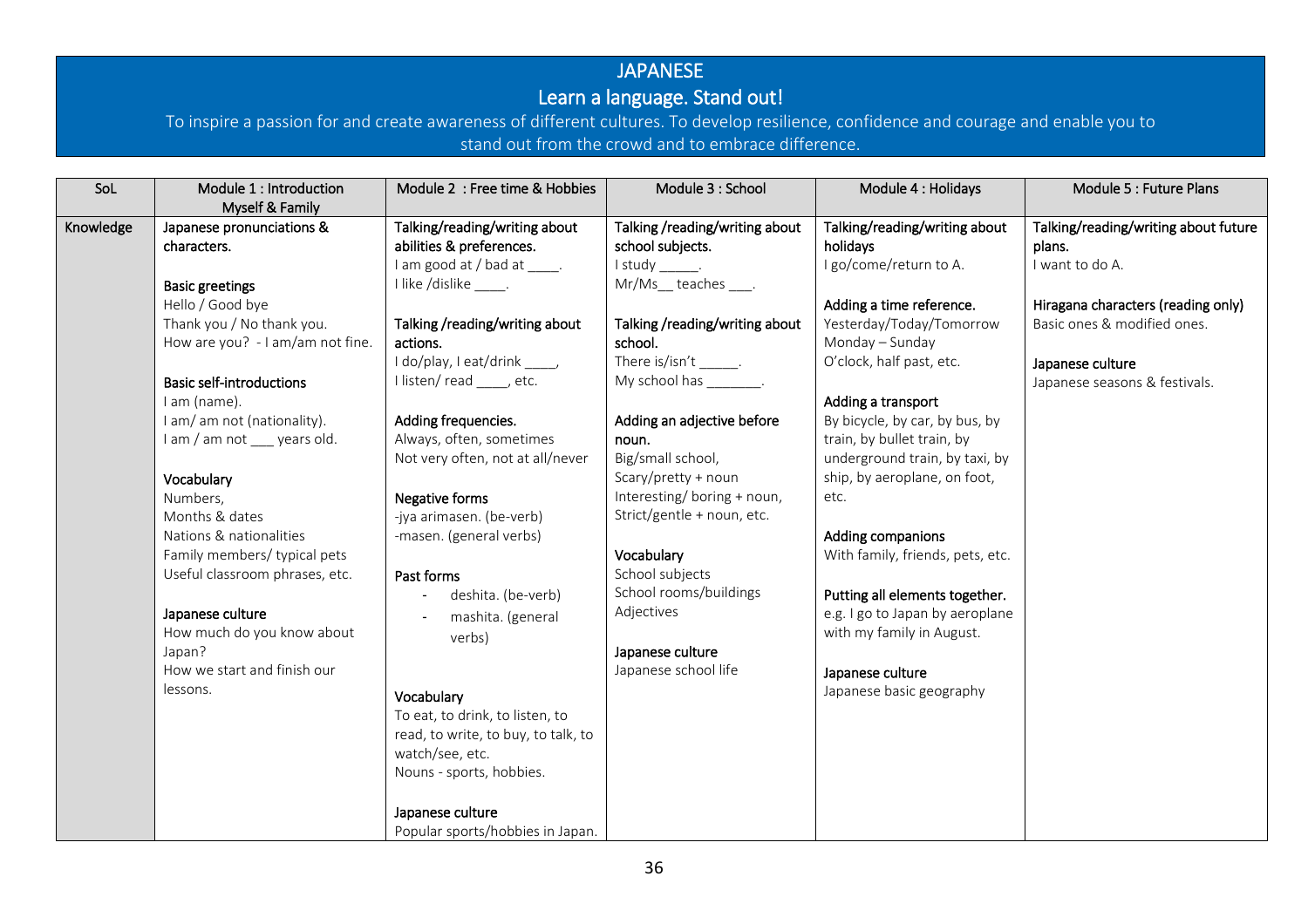| as subject.<br>Asking/answering<br>Changing - masu<br>Asking/answering<br>$\bullet$<br>"taku<br>Recognising and using<br>questions.<br>into negative -<br>questions. | <b>Skills</b><br>Giving /receiving<br>$\bullet$<br>appropriate basic<br>greetings and classroom<br>phrases.<br>Giving basic self-<br>introduction, using "A is<br>$B''$ .<br>Negative form $-$ jya<br>arimasen.<br>Using family members | Giving own abilities<br>using jyouzu/heta<br>desu.<br>Giving own<br>preferences using<br>suki desu/ kirai<br>desu.<br>Using everyday<br>general verbs.<br>Using frequencies. | Using A studies B".<br>$\bullet$<br>Using A teaches B".<br>$\bullet$<br>Using "there is/isn't<br>$\bullet$<br>$A''$ .<br>Using "A has B".<br>$\bullet$<br>Difference between I-<br>$\bullet$<br>masu & ari-masu.<br>Using adjectives<br>$\bullet$<br>before nouns.<br>Negative forms.<br>$\bullet$ | Using the three<br>motion verbs $-$<br>past/negative forms.<br>Using various time<br>$\bullet$<br>reference words.<br>Using various<br>transports.<br>Using various<br>particles, towards,<br>by, at, on, etc. | Using"stem<br>+ tai desu"<br>sentence.<br>Negative<br>from,_taku<br>nai desu.<br>Past form<br>"takatta<br>desu".<br>Negative<br>past form |
|----------------------------------------------------------------------------------------------------------------------------------------------------------------------|-----------------------------------------------------------------------------------------------------------------------------------------------------------------------------------------------------------------------------------------|------------------------------------------------------------------------------------------------------------------------------------------------------------------------------|----------------------------------------------------------------------------------------------------------------------------------------------------------------------------------------------------------------------------------------------------------------------------------------------------|----------------------------------------------------------------------------------------------------------------------------------------------------------------------------------------------------------------|-------------------------------------------------------------------------------------------------------------------------------------------|
|----------------------------------------------------------------------------------------------------------------------------------------------------------------------|-----------------------------------------------------------------------------------------------------------------------------------------------------------------------------------------------------------------------------------------|------------------------------------------------------------------------------------------------------------------------------------------------------------------------------|----------------------------------------------------------------------------------------------------------------------------------------------------------------------------------------------------------------------------------------------------------------------------------------------------|----------------------------------------------------------------------------------------------------------------------------------------------------------------------------------------------------------------|-------------------------------------------------------------------------------------------------------------------------------------------|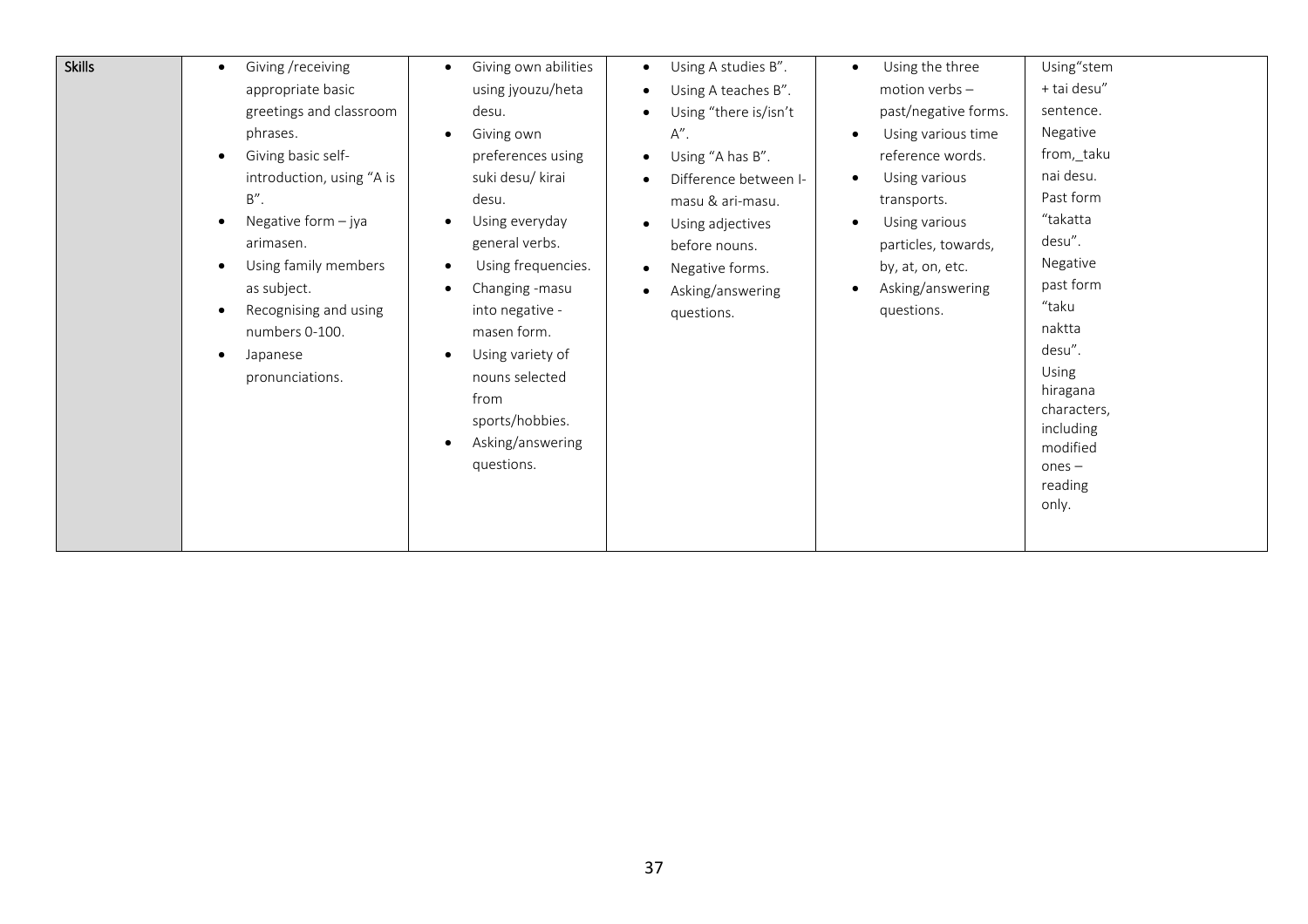## MFL Assessment and Feedback

In Key Stage 3 there is a continual assessment approach. Students can expect vocabulary testing most weeks of the term. Students will be given a list of the key vocabulary for each topic to be covered during a specific half term and to support memory learning, regular testing of this vocabulary will be carried out. The number of words will increase as we move through years 7, 8 and 9 in preparation and support of GCSE.

In addition, at the end of each half term there will be a cumulative assessment based on one of the 4 key skills that are assessed when learning a modern foreign language namely: listening, reading, writing or speaking. We test these in rotation to ensure a good coverage of each skill.

In addition, in year 7 there is a pronunciation assessment in the first 6 weeks of the half term to ensure there is a solid foundation and understanding of the key sounds of French/Spanish.

Feedback is typically given using a whole class feedback sheet picking out the main strengths and weaknesses of the class. Praise is given to good pieces of work and there is sharing of good practice. Common errors are worked on. Students will also receive individual feedback in terms of scores for comprehension tasks and a Wolfreton step. For writing and speaking students will receive several comments in terms of strengths and weaknesses

## Books

• Regularly checked (expectation every 2/3 weeks)

To include, ticks, simple corrections, stickers/stamps, if felt appropriate www/TIF but does not need to be routine. MRI in red pen can be used but again does not need to be routine, Praise, challenging presentation issues.

#### Listening and reading

- Students can self/peer assess for immediate feedback and to obtain the final grade//outcome.
- Teacher to collect in Key Marked Work to check accuracy of marking, record the outcome and to provide feedback on common vocab/technique errors. Students are expected to review and learn vocabulary not known. There may be certain questions that the class have struggled with so these need to be addressed as part of MRI/corrections.
- A retest of any unknown vocabulary should then take place to consolidate the learning. An optional suggestion is to use a whole class feedback sheet.
- There should be a brief teacher comment on each piece e.g. a fabulous test, well done.

#### Writing and speaking

- Teacher is to annotate work, highlighting common errors that students are expected to correct in red pen.
- Departmental whole class feedback sheets are recommended so teacher can comment on common errors and also share examples of good practice from certain students.

Students are to complete a full MRI on this feedback – correcting errors and trying out a new idea to help them make progress next time.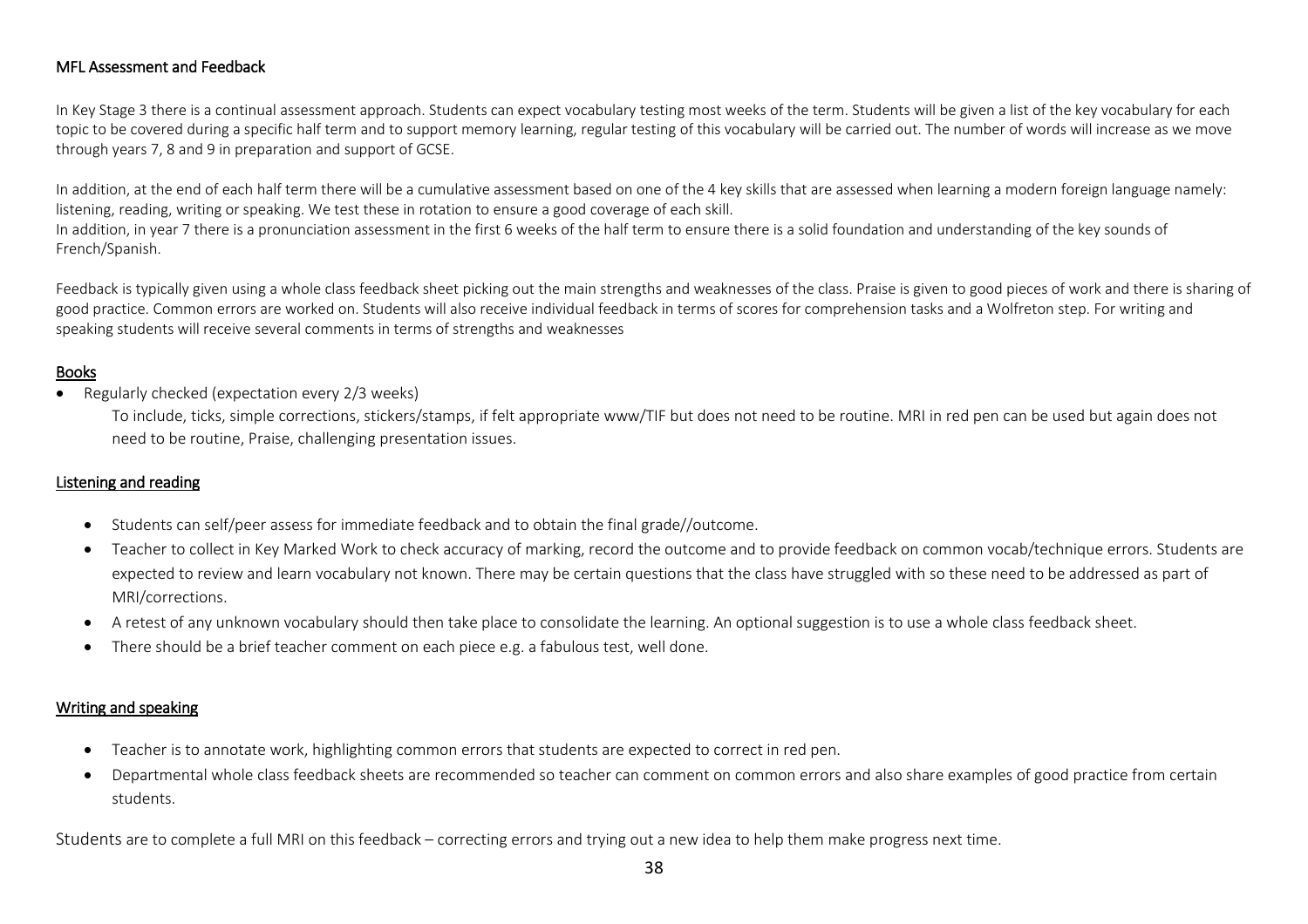## MUSIC Where words fail, music speaks

To promote positivity, self-confidence, self-worth and community. To foster a life-long interest and awareness of different types of music. To develop a learning of the world around you, through music, which is found in every culture across the world.

| SoL           | Performance I                                                                                                                                               | Composition I                                                                                                                                                                                                                                                          | Performance II<br>Make a Music Product                                                                                                                                                                                                                                                                                                                                                                                                                  |                                                                                                                                                                                   | <b>Composition II</b>                                                                                                                                                                                                                                              |
|---------------|-------------------------------------------------------------------------------------------------------------------------------------------------------------|------------------------------------------------------------------------------------------------------------------------------------------------------------------------------------------------------------------------------------------------------------------------|---------------------------------------------------------------------------------------------------------------------------------------------------------------------------------------------------------------------------------------------------------------------------------------------------------------------------------------------------------------------------------------------------------------------------------------------------------|-----------------------------------------------------------------------------------------------------------------------------------------------------------------------------------|--------------------------------------------------------------------------------------------------------------------------------------------------------------------------------------------------------------------------------------------------------------------|
| Knowledge     | Chosen instrument<br>$\bullet$<br>techniques<br><b>Target Setting</b><br>Musical styles and<br>common features<br>relating to performing<br>in those styles | How to combine sounds<br>and musical elements<br>for overall effect.<br>To know what a chord<br>$\bullet$<br>is.<br>To know what a discord<br>$\bullet$<br>is.<br>To know what a motif,<br>dissonance and clusters<br>are.<br>What does pastiche<br>$\bullet$<br>mean? | To know how important the music industry in terms of<br>employment.<br>To know what industry standard looks like in promoting<br>music products.<br>To be able to use industry standard promotional<br>material to inform own work.<br>To be able to plan and improve performance over a<br>period of time.<br>To know the different components involved in making a<br>$\bullet$<br>product.<br>To know how to review work and a product.<br>$\bullet$ | Chosen instrument<br>techniques<br><b>Target Setting</b><br>Musical styles and<br>$\bullet$<br>common features<br>relating to performing in<br>those styles                       | To know what a chord and<br>$\bullet$<br>chord progression are.<br>To know about major and<br>minor chords.<br>To know chord<br>$\bullet$<br>progressions, which well-<br>known pieces use.                                                                        |
| <b>Skills</b> | <b>Target Setting</b><br>$\bullet$<br>Rehearsal Skills<br>$\bullet$<br>Time Management<br>Skills<br>Self-Evaluation<br>$\bullet$<br>Performance skills      | How to combine<br>$\bullet$<br>sounds and musical<br>element for effects.<br>To compose a group<br>$\bullet$<br>soundtrack piece.                                                                                                                                      | To work together to decide on roles and<br>contributions to a group product.<br>To perform, manage, organise or compose a music<br>$\bullet$<br>product.<br>To create promotional material for a music<br>$\bullet$<br>product.<br>To review a product                                                                                                                                                                                                  | <b>Target Setting</b><br>$\bullet$<br>Rehearsal Skills<br>$\bullet$<br>Time Management<br>$\bullet$<br><b>Skills</b><br>Team working<br>$\bullet$<br>Self-Evaluation<br>$\bullet$ | To perform a chord (on<br>$\bullet$<br>the keyboard or guitar).<br>To perform chord<br>$\bullet$<br>progressions.<br>To compose basic chord<br>$\bullet$<br>progressions – moving<br>towards more complex<br>ones.<br>To add a melody to the<br>chord progression. |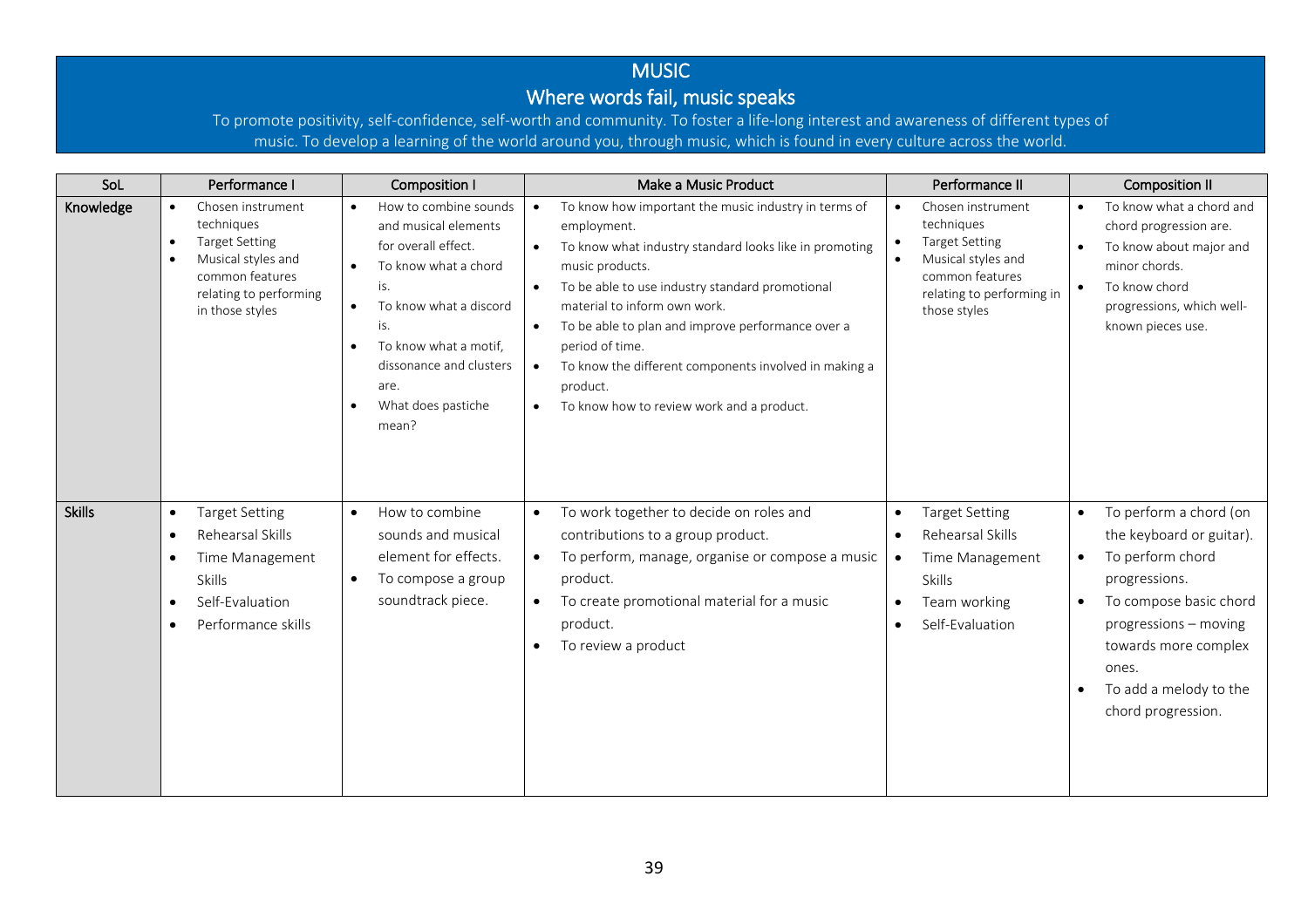## Music Assessment and Feedback

#### Rationale

Feedback and unit assessments are vital parts of the music curriculum. It is within the nature of music that the majority of feedback in the practical nature of the subject, will be verbal with end of unit assessment.

In KS3 we use the Music Wolfreton Steps overview to underpin the key strands of Performing, Composing and Listening/Understanding.

Each individual unit has its own bespoke 'assessment pyramid sheet', which is more individualised to the specifics of the instrument/genre being studied. Students will write an MRI comment according to verbal/peer feedback.

The purpose of our 'pyramids'.

- To give students the criteria to meet the next step in their learning, at whatever level this may be
- To ensure that the students are made aware of their steps to success, at an appropriate level to show a quick visual reference of this.
- To assess whether learning outcomes have been met
- To show strengths and areas for development
- To celebrate success
- To develop self-esteem and confidence
- To develop resilience to constructive criticism
- To establish what skills and knowledge students have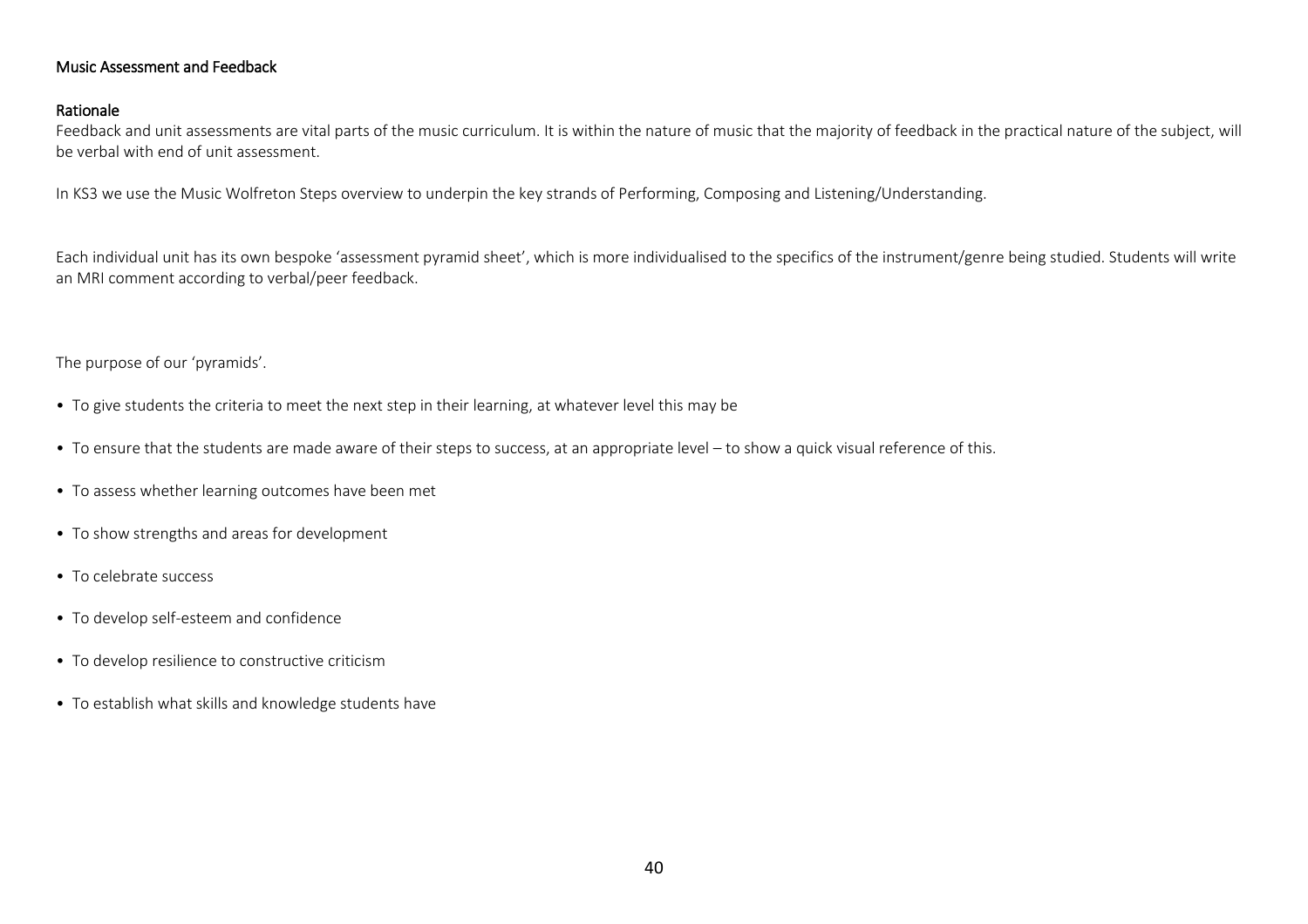## Verbal feedback

• Is the most regular and interactive form of feedback at both KS3, KS4 and KS5. It provides a live, constructive and informative process for students to develop the next steps in their learning journey towards success. This is a powerful mechanism to support progress and achievement due to the immediacy of this format. This 'live feedback is the most important to the Music Department. Giving feedback to 'live music', which happens in a set period of time, requires immediate response.

•  Teacher modelling and demonstrating in most lessons providing guidance for skills, knowledge and understanding. Also contributes towards setting high standards and expectations. 

•  It will be both direct (targeted to individuals or groups) and indirect (others listen and reflect on what has been said). At times it will be spontaneous and at other times it will be planned based on previous learning and in lesson progress.

•  In offering verbal feedback, the teacher will be modelling the subject specific vocabulary that students can use to develop their learning journey. This is specifically pertinent to students looking to develop studies at GCSE level and beyond. 

•  Verbal feedback will be developmental. It will recognise efforts and achievements and offer specific details of ways forward in relation to the shared learning objectives. 

#### Written feedback – Key Marked Work

As previously touched upon:

In KS3 we use the Music Wolfreton Steps overview to underpin the key strands of Performing, Composing and Listening/Understanding.

Each individual unit has its own feedback methodology, which is more individualised to the specifics of the instrument/genre being studied. Students will write an MRI comment according to verbal/peer feedback.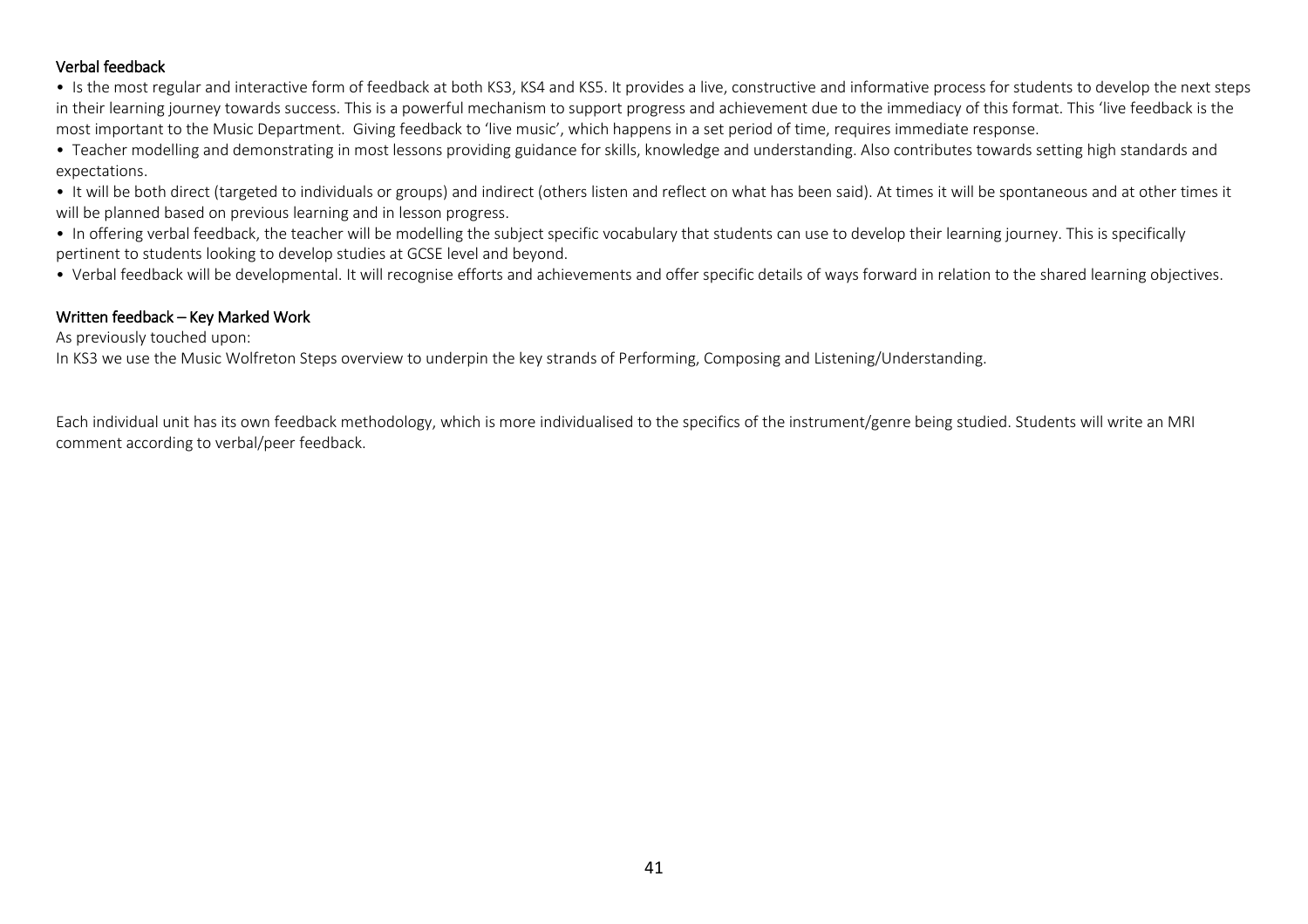# PHYSICAL EDUCATION

## Fitter, healthier, happier

Physical Education inspires lifelong enjoyment and understanding of a range of sporting physical activities developing well-being, independence, confidence and collaborative skills.

Bringing the past to life.

To inspire and ignite a passion for who we are and where we came from. To promote curiosity and understanding of events of the past.

| SoL       | Football                   | Hockey                     | Netball                   | Rugby                            | <b>Field Striking</b>      | Tennis                   | Badminton       | Athletics                            | Basketball                |
|-----------|----------------------------|----------------------------|---------------------------|----------------------------------|----------------------------|--------------------------|-----------------|--------------------------------------|---------------------------|
| Knowledge | Students may               | Students may revisit       | Students may              | Students may                     | Students may               | Students                 | Students may    | Students may                         | Students may              |
|           | revisit 'Year 7 &          | 'Year 7 & Year 8'          | revisit 'Year 7 &         | revisit 'Year 7 &                | revisit 'Year 7            | may revisit              | revisit 'Year 7 | revisit 'Year 7 &                    | revisit 'Year 7 &         |
|           | Year 8' areas as           | areas as the focus is      | Year 8' areas as          | Year 8' areas as                 | & Year 8' areas            | 'Year 7 &                | & Year 8'       | Year 8' areas as                     | Year 8' areas as          |
|           | the focus is on            | on their ability and       | the focus is on           | the focus is on                  | as the focus is            | Year 8' areas            | areas as the    | the focus is on                      | the focus is on           |
|           | their ability and          | not their age.             | their ability and         | their ability and                | on their ability           | as the focus             | focus is on     | their ability and                    | their ability and         |
|           | not their age.             | Once students<br>$\bullet$ | not their age.            | not their age.                   | and not their              | is on their              | their ability   | not their age.                       | not their age.            |
|           | Once students              | have become                | Once students             | Once students                    | age. Once                  | ability and              | and not their   | Once students                        | Once students             |
|           | have become                | proficient in              | have become               | have become                      | students have              | not their age.           | age. Once       | have become                          | have become               |
|           | proficient in both         | both core and              | proficient in both        | proficient in                    | become                     | Once                     | students have   | proficient in both                   | proficient in both        |
|           | core and more              | more advanced              | core and more             | both core and                    | proficient in              | students                 | become          | core and more                        | core and more             |
|           | advanced skills,           |                            | advanced skills,          | more advanced                    | both core and              | have become              | proficient in   | advanced skills,                     | advanced skills,          |
|           | they will be               | skills, they will          | they will be              | skills, they will                | more                       | proficient in            | both core and   | they will be                         | they will be              |
|           | focussing on using         | be focussing on            | focussing on              | be focussing on                  | advanced                   | both core                | more            | focussing on using                   | focussing on              |
|           | these in game              | using these in             | using these in            | using these in                   | skills, they will          | and more                 | advanced        | these in                             | using these in            |
|           | situations:                | game situations:           | game situations:          | game                             | be focussing               | advanced                 | skills, they    | event/competition                    | game situations:          |
|           | Students will<br>$\bullet$ | Students will<br>$\bullet$ | Students will             | situations:                      | on using these             | skills, they             | will be         | situations:                          | Students will             |
|           | adapt and                  | adapt and                  | adapt and                 | Students will                    | in game                    | will be                  | focussing on    | Students will                        | adapt and                 |
|           | develop the                | develop the                | develop the               | adapt and                        | situations:                | focussing on             | using these in  | adapt and develop                    | develop the               |
|           | various                    | various tactical           | various tactical          | develop the                      | Students will              | using these              | game            | the various                          | various tactical          |
|           | tactical                   |                            | approaches                | various tactical                 | adapt and                  | in game                  | situations:     | tactical                             | approaches                |
|           | approaches                 | approaches                 | depending on the          | approaches                       | develop the                | situations:              |                 | approaches                           | depending on the          |
|           | depending on               | depending on               | situation in a            | depending on<br>the situation in | various tactical           | Students will            | Students will   | depending on the<br>situation in the | situation in a            |
|           |                            | the situation in           | game:<br>Effectiveness in |                                  | approaches<br>depending on | adapt and<br>develop the | adapt and       | event:                               | game:<br>Effectiveness in |
|           | the situation              | a game:                    | different                 | a game:<br>Scanning in           | the situation in           | various                  | develop the     | Effectiveness in                     | different                 |
|           | in a game:                 | $\bullet$<br>How you can   | positions and set         | both attack $=$                  | a game:                    | tactical                 | various         | different events                     | positions and set         |
|           | How can you<br>$\bullet$   | create more                | plays (including          | where's the                      | Fielding                   | approaches               | tactical        | (which may                           | plays (including          |
|           | create more                | space thus $=$             | back line / side-         | space? and                       | positions to               | depending                | approaches      | include running,                     | zonal, man to             |
|           | space (=time)              | time with or               | line re-start and         | $defence =$                      | entrap the                 | on the                   | depending on    | jumping and                          | man etc))                 |
|           | with or                    |                            | pressing in the           | where's the                      | batsman.                   | situation in a           | the situation   | throwing).                           | Advanced                  |
|           |                            | without the ball.          | 'D') Advanced             | threat?                          | <b>Backing</b>             | game:                    | in a game:      | Assessment - Did                     | attacking and             |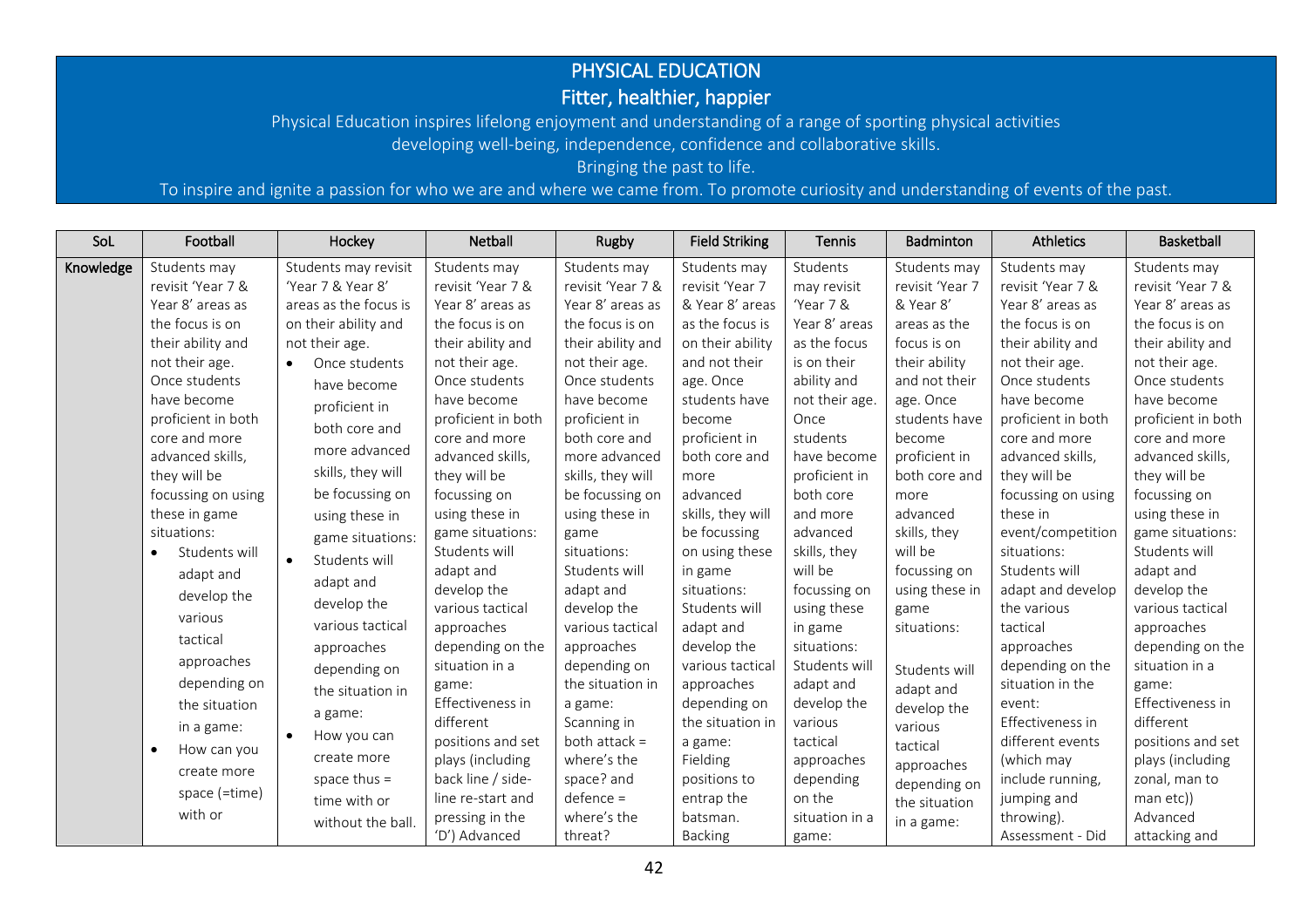|           | without the     | $\bullet$ | Offensive tactics        | attacking and            | Offensive                        | up/support in            | Decision                  | Decision              | you succeed in                      | defensive tactics                 |
|-----------|-----------------|-----------|--------------------------|--------------------------|----------------------------------|--------------------------|---------------------------|-----------------------|-------------------------------------|-----------------------------------|
|           | ball?           |           | such as pass and         | defensive tactics        | tactics such as                  | the field                | Making:                   | Making:               | one area but were                   | Assessment - Did                  |
| $\bullet$ | Offensive       |           | move or long             | Assessment - Did         | go forward,                      | Bowling with             | Which shot                | Which shot to         | unsuccessful in                     | you succeed in                    |
|           | tactics such as |           | high ball, wing          | you succeed in           | support,                         | line and                 | to play and               | play and              | another i.e. fail to                | one area but                      |
|           | direct, long    |           | play                     | one area but             | continuity &                     | length. Utilise          | when. Can                 | when. Can             | achieve your aim                    | were                              |
|           |                 |           |                          | were                     | pressure to                      | change of pace           | you discover              | you discover          | due to technical                    | unsuccessful in                   |
|           | ball,           | $\bullet$ | Defensive                | unsuccessful in          | score Defensive                  | and spin.                | your                      | your                  | or tactical                         | another i.e. fail to              |
|           | possession,     |           | tactics such as          | another i.e. fail to     | tactics such as                  | Trying to get            | opponent's                | opponent's            | deficiencies?                       | achieve your aim                  |
|           | wing play etc   |           | high press,              | achieve your aim         | line speed,                      | them out or              | weaknesses                | weaknesses            | Decision making                     | due to technical                  |
| $\bullet$ | Defensive       |           | zonal and man            | due to technical         | inside or                        | prevent them             | and use                   | and use these         | during a                            | or tactical                       |
|           | tactics such as |           | to man marking           | or tactical              | outside                          | from scoring?            | these to your             | to your               | competition                         | deficiencies?                     |
|           | high press,     | $\bullet$ | Using tactical           | deficiencies?            | shoulder, or                     | Shot selection           | advantage?                | advantage?            | event. Decision                     | Decision making                   |
|           | offside trap,   |           | play within the          | Decision making          | umbrella. How                    | whilst batting,          | Which shot                |                       | making as an                        | on and off the                    |
|           |                 |           |                          | on and off the           | can we get the                   | hitting to               | to play and               | Students will         | official and                        | ball, to maintain                 |
|           | zonal and       |           | D area.                  | ball, to maintain        | ball back?                       | space. Trying            | where.                    | continue to           | application of                      | team possession.                  |
|           | man to man      | $\bullet$ | Assessment -             | team possession.         | Decision                         | to score or              | Students will             | perform the 5         | relevant                            | Decision making                   |
|           | marking.        |           | Did you succeed          | Decision making          | making when to                   | stay in?                 | continue to               | part warm up          | knowledge to                        | as an official and                |
| $\bullet$ | Decision        |           | in one area but          | as an official and       | pass, kick, carry                | Students will            | perform the               | and will              | control the event.<br>Students will | application of                    |
|           | making when     |           | were                     | application of           | (dummy & go)                     | continue to              | 5 part warm               | understand<br>how the |                                     | relevant                          |
|           | to pass,        |           | unsuccessful in          | relevant<br>knowledge to | etc Students<br>will continue to | perform the 5            | up and will<br>understand | different             | continue to<br>perform the 5 part   | knowledge to<br>control the game. |
|           | dribble or      |           | another <i>i.e.</i> fail | control the game.        | perform the 5                    | part warm up<br>and will | how the                   | components            | warm up and will                    | Students will                     |
|           | shoot etc       |           | to achieve your          | Students will            | part warm up                     | understand               | different                 | of fitness can        | understand how                      | continue to                       |
|           |                 |           |                          | continue to              | and will                         | how the                  | components                | affect their          | the different                       | perform the 5                     |
| $\bullet$ | When to         |           | aim due to               | perform the 5            | understand                       | different                | of fitness can            | own                   | components of                       | part warm up and                  |
|           | tackle and      |           | technical or             | part warm up and         | how the                          | components of            | affect their              | performance           | fitness can affect                  | will understand                   |
|           | when to         |           | tactical                 | will understand          | different                        | fitness can              | own                       | and be able           | their own                           | how the different                 |
|           | 'jockey'        |           | deficiencies?            | how the different        | components of                    | affect their             | performance               | to adapt their        | performance and                     | components of                     |
| $\bullet$ | Students will   | $\bullet$ | Decision making          | components of            | fitness can                      | own                      | and be able               | performance.          | be able to adapt                    | fitness can affect                |
|           | continue to     |           | when to pass,            | fitness can affect       | affect their own                 | performance              | to adapt                  |                       | their                               | their own                         |
|           | perform the 5   |           | dribble or shoot         | their own                | performance                      | and be able to           | their                     | Students will         | performance.                        | performance and                   |
|           | part warm up    |           | or when to               | performance and          | and be able to                   | adapt their              | performance.              | be introduced         | Students will be                    | be able to adapt                  |
|           |                 |           |                          | be able to adapt         | adapt their                      | performance.             | Students will             | to:                   | introduced to:                      | their                             |
|           | and will        |           | jockey or tackle         | their                    | performance.                     | Students will            | be                        | Training              | Training principles                 | performance.                      |
|           | understand      |           | or who to pass           | performance.             | Students will be                 | be introduced            | introduced                | principles EG,        | EG, Specificity,                    | Students will be                  |
|           | how the         |           | to.                      | Students will be         | introduced to:                   | to: Training             | to: Training              | Specificity,          | Progression,                        | introduced to:                    |
|           | different       |           | Students will            | introduced to:           | Training                         | principles EG,           | principles EG,            | Progression,          | Overload                            | Training                          |
|           | components      |           | continue to              | Training                 | principles EG,                   | Specificity,             | Specificity,              | Overload              | (reference to                       | principles EG,                    |
|           | of fitness can  |           | perform the 5            | principles EG,           | Specificity,                     | Progression,             | Progression,              | (reference to         | FITT), reversibility.               | Specificity,                      |
|           | affect their    |           | part warm up             | Specificity,             | Progression,                     | Overload                 | Overload                  | FITT),                |                                     | Progression,                      |
|           | own             |           | and will                 | Progression,             | Overload                         | (reference to            | (reference to             | Reversibility.        |                                     | Overload                          |
|           |                 |           |                          | Overload                 | (reference to                    |                          |                           |                       |                                     | (reference to                     |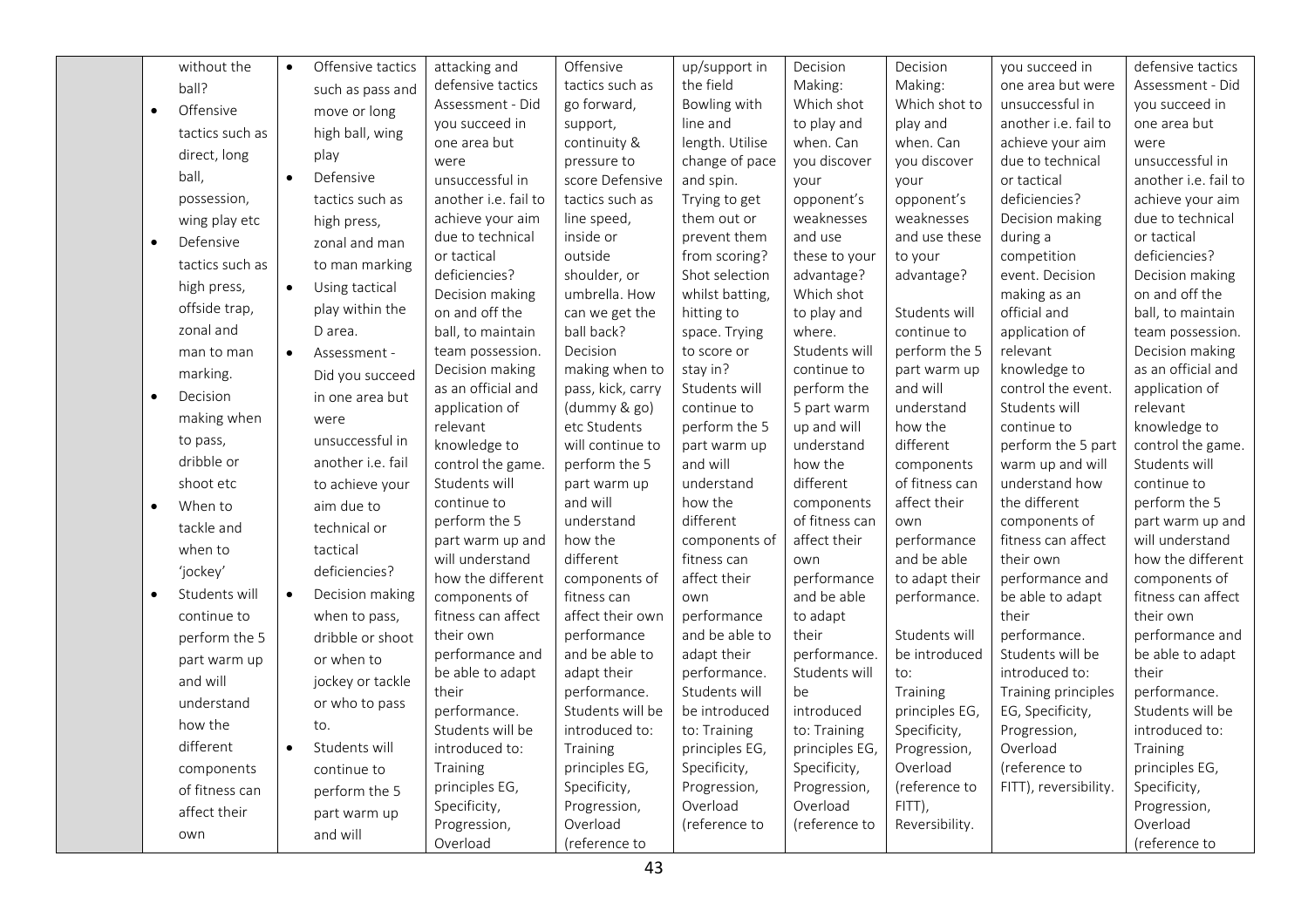|               | performance                     | understand how                     | (reference to  | FITT),                 | FITT),         | FITT),         |  | FITT),         |
|---------------|---------------------------------|------------------------------------|----------------|------------------------|----------------|----------------|--|----------------|
|               | and be able to                  | the different                      | FITT),         | reversibility.         | reversibility. | reversibility. |  | reversibility. |
|               | adapt their                     | components of                      | reversibility. |                        |                |                |  |                |
|               | performance.                    | fitness can                        |                |                        |                |                |  |                |
|               |                                 |                                    |                |                        |                |                |  |                |
|               | Students will<br>$\bullet$      | affect their own                   |                |                        |                |                |  |                |
|               | be introduced                   | performance                        |                |                        |                |                |  |                |
|               | to:                             | and be able to                     |                |                        |                |                |  |                |
|               | Training<br>$\bullet$           | adapt their                        |                |                        |                |                |  |                |
|               | principles EG,                  | performance.                       |                |                        |                |                |  |                |
|               | Specificity,                    | Students will be<br>$\bullet$      |                |                        |                |                |  |                |
|               | Progression,                    | introduced to:                     |                |                        |                |                |  |                |
|               | Overload                        | Training<br>$\bullet$              |                |                        |                |                |  |                |
|               | (reference to                   | principles EG,                     |                |                        |                |                |  |                |
|               | FITT),                          | Specificity,                       |                |                        |                |                |  |                |
|               | reversibility.                  | Progression,                       |                |                        |                |                |  |                |
|               |                                 | Overload                           |                |                        |                |                |  |                |
|               |                                 | (reference to                      |                |                        |                |                |  |                |
|               |                                 |                                    |                |                        |                |                |  |                |
|               |                                 | FITT),                             |                |                        |                |                |  |                |
|               |                                 | reversibility on                   |                |                        |                |                |  |                |
|               |                                 | ability rather                     |                |                        |                |                |  |                |
|               |                                 | than age.                          |                |                        |                |                |  |                |
| <b>Skills</b> | Once students                   | Once students have                 |                | Core: Passing,         |                |                |  |                |
|               | have become                     | become proficient in               |                | running with           |                |                |  |                |
|               | proficient in the               | the core skills they               |                | the ball,              |                |                |  |                |
|               | core skills they will           | will learn how to                  |                | tackling,              |                |                |  |                |
|               | learn how to                    | perform and be                     |                | kicking.               |                |                |  |                |
|               | perform and be<br>given time to | given time to<br>practice the more |                | Advanced:<br>Tackling, |                |                |  |                |
|               | practice the more               | advanced skills:                   |                | dummy pass set         |                |                |  |                |
|               | advanced skills:                |                                    |                | plays.                 |                |                |  |                |
|               |                                 | Dribbling - Stick<br>$\bullet$     |                |                        |                |                |  |                |
|               | $Turns -$                       | side at speed,                     |                |                        |                |                |  |                |
|               | Cruyff, Drag                    | reverse stick,                     |                |                        |                |                |  |                |
|               | back,                           | Indian dribble                     |                |                        |                |                |  |                |
|               | Maradona etc                    |                                    |                |                        |                |                |  |                |
|               | Complex<br>$\bullet$            | Passing - Push,<br>$\bullet$       |                |                        |                |                |  |                |
|               |                                 | slap and hit and                   |                |                        |                |                |  |                |
|               | dribbles-                       | aerial all with                    |                |                        |                |                |  |                |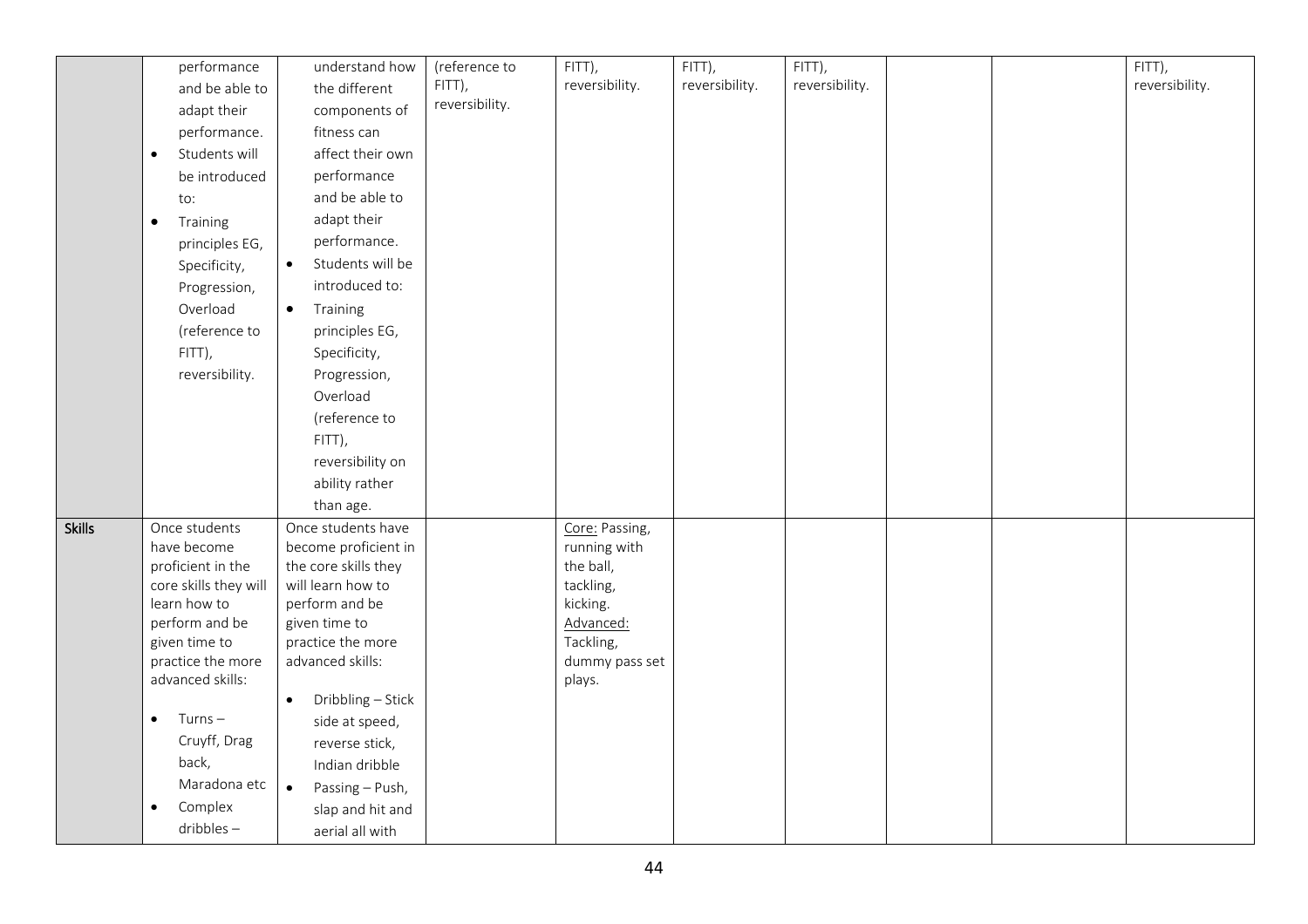| Ronaldo chop,          |           | pace and           |  |  |  |  |
|------------------------|-----------|--------------------|--|--|--|--|
| flip flap              |           | accuracy           |  |  |  |  |
| Using weaker           |           | developing the     |  |  |  |  |
| foot                   |           | reverse stick      |  |  |  |  |
| Different<br>$\bullet$ |           | side               |  |  |  |  |
| types of pass          | $\bullet$ | Controlling the    |  |  |  |  |
| e.g. Chip,             |           | ball - From both   |  |  |  |  |
| outside of             |           | sides of the stick |  |  |  |  |
| foot, Heading          |           | and body with      |  |  |  |  |
| and Tackling           |           | fluency moving     |  |  |  |  |
|                        |           | to stick side      |  |  |  |  |
|                        | $\bullet$ | Tackling Jab and   |  |  |  |  |
|                        |           | block from non-    |  |  |  |  |
|                        |           | stick side,        |  |  |  |  |
|                        |           | jockeying          |  |  |  |  |
|                        | $\bullet$ | Advanced           |  |  |  |  |
|                        |           | shooting $-$       |  |  |  |  |
|                        |           | Power accuracy     |  |  |  |  |
|                        |           | and possible use   |  |  |  |  |
|                        |           | of flick           |  |  |  |  |
|                        | $\bullet$ | Penalty corners    |  |  |  |  |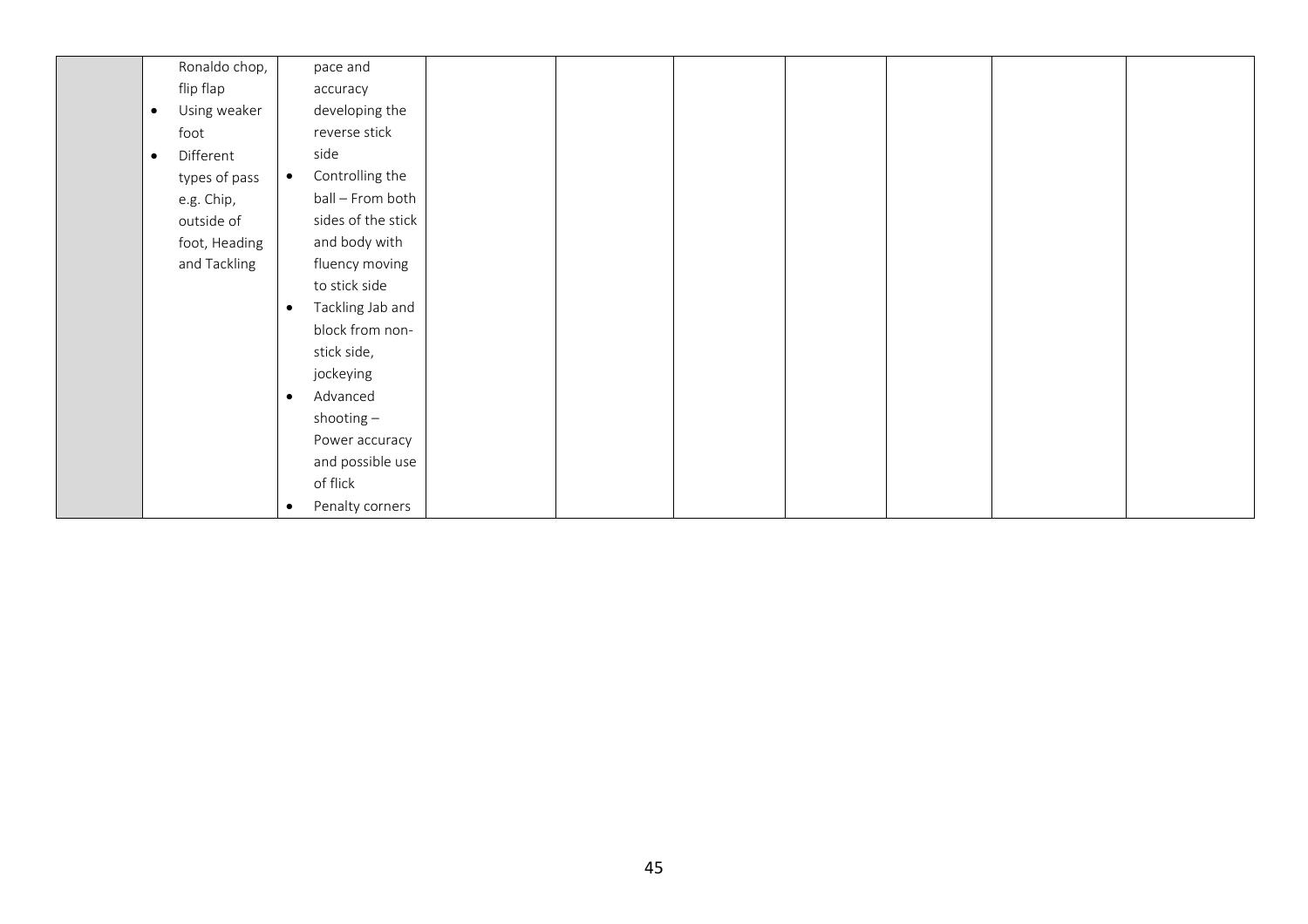### Physical Education Assessment and Feedback

In Key Stage 3, students are assessed at the end of each block of work – typically every half term. At the end of each block learners can highlight one agreed area of strength (WWW) and one agreed area they need to focus on to improve further (TIF).

These WWWs and TIFs will either be based on technical or tactical areas of each sport. Using the Wolfreton 'Steps' teaching staff will make a judgement on a young persons' performance in each sport based on their tactical (40%), technical (40%) and physical (20%) proficiency.

Students will focus on the WWW and TIF to understand what the need to do to make progress.

Students will be assessed after each block of practical work and graded based on their:

Technical (40%) Tactical (40%) Physical (20%)

performance in each sport.

Feedback will consist of a comment in the planner, a TIF(To Improve Further), agreed by the member of staff highlighting which of the three 'Steps' the young person needs to improve.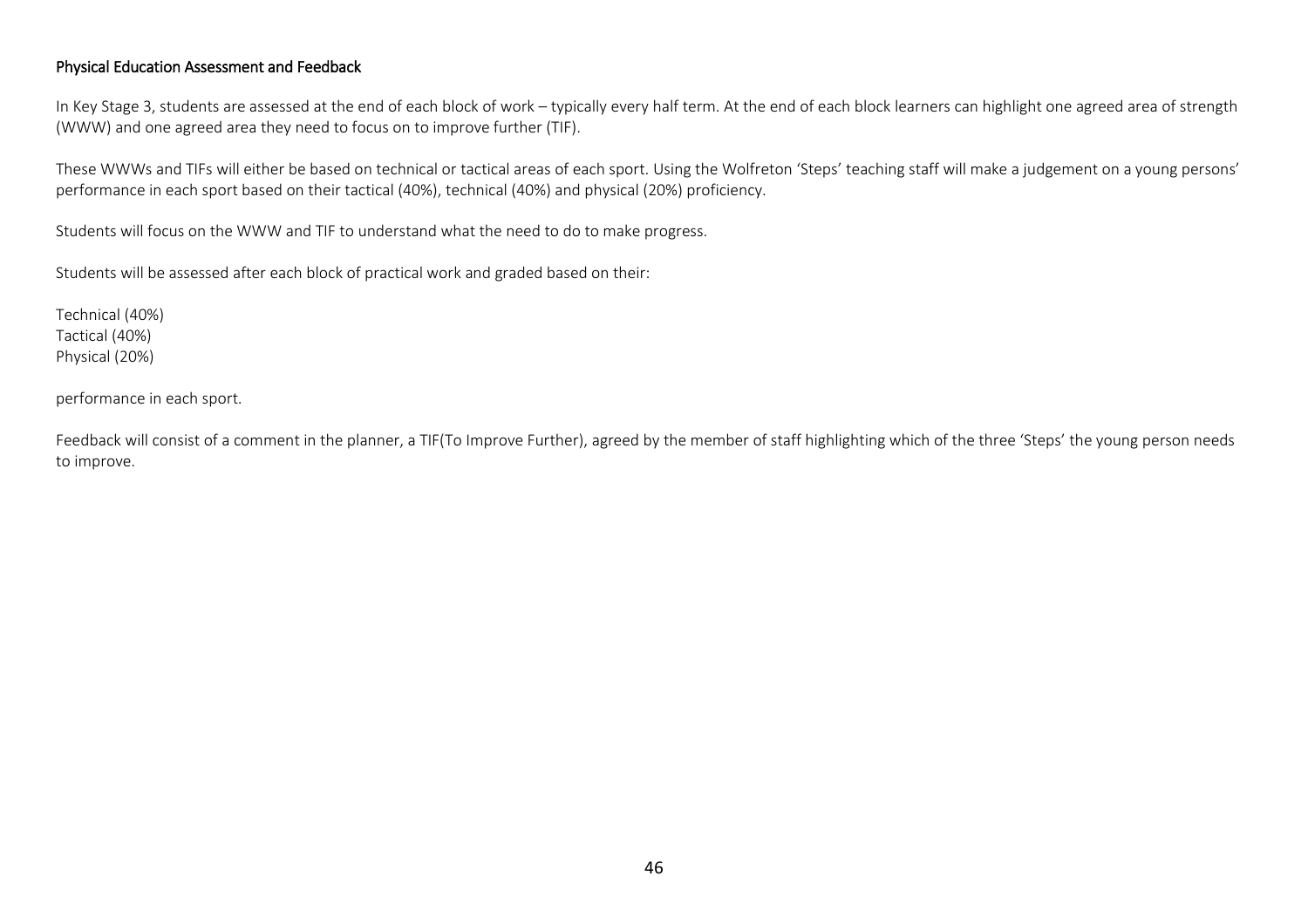## RELIGIOUS STUDIES

Being unique and celebrating a world of difference.<br>To explore the advantages and evolving challenges of living in multi-ethnic/faith Britain. Encouraging learners to develop their own values, identity and sense of belongi difference between cultures and religions. The study of Society and Ethics provides an environment through which students can develop tolerance and sensitivity towards a broad range of controversial issues and misconceptions.

| SoL           | <b>Christian Beliefs</b>                                                                                                                                                                                                                                                                                                                                                                                                                                                                                                                                                                                                                                                                                                                                                                                                                                                                           | <b>Crime and Punishment</b>                                                                                                                                                                                                                                                                                                                                                                                                                                                                                                                                                                                                                                                                                                                                                                                                                                                                                                                                                                                                                                                           |
|---------------|----------------------------------------------------------------------------------------------------------------------------------------------------------------------------------------------------------------------------------------------------------------------------------------------------------------------------------------------------------------------------------------------------------------------------------------------------------------------------------------------------------------------------------------------------------------------------------------------------------------------------------------------------------------------------------------------------------------------------------------------------------------------------------------------------------------------------------------------------------------------------------------------------|---------------------------------------------------------------------------------------------------------------------------------------------------------------------------------------------------------------------------------------------------------------------------------------------------------------------------------------------------------------------------------------------------------------------------------------------------------------------------------------------------------------------------------------------------------------------------------------------------------------------------------------------------------------------------------------------------------------------------------------------------------------------------------------------------------------------------------------------------------------------------------------------------------------------------------------------------------------------------------------------------------------------------------------------------------------------------------------|
| Knowledge     | Introduction to Christianity - how Christian moral authorities affect decision<br>making<br>The History of Christianity – how the church developed after the death of Jesus<br>The Trinity $-$ the concept of Christianity as a monotheistic religion<br>Creation – Christian and non-religious theories about the creation of the universe<br>as well as humans<br>Incarnation – Evidence that Jesus was both God-like and human.<br>The Last Days of Jesus' life - the last supper, the betrayal, arrest, crucifixion,<br>resurrection and ascension<br>Salvation and atonement - the fall of humanity in the story of Adam and Eve, the<br>purpose of Jesus' death, how Christians can go to heaven.<br>Eschatology - Christian and non-religious beliefs in life after death<br>Evil and suffering - exploring why this leads to people questioning God and how<br>Christians respond to this. | Justice - what it is, the justice system in the UK and how justice is shown in the<br>parable of the Prodigal Son<br>Crime – why people commit crimes, social issues and Christian organisations such<br>as Prison Fellowship and Street Pastors who try to help combat crime<br>Good, evil and suffering - How the Bible responds to these themes, the Parable of<br>the Sheep and Goats.<br>The aims of punishment - deterrents, protection, reformation and retribution<br>Attitudes towards punishment - Christian and non-religious arguments for and<br>against different punishments<br>Forgiveness - Real life cases of Anthony Walker and Jenny Nicholson who were<br>killed and how their families differ on whether or not they can forgive the<br>criminals<br>The treatment of criminals - Christian and non-religious perspectives and<br>exploring situation ethics<br>Capital punishment - the history of the death penalty in the UK, where and how it<br>is still used today, real life cases like Tookie Williams and Christian responses to<br>capital punishment |
| <b>Skills</b> | Literacy - Identify, describe, explain, compare, analyse, evaluate                                                                                                                                                                                                                                                                                                                                                                                                                                                                                                                                                                                                                                                                                                                                                                                                                                 | Literacy - Identify, describe, explain, compare, analyse, evaluate                                                                                                                                                                                                                                                                                                                                                                                                                                                                                                                                                                                                                                                                                                                                                                                                                                                                                                                                                                                                                    |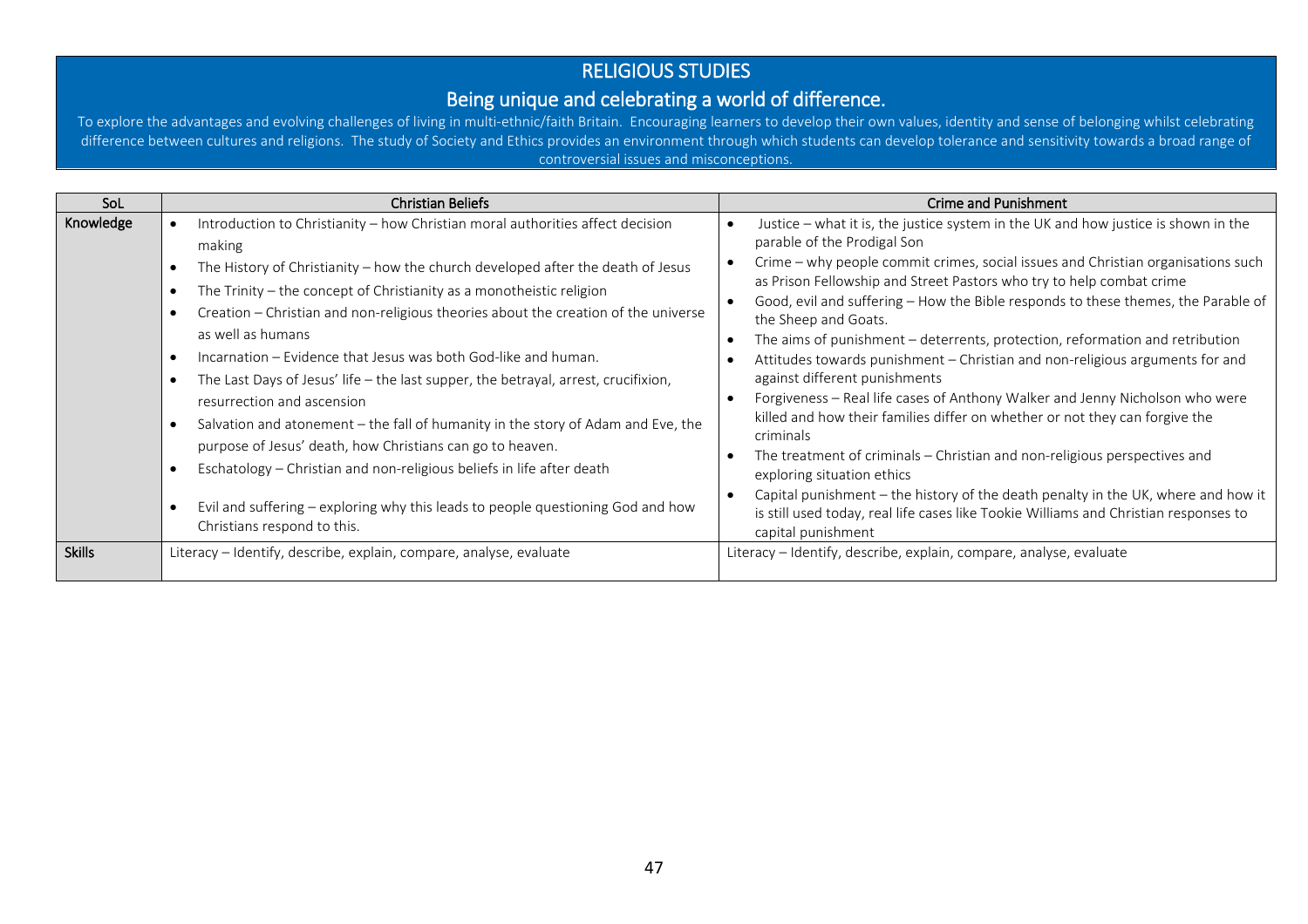#### Religious Studies Assessment and Feedback

In Year 7 students complete 4 assessments including their end of year exam.

Key Marked Work 1 encourages students to consider ultimate questions and then choose one they are interested in so they can research some different religious responses to it as well as explain their own opinion.

Key Marked Work 2 assesses retainment on what they have learnt about the religion of Christianity up to this point. The assessment follows Blooms' style written questions with students showing skills such as identify, describe, explain, evaluate.

Key Marked Work 3 is an information retrieval style assessment where students are given information about Muslim beliefs about life after death and firstly have to identify and place images in the correct order to show the beliefs, secondly describe their beliefs, thirdly explain why they believe this and as a challenge show any differences in beliefs and where they come from.

Key Marked Work 4 is the end of year exam which uses Blooms' style written questions to assess knowledge of their past year's learning including Hajj, the Khalsa, the life of Prince Siddhartha. Students will receive a feedback sheet with a question for improvement for all KMPs and they will answer this in red pen to show these improvements.

Tracker sheets will be placed at the front of exercise books and will be completed after each piece of Key Marked Work.

Marking and feedback will be given on a regular basis. Work completed in lessons will be check marked, although not all work need be checked. Verbal feedback will be used regularly to give immediate feedback, this will most likely be in the form of whole class feedback. Opportunities to undertake self and peer assessment can be used when it is beneficial to do so. Feed forward in the form of TIF questions will be used to encourage students to improve their understanding. Low Stakes Tests will be used to embed long term memory skills.

Home Learning tasks will vary between set activities and completing unfinished work in class. Students will complete a homework booklet throughout the year which will be check marked and given a effort grade alongside WWW/TIF comments for students to respond to as part of their MRI.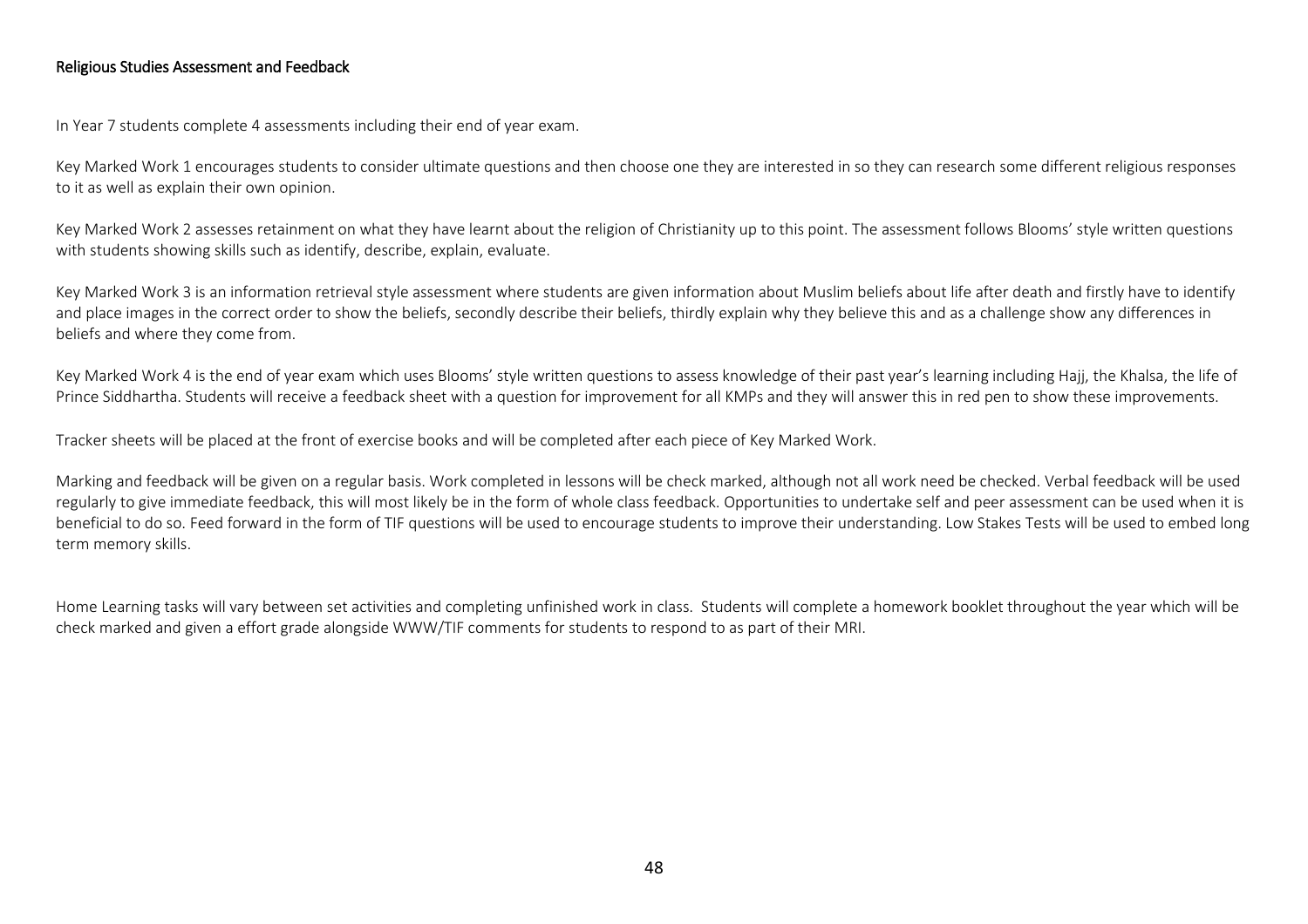# PSHE

## Learn it. Live it.

PSHE is a high impact course that enables students to reach their full potential by developing knowledge, skills and attributes necessary to thrive as global citizens. PSHE provides students with the capacity to make responsible decisions and manage many of the most critical challenges and opportunities life can present. PSHE provides a platform that gives every student the opportunity to be safe and successful within the ever-changing landscapes of today's society

| SoL           | <b>Choices</b>            | <b>Relationships</b>           | <b>Careers</b>               | <b>British Values</b>    | <b>Health Lifestyles</b> | <b>Crime and Criminality</b> |
|---------------|---------------------------|--------------------------------|------------------------------|--------------------------|--------------------------|------------------------------|
| Knowledge     | What are the dangers of   | What influences our body       | How to make good             | What is the criminal     | What is a healthy        | What is the difference       |
|               | drug use?                 | image?                         | career decisions?            | justice system?          | lifestyle?               | between criminal and         |
|               | Why must we be so         | What are the dangers of using  | What personal qualities      | What is radicalisation?  | How physically active am | civil law?                   |
|               | careful with alcohol?     | mobile phone?                  | and skills facilitate career | How can radicalisation   | 12                       | What is the legal            |
|               | Why is smoking bad for    | How can we establish clear     | opportunities?               | be prevented?            | How can I take           | system?                      |
|               | us and why must we try    | sexual boundaries?             | What does my future          | What is religious        | advantage of life        | What are prisons really      |
|               | to avoid second-hand      | What are coercive and          | look like?                   | extremism?               | opportunities?           | like?                        |
|               | smoke?                    | controlling relationships?     | What is STEM?                | What is Brexit?          | How can I maintain a     | What is terrorism?           |
|               | What are illegal highs?   | What does LGBTQ+ stand for?    |                              |                          | balanced diet?           | How can terrorism be         |
|               | What are the ethical and  | What is homophobia and         |                              |                          | How can health risks be  | prevented?                   |
|               | religious arguments over  | transphobia?                   |                              |                          | avoided?                 |                              |
|               | drug use?                 | What is racism and             |                              |                          | How effective are my     |                              |
|               | What are the laws on      | discrimination?                |                              |                          | routines?                |                              |
|               | drugs?                    |                                |                              |                          | What is rest and         |                              |
|               | What is antisocial        |                                |                              |                          | recovery?                |                              |
|               | behaviour and gangs?      |                                |                              |                          |                          |                              |
| <b>Skills</b> | Understand the danger     | Develop body confidence        | Develop skills in career     | Develop a deeper         | Develop a deeper         | Develop an                   |
|               | of drug misuse            | Develop a resistance to the    | planning                     | understanding of the UK  | understanding of the     | understanding criminal       |
|               | Identify the different    | dangers over using mobile      | Understand the different     | judicial system          | fundamentals of healthy  | and civil law                |
|               | laws on drug use          | phones                         | careers paths that are       | Understand the concept   | living                   | Understand the different     |
|               | Identify the behaviour of | Establish clear sexual         | available                    | of radicalisation        | Develop the ability to   | components of the legal      |
|               | gangs                     | boundaries                     | Develop skills that will     | Develop prevention       | make the most of all/any | system                       |
|               | The different behaviour   | Develop a deeper understanding | support future career        | strategies to            | opportunities            | Understand terrorism         |
|               | associated with gangs     | of the LGBTQ+ community        | paths                        | radicalisation           | Strategies to maintain   | and the measure we can       |
|               |                           | Develop tolerance - racism/    | Develop a knowledge of       | Understand the different | and improve lifestyle    | take to prevent it           |
|               |                           | homophobia/                    | the advantages of STEM       | aspects of Brexit        |                          |                              |
|               |                           | transphobia/racism/xenophobia  | careers                      |                          |                          |                              |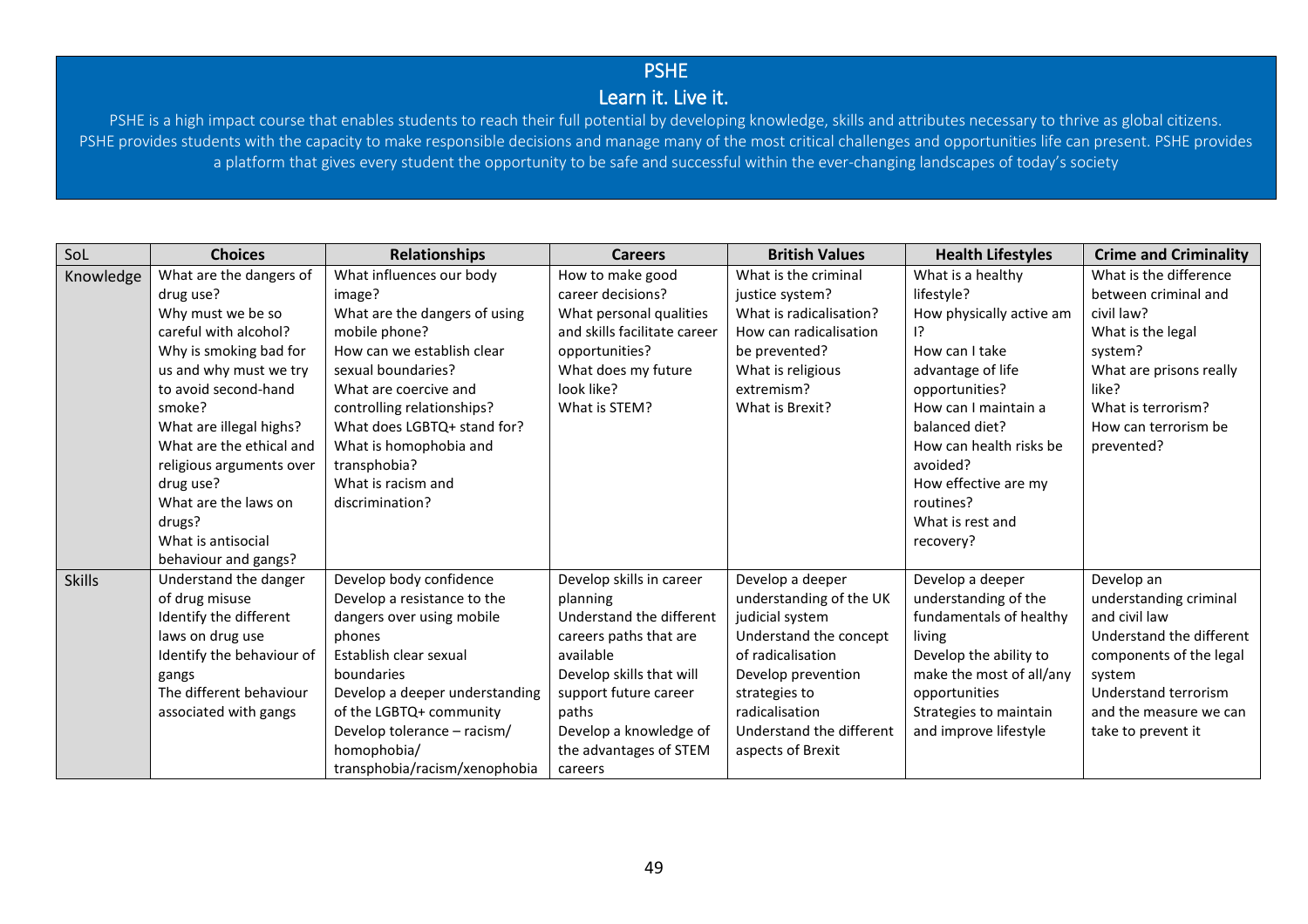## PSHE Assessment and Feedback

Feedback and assessment in PSHE are a vital component of the teaching and learning journey across KS3 and KS4. We as a department, strive to provide feedback and assess students in a multitude of ways. This will inevitably produce young adults who are equipped to thrive within our everchanging landscapes of today's society.

#### **Verbal Feedback**

Verbal feedback will be used regularly to give immediate and interactive feedback at both KS3 and KS4. It provides teachers and students with the opportunity to expand the parameters of the teaching and learning experience whilst challenging misconceptions. Verbal feedback in PSHE reinforces high standards and expectations whilst promoting positive outcomes. Effective questioning is used to assess the knowledge and skills established. Learning stages can be sign-posted, thus enabling our students to understand the next step in their learning journey.

#### **Written Feedback**

As a department we have set out clear expectations on the marking of exercise books. Work will be marked regularly and consistently across all of KS3 and KS4 to inform a robust teaching and learning experience. A range of strategies are deployed in the form of Low Stakes Testing (LST), self-assessment and peer assessment. This will highlight strengths and weaknesses to inform teacher judgement and future learning. WWWs/TIFs are used to reinforce praise and provide constructive feedback to our students. *Reliable written feedback will ensure*:

- The school's policy on feedback is adhered to
- Consistent feedback is provided informing learners, teachers and parents
- The prescribed knowledge and skills have been established
- Engrained misconceptions are challenged and addressed
- High standards and levels of expectations are promoted and celebrated
- Encouragement and reward are provided to motivate, engage and boost self-confidence
- Promote resilience, self-awareness, self-development and self-management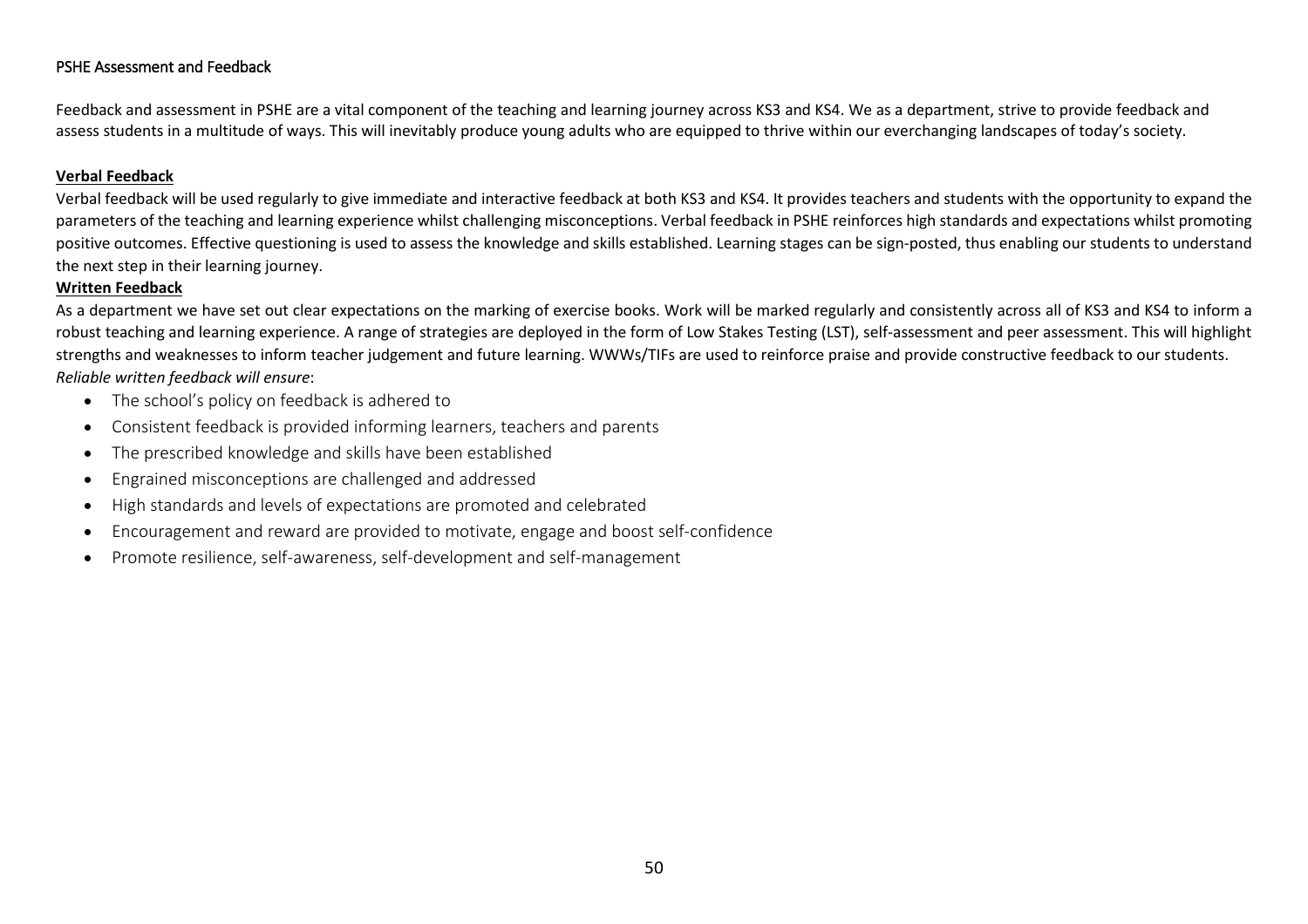## DESIGN AND TECHNOLOGY Real problems solved!

Design Technology is an inspiring, rigorous and practical subject. Using creativity and imagination, students design, develop, model and manufacture products that solve real and relevant problems within a variety of contexts considering their own and others' needs, wants and values. High quality design and technology education makes an essential contribution to the creativity, culture, wealth and well-being of the nation.

| SoL       | <b>Resistant Materials</b>                                                                                                                                                                                                                                                                                                                                                                                                                                                                                                                                                                                                                                                                                                                                                                                                                                                                                                                                                                                                                                                                                                                                                                       | Graphics - Interior Design                                                                                                                                                                                                                                                                                                                                                                                                                                                                                                                                                                                                                                                                                                                                                                                          | Textiles - upcycling                                                                                                                                                                                                                                                                                                                                                                                                                                                                                                                                                                                                                                                                                                                                                                                                                                                             | <b>Cooking and Nutrition</b>                                                                                                                                                                                                                                                                                                                                                                                                                                                                                                                                                                                                                                                                                                                                                                                                                                                                                                                                                                                                                                                      |  |
|-----------|--------------------------------------------------------------------------------------------------------------------------------------------------------------------------------------------------------------------------------------------------------------------------------------------------------------------------------------------------------------------------------------------------------------------------------------------------------------------------------------------------------------------------------------------------------------------------------------------------------------------------------------------------------------------------------------------------------------------------------------------------------------------------------------------------------------------------------------------------------------------------------------------------------------------------------------------------------------------------------------------------------------------------------------------------------------------------------------------------------------------------------------------------------------------------------------------------|---------------------------------------------------------------------------------------------------------------------------------------------------------------------------------------------------------------------------------------------------------------------------------------------------------------------------------------------------------------------------------------------------------------------------------------------------------------------------------------------------------------------------------------------------------------------------------------------------------------------------------------------------------------------------------------------------------------------------------------------------------------------------------------------------------------------|----------------------------------------------------------------------------------------------------------------------------------------------------------------------------------------------------------------------------------------------------------------------------------------------------------------------------------------------------------------------------------------------------------------------------------------------------------------------------------------------------------------------------------------------------------------------------------------------------------------------------------------------------------------------------------------------------------------------------------------------------------------------------------------------------------------------------------------------------------------------------------|-----------------------------------------------------------------------------------------------------------------------------------------------------------------------------------------------------------------------------------------------------------------------------------------------------------------------------------------------------------------------------------------------------------------------------------------------------------------------------------------------------------------------------------------------------------------------------------------------------------------------------------------------------------------------------------------------------------------------------------------------------------------------------------------------------------------------------------------------------------------------------------------------------------------------------------------------------------------------------------------------------------------------------------------------------------------------------------|--|
| Knowledge | Students will learn about the categories<br>of metals, their properties, typical uses<br>and how to form and shape a range of<br>metals to be able to create products.<br>Students will use a client brief to create<br>a product specification, production<br>plan, diary of making and finally feed<br>back to the client their prototype and its<br>environmental and commercial impact.<br>Phone Holder project: In this project the<br>$\bullet$<br>design process is investigated and<br>explored. The clients' needs are<br>examined and potential solutions<br>proposed. The manufacturing process<br>proposed both on a batch scale and<br>mass production introducing real world<br>concepts. This project builds on the<br>knowledge previously developed by<br>making the lamp in year 7.<br>Bendy Metal project: In this project we<br>$\bullet$<br>will investigate how to manufacture two<br>metal products from ferrous material<br>and with a limited amount of raw<br>material. This introduces the economy<br>of scale, wasteful design and process<br>manufacturing. How to satisfy the<br>clients' needs on a limited budget but<br>ensuring quality is not sacrificed. The | Students will further<br>$\bullet$<br>develop their abilities in<br>technical drawing and CAD<br>drawing. They will learn<br>about the importance of<br>design in the real world, in<br>terms of the interior and<br>exterior design of buildings.<br>Students will also relate<br>their own work to that of<br>existing designers from the<br>current times and from the<br>20 <sup>th</sup> Century (3.3.3).<br>Students will also create a<br>$\bullet$<br>room plan and understand<br>drawing conventions and<br>scale. To finish, students<br>will present their interior<br>room model and portfolio<br>of evidence similar to how a<br>designer would or similar to<br>how a company would<br>advertise their work in a<br>paper or to potential<br>investors.<br>Further knowledge will also<br>$include -$ | Students will understand the running<br>$\bullet$<br>order of a design and make project.<br>They will understand how the sewing<br>$\bullet$<br>machine works (top and bobbin),<br>Application and use of a range of<br>decorations.<br>They will be able to identify design<br>$\bullet$<br>criteria, linking back to access FM and<br>existing products, create working<br>patterns, work out key measurements<br>and area, have knowledge of the<br>workings, threading and safety of the<br>sewing machine.<br>Complete a range of samples, including<br>$\bullet$<br>- applique, hand embroidery, print, dye<br>and shaping of fabrics.<br>Sustainability, the environment and the<br>impact of specific processes with be<br>delivered. The 6'R's will be visited<br>during specific design and development<br>tasks.<br>Restraints within upcycling will be<br>addressed. | To consider the Eatwell Guide food<br>$\bullet$<br>groups and their main nutrients which<br>are required for a healthy balanced diet,<br>with specific reference to the nutritional<br>needs of a teenager. Energy balance<br>which includes BMR and PAL.<br>Different factors that may affect dietary<br>$\bullet$<br>needs at different life stages.<br>Students are to become familiar with<br>$\bullet$<br>ingredients and cuisine from other<br>countries and consider flavour<br>combinations.<br>Sensory testing of dishes develops<br>$\bullet$<br>students' vocabulary in relation to<br>appearance, aroma, flavours and<br>textures and provides a platform for<br>them to make suggestions on how<br>dishes can be improved.<br>The difference between food<br>$\bullet$<br>intolerance and allergies is considered.<br>Students will also learn about<br>$\bullet$<br>vegetarian diets to include lacto-<br>vegetarian, lacto-ovo vegetarian and<br>vegan.<br>A greater understanding of food<br>production considers intensive farming<br>methods and organic foods. |  |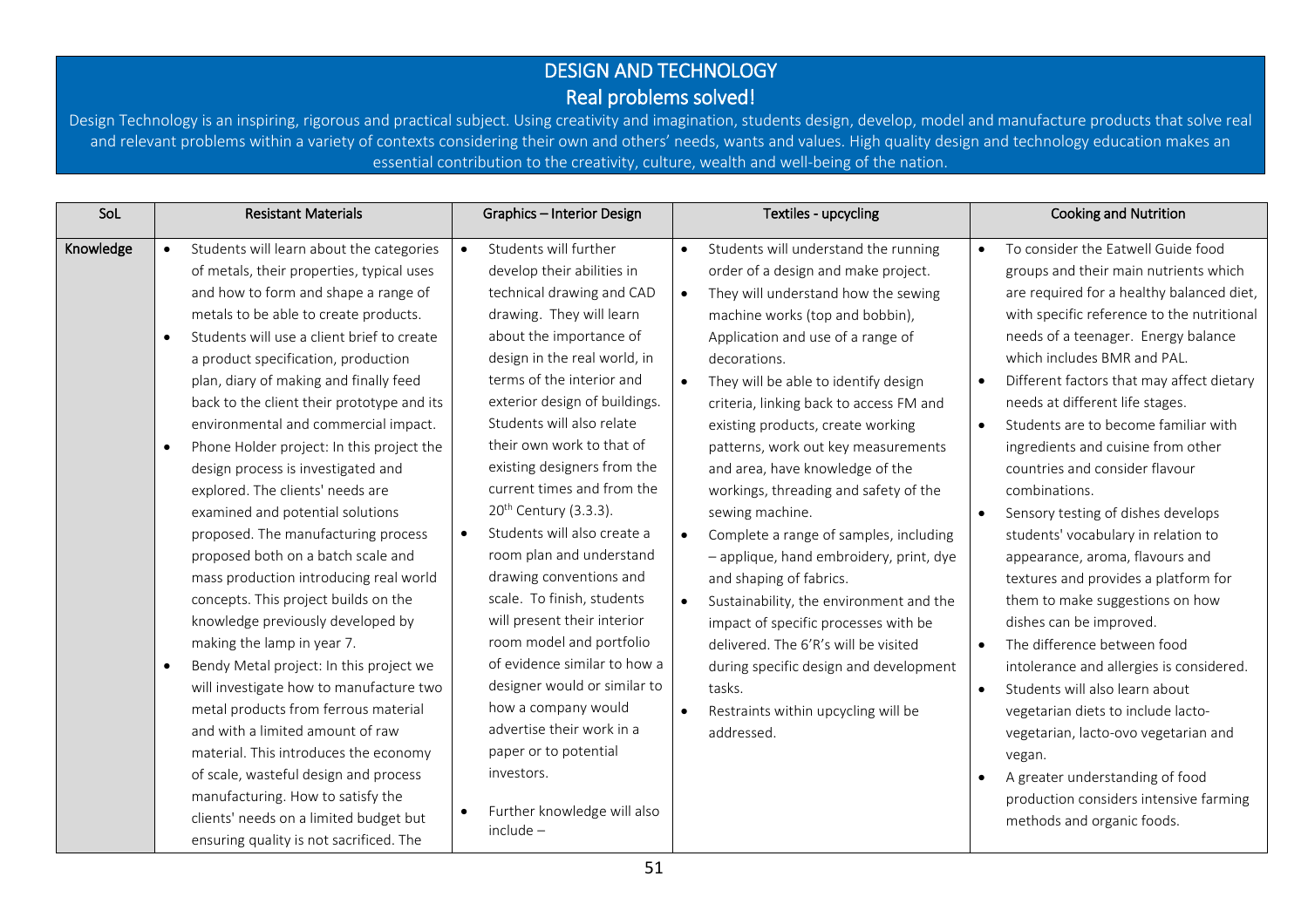|               | use of templates, filing, cutting metals,<br>forming metals and joining metals and<br>completed. The needs for corrosion<br>protection and possible methods of<br>achieving this.<br>Coat hook project. In this project we<br>$\bullet$<br>introduce the use of heat and its effects<br>on material properties. The introduction<br>of a non-ferrous materials is explored<br>and how the ferrous/non-ferrous<br>materials compare when shaped and<br>worked upon.<br>Input and output project. The use of<br>$\bullet$<br>electronic control using simple circuits is<br>investigated resulting in the design and<br>making of a simple dice and alarm<br>circuit. These projects includes the<br>introduction of 3D Printing for rapid<br>prototyping and the physics and maths<br>required in electronics. | New and emerging Technology<br>$(3.1.1)$ – people and society<br>Materials and their working<br>properties (3.1.6) within<br><b>Graphic Products</b><br>Sources and Origins (3.2.4)<br>within Graphic Products<br>Working with materials (3.2.5)<br>within Graphic Products<br>Stock forms (3.2.6) within<br>Graphic Products<br>Specialist tools and equipment<br>(3.3.10) within Graphic Products<br>Specialist techniques and<br>processes (3.3.11) within<br><b>Graphic Products</b> |                                                                                                                                                                                                                                                                                                                                                                                                                                                                                                                                                                                                                      |                                                                                                                                                                                                                                                                                                                                                                                                                                                                                                                                                                                                                                                                |
|---------------|---------------------------------------------------------------------------------------------------------------------------------------------------------------------------------------------------------------------------------------------------------------------------------------------------------------------------------------------------------------------------------------------------------------------------------------------------------------------------------------------------------------------------------------------------------------------------------------------------------------------------------------------------------------------------------------------------------------------------------------------------------------------------------------------------------------|------------------------------------------------------------------------------------------------------------------------------------------------------------------------------------------------------------------------------------------------------------------------------------------------------------------------------------------------------------------------------------------------------------------------------------------------------------------------------------------|----------------------------------------------------------------------------------------------------------------------------------------------------------------------------------------------------------------------------------------------------------------------------------------------------------------------------------------------------------------------------------------------------------------------------------------------------------------------------------------------------------------------------------------------------------------------------------------------------------------------|----------------------------------------------------------------------------------------------------------------------------------------------------------------------------------------------------------------------------------------------------------------------------------------------------------------------------------------------------------------------------------------------------------------------------------------------------------------------------------------------------------------------------------------------------------------------------------------------------------------------------------------------------------------|
| <b>Skills</b> | To cut, shape, form, join and surface<br>finish Ferrous, non-ferrous and<br>polymers in a school workshop using:<br>wasting processes, joining processes,<br>$\bullet$<br>heat treatment, quality control, quality<br>assurance, ethical design, moral<br>implications of poor design,<br>environmental analysis including life<br>cycle analysis of products.<br>The identification of electronic<br>$\bullet$<br>components to create an input output<br>circuit building on the work in year 7<br>Prototype, batch, mass and continuous<br>$\bullet$<br>production methods in the real-world<br>manufacturing plants.                                                                                                                                                                                      | Students will learn new<br>skills in the program floor<br>planner where they will<br>have the opportunity to<br>create a 2D floor plan of in<br>interior room they have<br>designed in the style of a<br>design movement.<br>Many forms of<br>communication (3.3.5) will<br>be used including technical<br>drawing (isometric, two-<br>point perspective), CAD and<br>working safely and<br>accurately to create an                                                                      | Students will have a skilled<br>$\bullet$<br>understanding of textile technology,<br>they will be able to identify and follow<br>health and safety rules, identifying<br>faults and providing knowledge of how<br>to put them right.<br>This scheme of learning requires<br>$\bullet$<br>students to be able to thread a sewing<br>machine, (top and spool thread),<br>competently and safely use a sewing<br>machine and other key textiles<br>equipment, use mathematical skills,<br>create a range of products, embroider,<br>manipulate fabrics, design using a range<br>of fabrics, including smart and modern. | Students will learn a range of different<br>$\bullet$<br>practical skills to include knife skills,<br>cooking methods, shaping, sauce<br>making, bread dough, pastry, raising<br>agents, decorative techniques and<br>setting of protein-based dishes.<br>During the course students will apply for<br>food safety and hygiene, particularly<br>with high-risk foods. Learn how to use a<br>temperature probe. Safe storage of<br>food.<br>A wide range of dishes will be produced<br>$\bullet$<br>that are predominantly savoury and<br>meet current healthy eating guidelines.<br>Students will also learn how to work in<br>small groups to complete a food |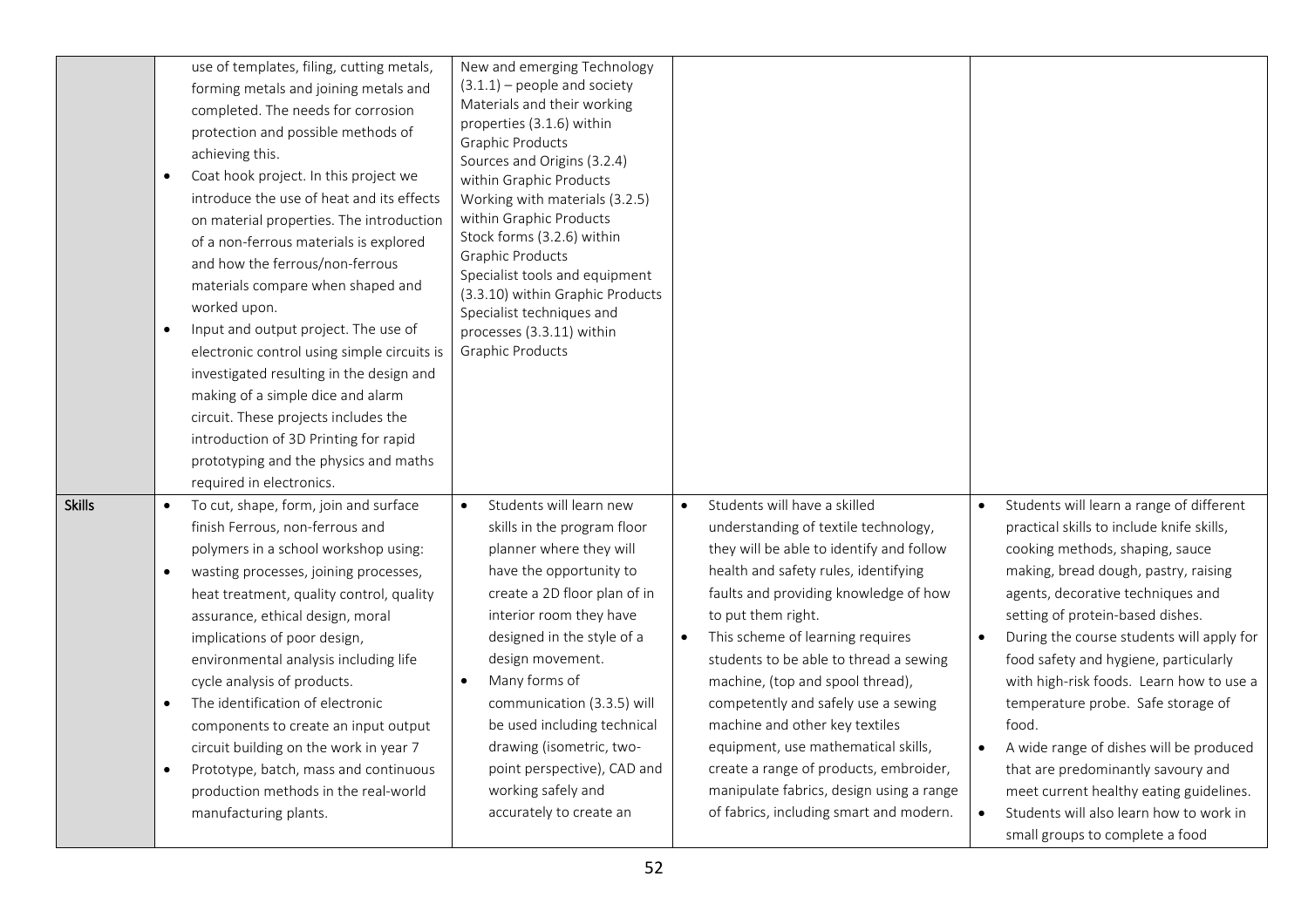|  | The use of rapid prototyping (3D<br>printers, CNC machinery) in the school<br>workshop to create products. | effective model of their<br>design. |  | Other textiles skills include- hand<br>sewing, applique, dye and print work,<br>button application, and upcycling.<br>Students will be taught a range of<br>sustainable issues surrounding textiles<br>and the fashion industry, including the<br>6R's. |  | investigation task in order to gain a<br>greater understanding of food science<br>and the functions of ingredients.<br>Students will also learn how to use Food<br>for PC software to calculate the<br>nutritional content and costing of<br>dishes. |
|--|------------------------------------------------------------------------------------------------------------|-------------------------------------|--|---------------------------------------------------------------------------------------------------------------------------------------------------------------------------------------------------------------------------------------------------------|--|------------------------------------------------------------------------------------------------------------------------------------------------------------------------------------------------------------------------------------------------------|
|--|------------------------------------------------------------------------------------------------------------|-------------------------------------|--|---------------------------------------------------------------------------------------------------------------------------------------------------------------------------------------------------------------------------------------------------------|--|------------------------------------------------------------------------------------------------------------------------------------------------------------------------------------------------------------------------------------------------------|